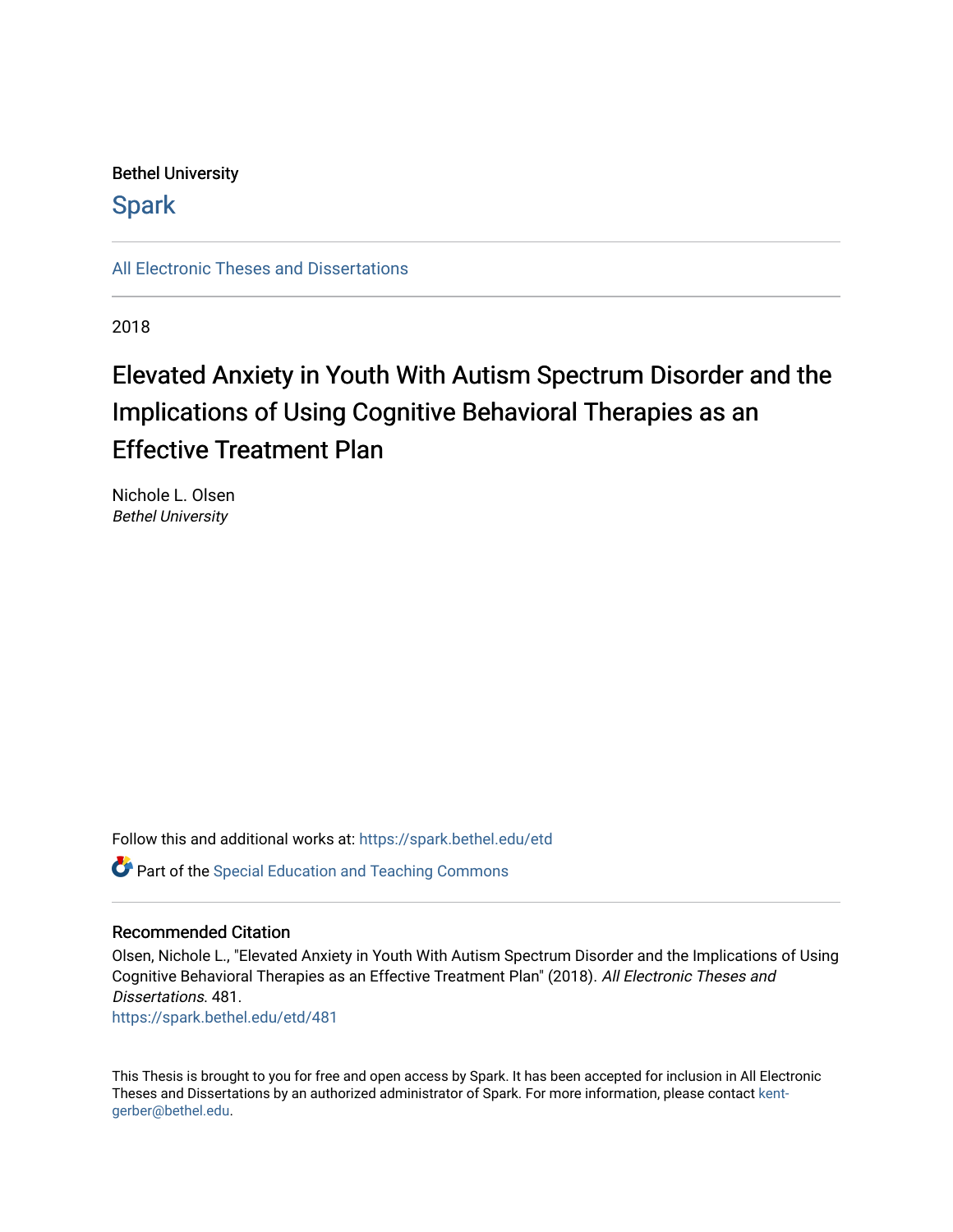# ELEVATED ANXIETY IN YOUTH WITH AUTISM SPECTRUM DISORDER AND THE IMPLICATIONS OF USING COGNITIVE BEHAVIORAL THERAPIES AS AN EFFECTIVE

TREATMENT PLAN

A MASTER'S THESIS

# SUBMITTED TO THE FACULTY

OF BETHEL UNIVERSITY

BY

NICHOLE OLSEN

IN PARTIAL FULFILLMENT OF THE REQUIREMENTS

FOR THE DEGREE OF

MASTER OF ARTS IN EDUCATION

AUGUST 2018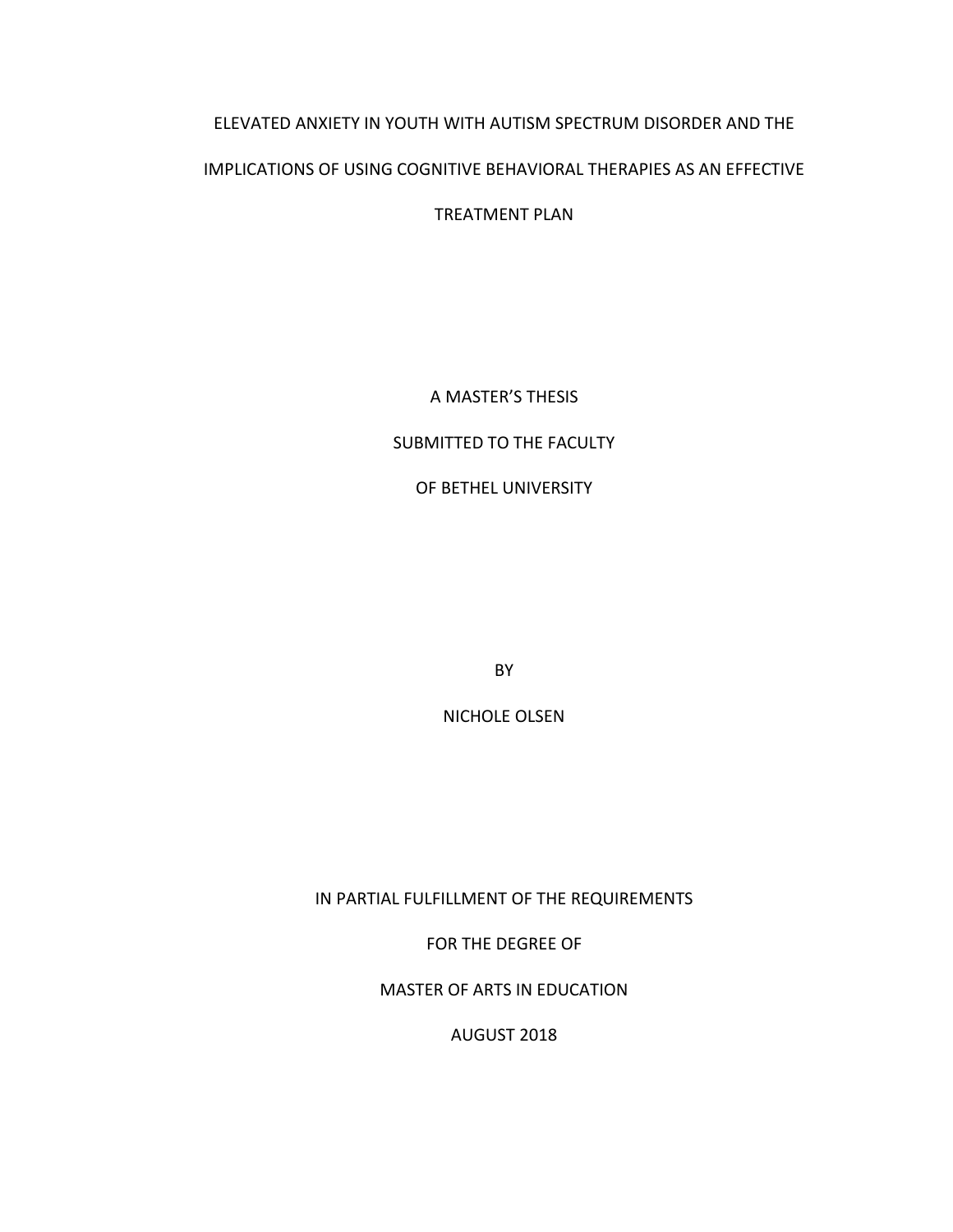# BETHEL UNIVERSITY

# ELEVATED ANXIETY IN YOUTH WITH AUTISM SPECTRUM DISORDER AND THE IMPLICATIONS OF USING COGNITIVE BEHAVIORAL THERAPIES AS AN EFFECTIVE TREATMENT PLAN

Nichole Olsen

August 2018

APPROVED

Thesis Advisor: Lisa Silmser, Ed. D.

Program Director: Katie Bonawitz, Ed. D.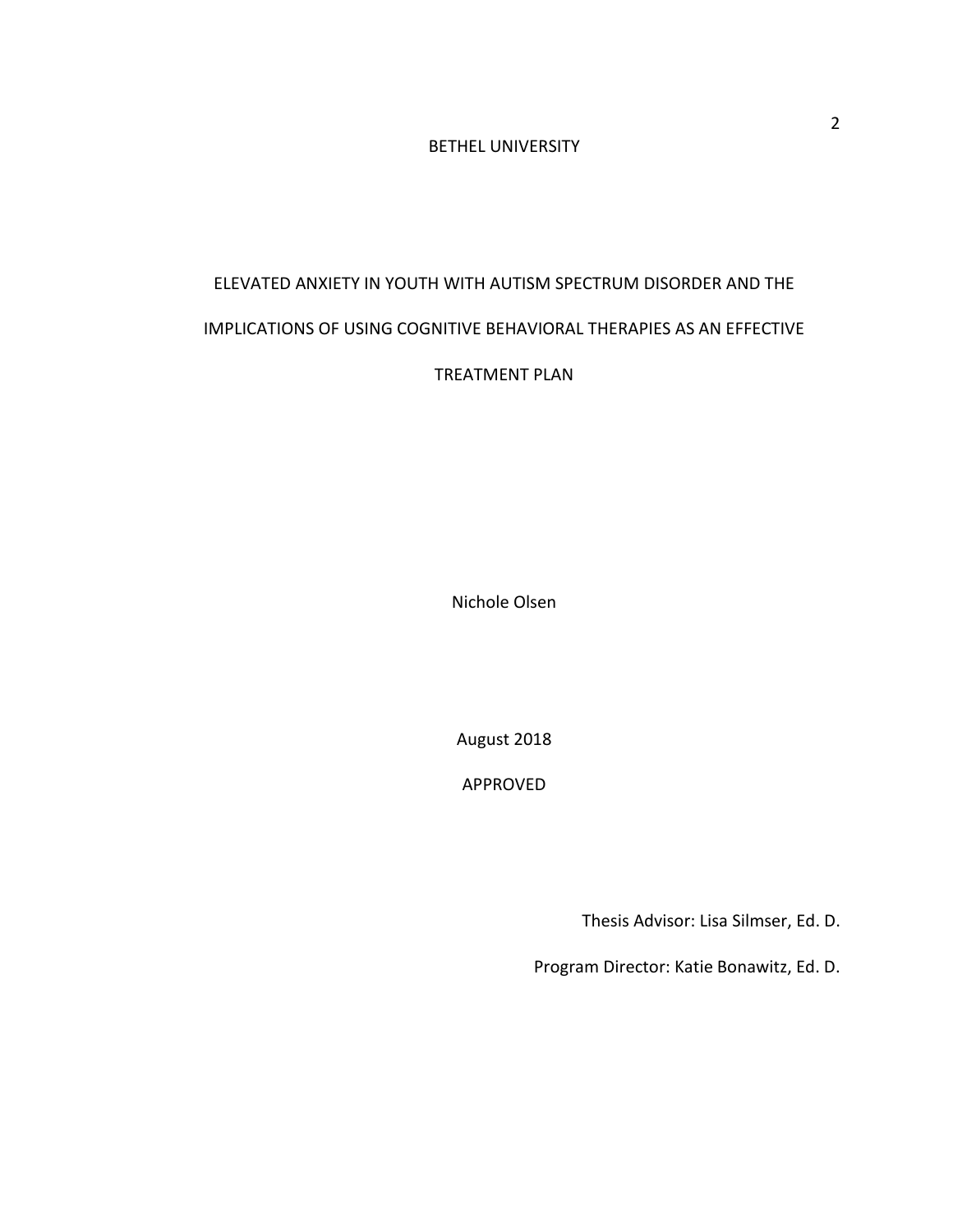#### Acknowledgements

Thank you to my husband for supporting me throughout this journey. Without my husband's ever present encouragement and love I don't know that I would have been able to finish this Master's program. Thank you for helping me to realize that I was walking down the path God had placed before me. Thank you to our son for always being understanding when Mom had to "work," knowing that it is only a season, and making me laugh through it all. Thank you to my mother because without her help in holding the pieces together I could have felt very overwhelmed and undetermined quickly. Thank you to my father who always believed in me and my potential, even when I didn't always believe in myself and tended to be a huge pain in the rear. Thank you to Dr. Silmser for her patience with me while I was getting started and her positive critiques and feedback to polish my literature review so that it became presentation ready. And last but certainly not least I want to thank Dr. Bonawitz: whom without her coming along side of me to lift me up when I was down and encouraging me to realize that I did in fact have what it takes to complete this program, I might not have finished. Thank you for being a light for Jesus when I needed it most.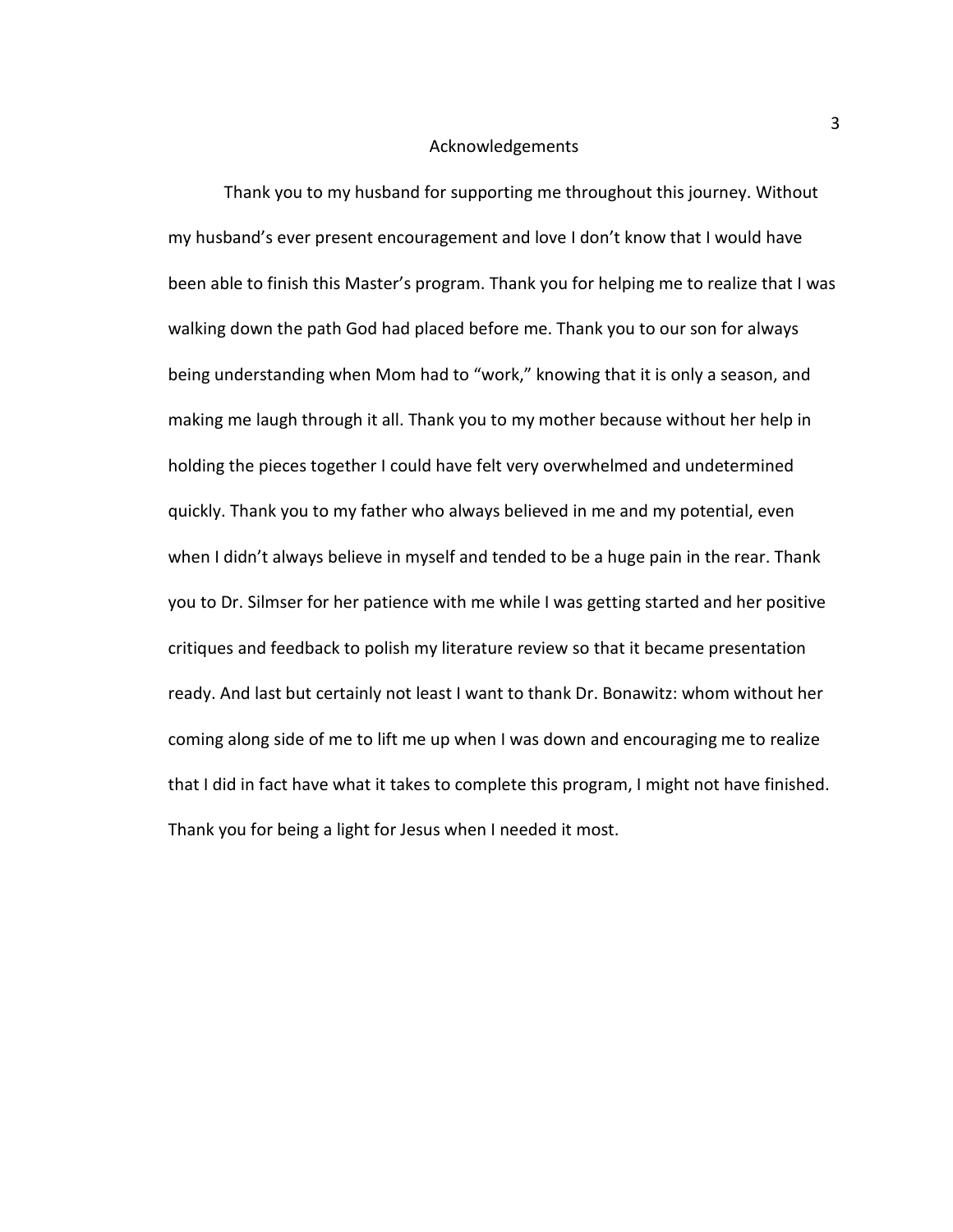#### Abstract

As educators, we have seen Autism Spectrum Disorder (ASD), anxiety levels, mental health issues, and explosive behaviors rise in the general education population as well as the special education population in the last five years. The need for effective research based treatment plans is a very high demand in order to best serve our rising ASD population with comorbid anxiety in the school setting. There is building evidence in research that supports positive outcomes when using Cognitive Behavioral Therapies (CBT) for adolescents with ASD comorbid with anxiety who have some emotion recognition abilities as well as age appropriate intellectual and verbal abilities (McNally, Keehn, Lincoln, Brown, & Chavira 2013). Ung et al. (2015) believes there should be continued research surrounding this issue in order to really understand the moderators and other factors that have an influence on treatment efficacy and how to produce the greatest post treatment reduction in anxiety symptoms. There has been research since that would imply that CBT does in fact have a lasting impact on children when they measure effectiveness at 1-year, 2-year, and 3-year post CBT treatment plans. Continued research into what combinations work best as a treatment plan to most effectively serve our ASD population is needed, however CBT is a promising start.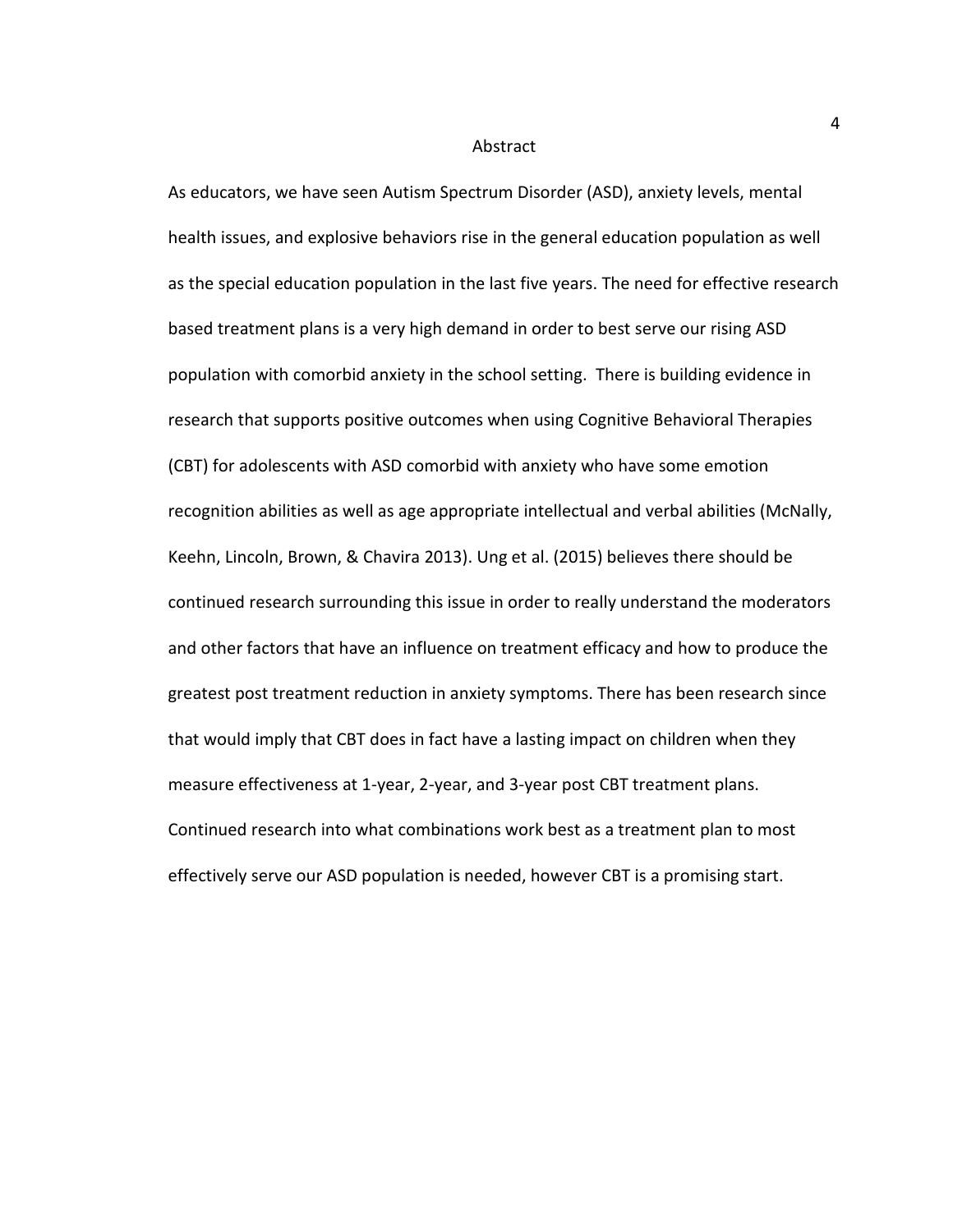| Cognitive Behavioral Therapies and Physiological Implications 31 |
|------------------------------------------------------------------|
| Cognitive Behavioral Therapies in Adults with ASD 32             |
|                                                                  |
|                                                                  |
| 36                                                               |
|                                                                  |
|                                                                  |
|                                                                  |
|                                                                  |
|                                                                  |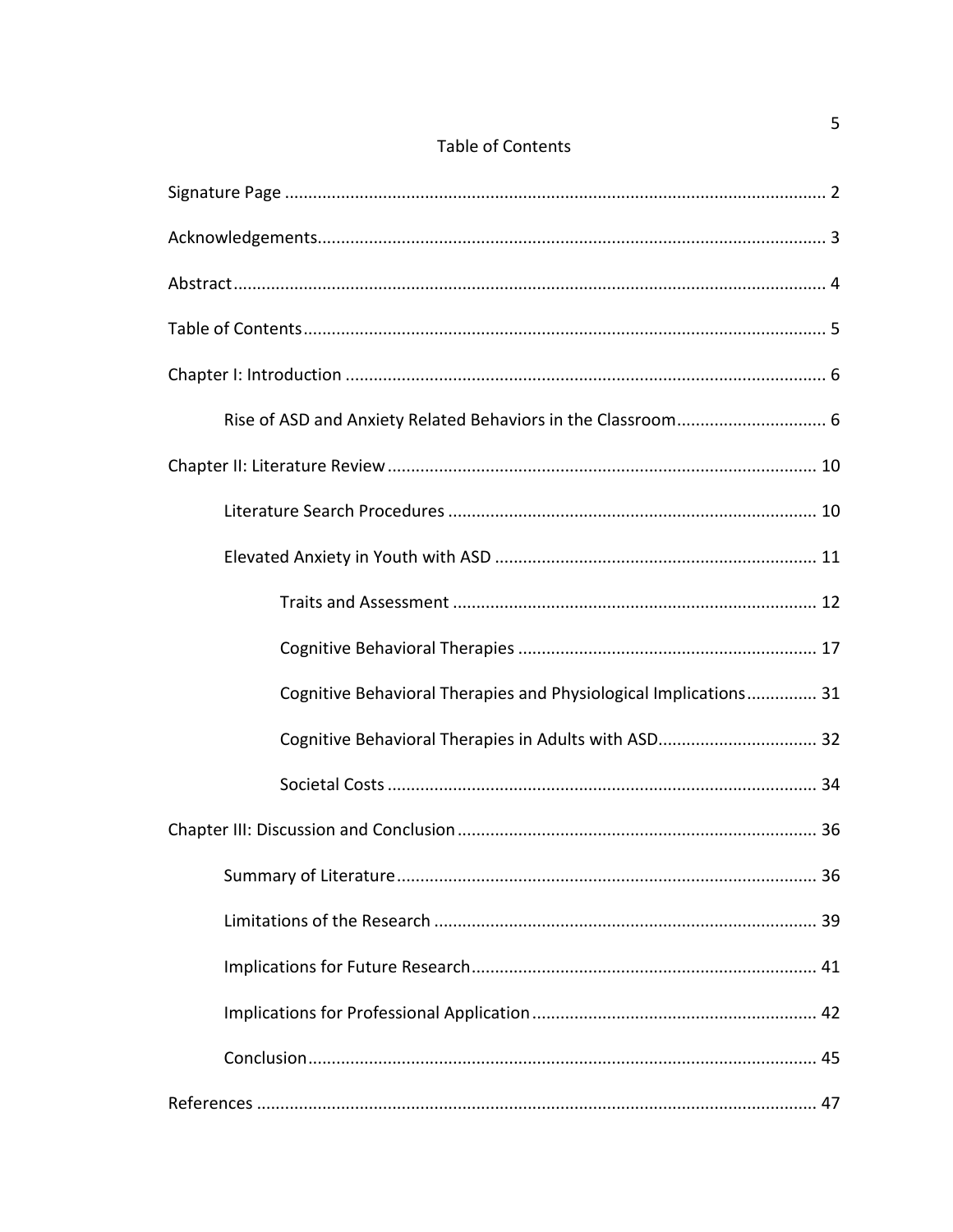#### **CHAPTER I: INTRODUCTION**

How does anxiety affect students with Autism Spectrum Disorder (ASD), and what cognitive behavioral therapies are best to help reduce symptoms of anxiety in students with Autism?

Autism Spectrum Disorder (ASD) refers to a range of neurodevelopmental disorders including autism, Asperger's syndrome (AS) and pervasive developmental disorder-not otherwise specified (PDD-NOS) (Sharma, Gonda & Tarazi 2018). The diagnostic criteria for ASD focuses on two core domains: social communication impairment and restricted interests/repetitive behaviors (Sharma et al., 2018). Sharma et al. (2018) stated that the prevalence of ASD has been steadily increasing over the past two decades with current estimates reaching up to 1 in 36 children. It has been found that nearly seventy-five percent of ASD patients also suffer from some type of comorbid psychiatric illnesses or condition.

Anxiety, in particular social anxiety symptoms, are common among cognitively unimpaired youth with autism spectrum disorder. Co-occurring anxiety can cause acute distress, amplify the core symptoms of ASD and trigger behavioral problems (Factor, Ryan, Farley, Ollendick, & Scarpa, 2017). Anxiety refers to specific psychiatric disorders that involve extreme fear or worry, and includes generalized anxiety disorder (GAD), panic disorder and panic attacks, agoraphobia, social anxiety disorder, selective mutism, separation anxiety, and specific phobias (Macneil, Lopes, & Minnes, 2009). Higher anxiety symptoms in children with ASD are found to be associated with more behavioral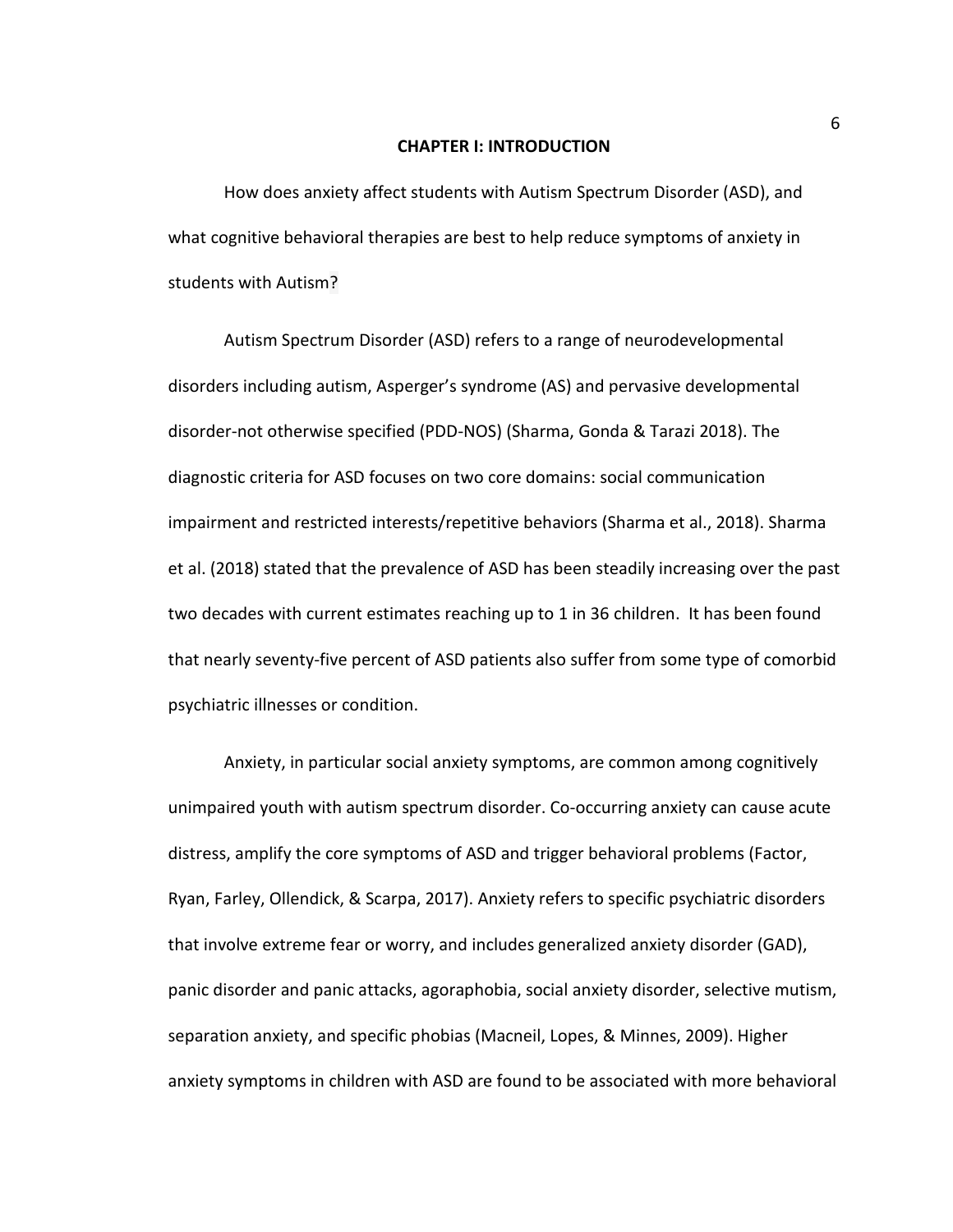problems and higher life interference and seem to negatively affect quality of life, over and above the difficulties associated with ASD (van Steensel & B0gels 2015).

### **Rise of ASD and Anxiety Related Behaviors in the Classroom**

Educators have seen anxiety levels, mental health issues, and explosive behaviors rise in the general education population as well as the ASD population in the last five years. How do educators combat the rise in anxiety levels, explosive behaviors, meltdowns, and loss in stamina for learning? Individuals with ASD have shown to be at a greater risk for developing anxiety due to their inhibited temperament, physiological hyperarousal and information-processing biases that then cause maladaptive behaviors to develop (McNally et al., 2013). Children with ASD are more vulnerable than the general population or typically developing (TD) adolescents to develop clinical levels of anxiety and related symptoms.

Because children with ASD are at higher risk for having clinical anxiety and the related symptoms it is very important to develop a treatment plan that will effectively help to reduce their anxiety related symptoms. Cognitive Behavioral Therapy (CBT) has been deemed the treatment of choice for TD children with anxiety (McNally et al., 2013). Cognitive Behavioral Therapy is therapy in which patients reframe their negative thinking patterns into positive ones. Evidence supporting relatively intact emotion recognition abilities in individuals with age appropriate intellectual and verbal abilities suggests that CBT may be a plausible and appropriate intervention for the ASD population as well (McNally et al., 2013).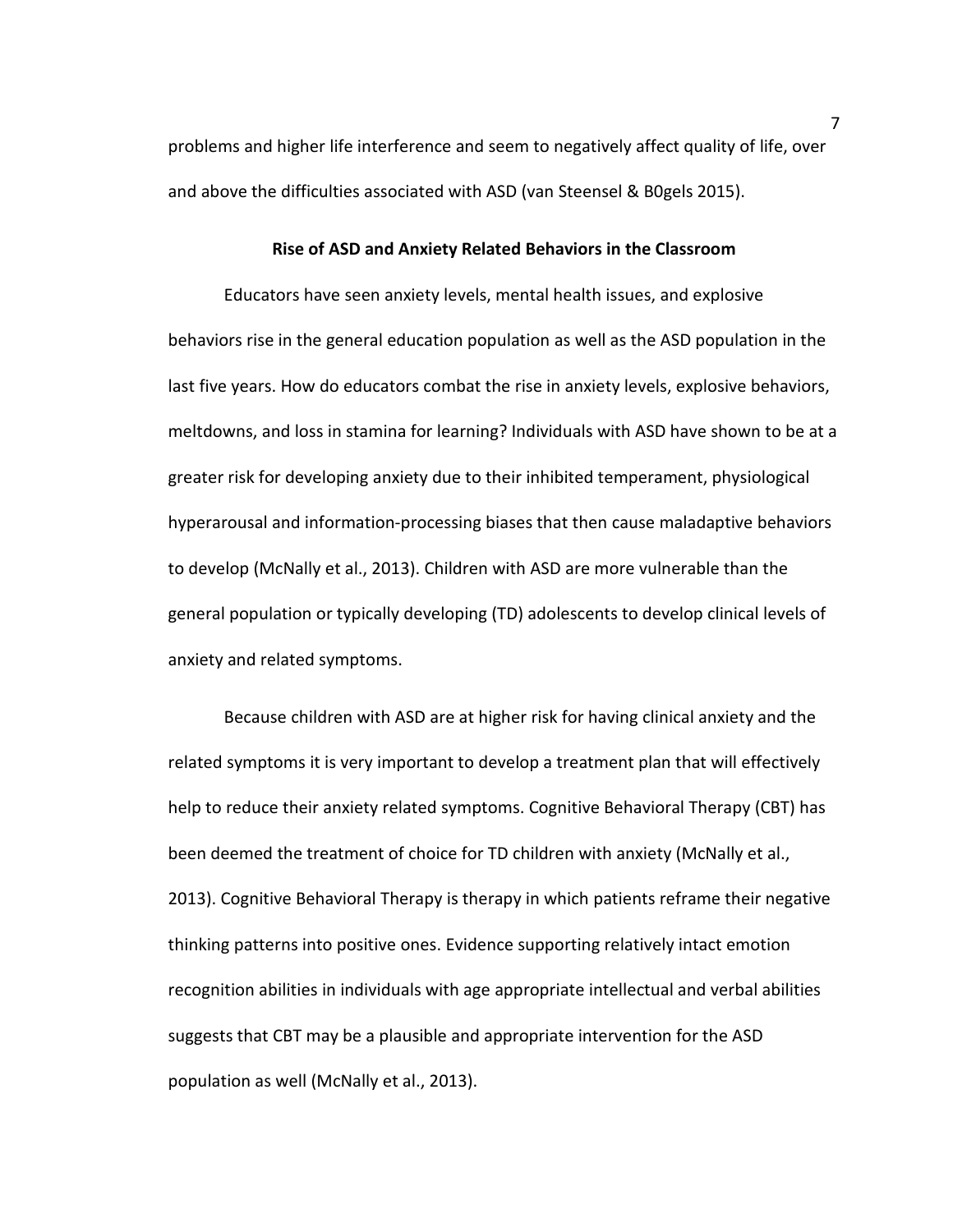What are the factors that amplify one student's behaviors vs another student's behaviors? Often times adolescents with ASD have a higher risk of anxiety and stress due to their deficits in regards to navigating social situations. Educators need to understand how to implement CBT strategies effectively within the classroom in order to meet student needs so that they can begin to feel what success looks like in social situations in the school environment while simultaneously reducing their levels of anxiety. Finding valid ways in which educators can help their students with ASD and anxiety co-occurrence who are cognitively non-impaired needs to become a priority in the educational system as the population with ASD and anxiety is growing rapidly.

Center-based programming for students with ASD has shown to be effective in helping students with ASD to feel like they have a "home base" while at school. Centerbased classrooms are in theory designed to function with structured teaching principles. Structured teaching is when a classroom is designed to have an organized environment with visuals, sensory input/output, and appropriate activities that help to reduce stress, anxiety, and frustration in students with ASD. This classroom functions in order to give students a calming space, a quite space, a safe space, a routine oriented consistent space, so that they have less to worry about while at school. Much like how CBT attempts to reframe negative thoughts into positive thoughts, center-based classrooms are designed to help re-frame a students' negative thoughts about their school environment. A center-based program should in fact help students to realign their thought process to a positive one as the structures and supports they have in place in a

8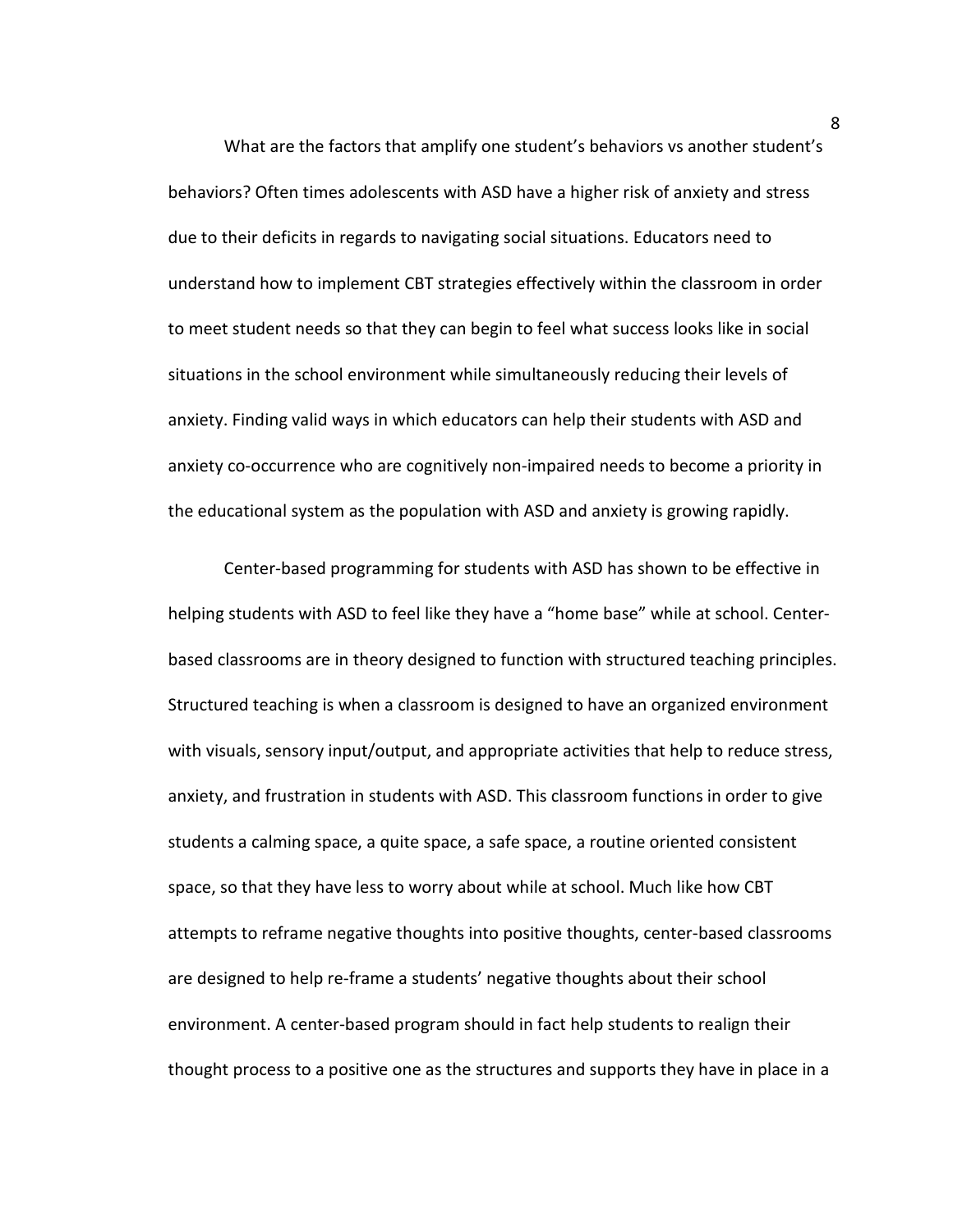center-based classroom aide in that reframing process. There are plenty of students with and without ASD who do not need this "home base" while at school, but for the ASD population who have high levels of anxiety and related symptoms and behaviors this is a safe haven for them to learn the skills they need to be able to more effectively navigate through the school environment.

The guiding question in this thesis will not only help students with ASD and comorbid anxiety, but will seek to find information that will help combat the changing student population as a whole. If educators can help reduce anxiety levels and behaviors within the school environment, then the result would be that anxiety behaviors and the related symptoms will be reduced not only in the school environment, but also in their home life environments. By giving students the tools to be successful and helping them to manage their anxiety and ASD properly, educators can set them up for successful futures.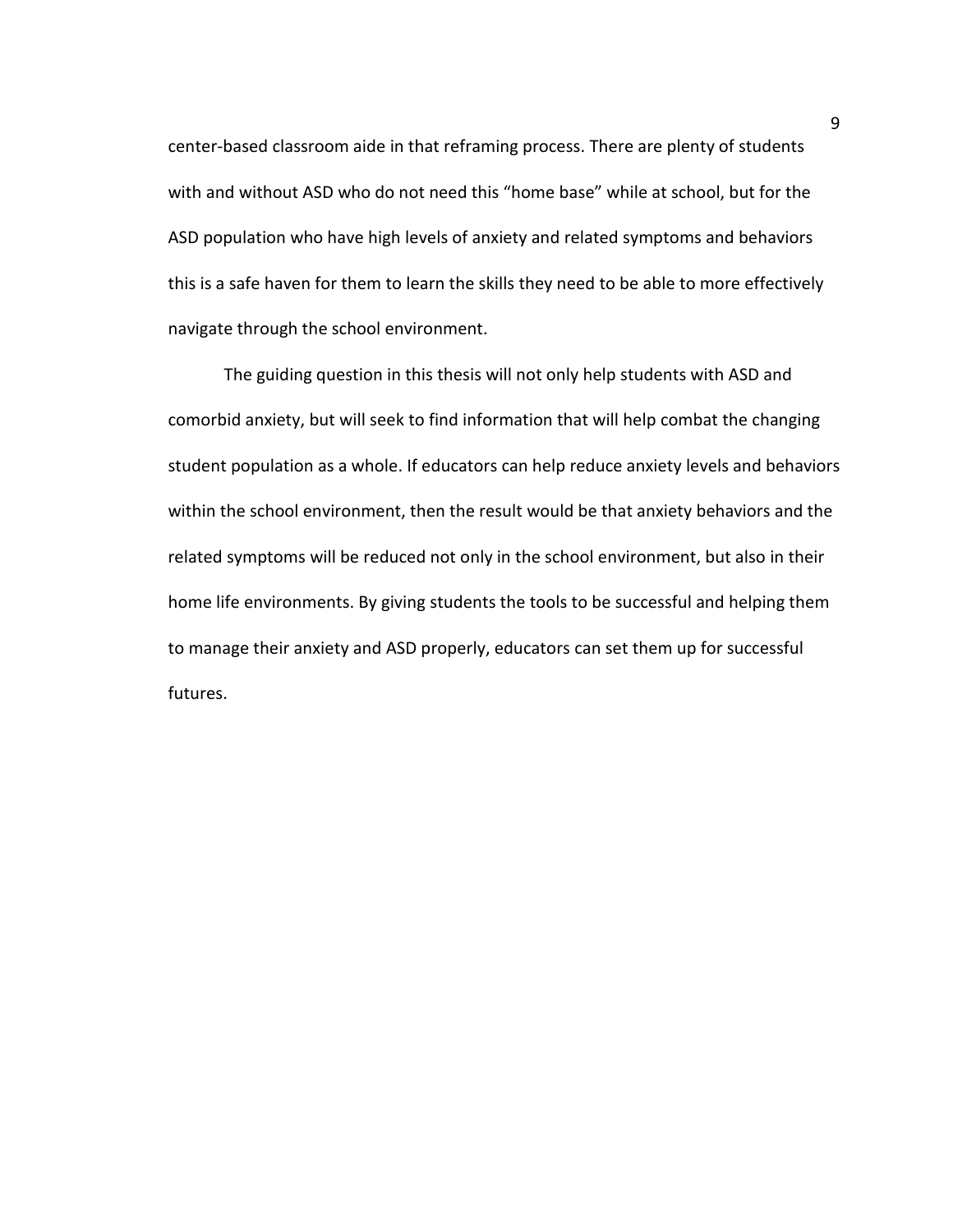#### **CHAPTER II: LITERATURE REVIEW**

#### **Literature Search Procedures**

Chapter two reviews the published literature on Autism Spectrum Disorder (ASD), the comorbidity of anxiety, and the Cognitive Behavioral Therapies (CBT) that are effective in treating both. It will examine the research behind why ASD and anxiety have a high co-occurrence and which CBT's are most effective in a treatment plan, and what implications this has for the use of CBT's along with pharmacological assistance.

To locate the literature for this thesis, searches of Educator's Reference Complete, ProQuest Education Database, Education Journals, ERIC, EBSCOhost Academic Search Premier, and EBSCO MegaFILE were conducted for publications from 2009-2018. This list was narrowed by only reviewing published empirical studies from peer-reviewed journals that focused on cognitive behavioral strategies that were found to be effective in youth with comorbid ASD and anxiety, found in journals that addressed the guiding questions. The key words that were used in these searches included "cognitive behavioral therapies," "CBT, ASD, and anxiety," "ASD, anxiety, and CBT effectiveness," "CBT," and "comorbid conditions."

The structure of this chapter is to review the literature on co-occurring ASD and anxiety, cognitive behavioral therapies and their effectiveness in treating both in six sections in this order: Elevated Anxiety in Youth with ASD; Traits and Assessment; Cognitive Behavioral Therapies; Cognitive Behavioral Therapies in Adults with ASD; Cognitive Behavioral Therapies and Physiological Implications; and Societal Costs.

10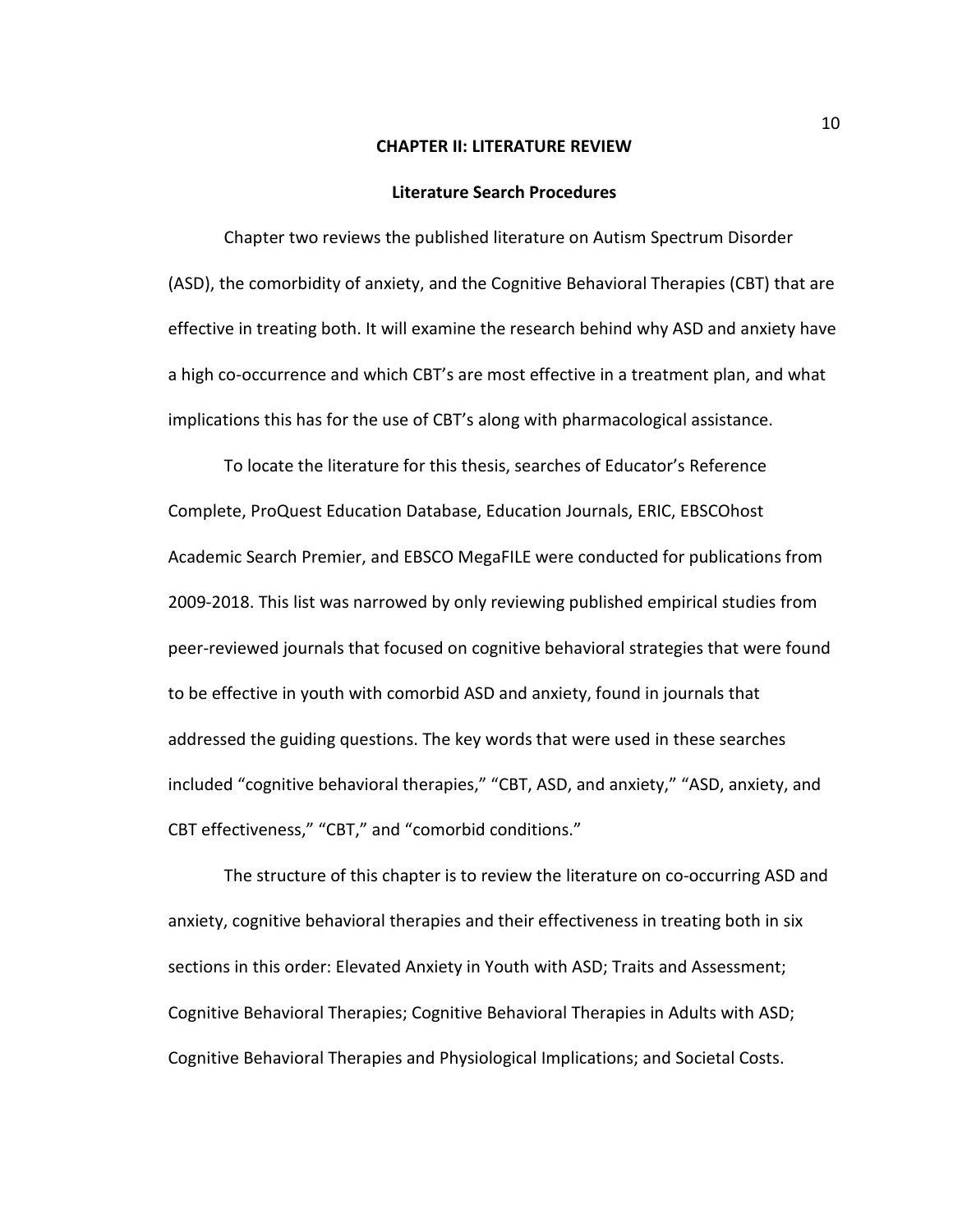#### **Elevated Anxiety in Youth with ASD**

Macneil et al. (2009) found that the existing research showed that children with ASD displayed a very high level of anxious behaviors and symptoms. The types of anxiety that these individuals displayed were; generalized anxiety, separation anxiety, social anxiety, phobias, panic disorders, and obsessive compulsiveness. Macneil et al., (2009) stated that the research surrounding this topic showed that children and adolescents with ASD show a higher level of anxiety than that of the general population.

Factor, Ryan, Farley, Ollendick, and Scarpa (2017) conducted a study that compared impairment scores (social responsiveness scale, 2<sup>nd</sup> edition; SRS scores) in 57 children (3-17 years, 82.5% male) with ASD per parent report. Children with heightened anxiety problems showed higher scores on four SRS-2 subscales (Social Cognition, Social Communication, Social Motivation, and Restricted Interests, and Repetitive Behavior) (Factor et al., 2017). Children with heightened ADHD traits showed higher scores on two subscales (Social Communication and Social Awareness) (Factor et al., 2017). The findings in this research suggest that both ASD symptoms may worsen with the comorbid diagnosis of anxiety or ADHD which would line up with the findings of (Macneil et al., 2009). Factor et al. (2017) stated that their findings indicate significant impairment associated with ASD is exacerbated by the co-occurrence of clinical anxiety or ADHD symptoms, with some similarities and some differences based on clinical anxiety or ADHD symptom co-occurrence.

Maddox and White (2015) conducted a study to examine the clinical presentation of Social Anxiety Disorder (SAD) in adults with ASD. They hypothesized that at least one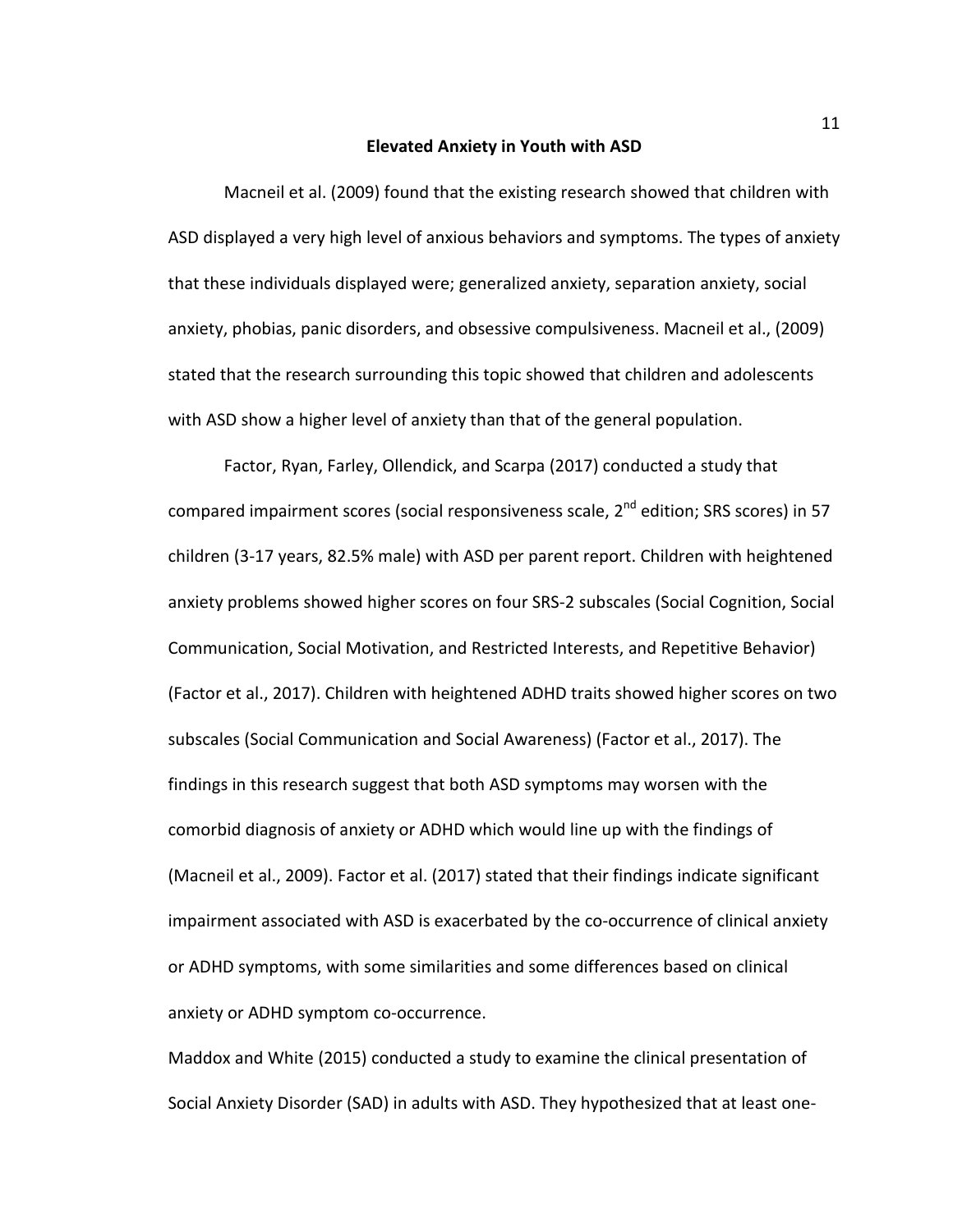third of the individuals with ASD in the group would meet diagnostic criteria for SAD. Their results were consistent with previous research and their hypothesis.

Rodgers, Riby, Janes, Connolly, and McConachie (2012) studied 34 young people with ASD diagnosed through a multidisciplinary team assessment following guidelines of the UK National Autism Plan for Children and were aged 8-16 years, and 20 children with Williams Syndrome (WS) ages 6-15. The mean estimated Full Scale IQ (FSIQ) for the ASD group was 97 and the FSIQ for the WS group was 52.2 which was within range reported as typical for individuals with WS (Rodgers et al., 2012). Behavioral questionnaires and anxiety rating scales were used to assess each group and their anxiety levels. In line with previous research Rodgers et al. (2012) found high levels of anxiety in a sample of youth with ASD and also in a sample of young people with WS. The mean level of anxiety in the ASD group was above that of clinically anxious children (Rodgers et al., 2012). This finding has also been shown in previous research such as Macneil et al. (2009), Factor et al. (2017), and Maddox et al. (2015).

Both Factor et al. (2017) and Rodgers et al. (2012) stated that their ASD sample had higher levels of anxiety across a range of sub-scales (panic disorder, separation anxiety, social phobia & Obsessive Compulsive Disorder (OCD)) compared to the children with WS or without ASD. These findings are in line with all of the research that shows ASD youth are at risk to be clinically anxious and in fact exhibit higher anxiety levels as compared to those that are clinically anxious youth without ASD. While the assessments they used may have been limited as they relied on parental report versus formal clinical assessments, it still shows findings consistent with previous research in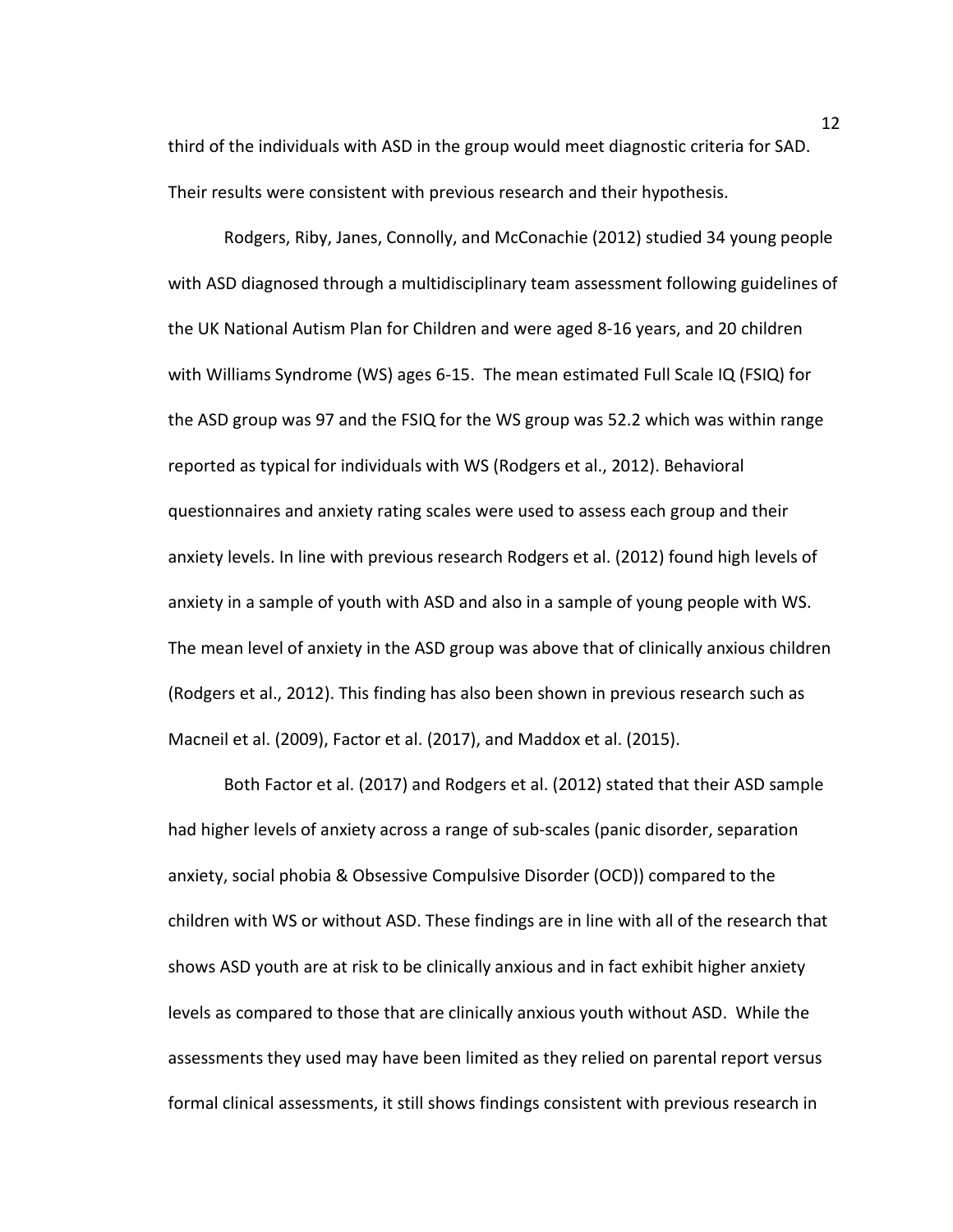that ASD youth and adults have a higher risk of experiencing and exhibiting clinical anxiety related symptoms.

Rodgers et al. (2012) also stated that the ASD population seems to be at a higher risk perhaps related to their poor social understanding, furthering the need for good social skills training and programs. This clearly indicates that educators should be aware that students with ASD have a higher probably to exhibit anxiety related symptoms and that they need to keep this in mind during routine assessments in order for their students to receive timely support (Rodgers et al., 2012).

## **Traits and Assessment**

 (Mayes, Calhoun, Murray, & Zahid 2011) studied mothers of 627 children with autism (ages 1-17, IQs 16-146). The mothers completed the Pediatric Behavior Scale. Maternal ratings of anxiety and depression increased with age and IQ, but were unrelated to gender, parent occupation, and race. Anxiety and depression were highly correlated with each other and with autism severity, somatic complaints, mood disturbance, and social problems (Mayes et al., 2011). This showed that the strongest predictors of anxiety and depression in children with autism was the autism severity, verbal IQ, and age. Anxiety was shown to be present in most children with autism and depression in about half. This study did not go directly into the research surrounding cognitive behavioral therapies and the effectiveness of CBT in children with autism, but it did state that there is relevant research showing that CBT decreases anxiety in children with high-functioning autism, but there are no studies that have investigated the efficacy with children who have low-functioning autism (Mayes et al., 2011).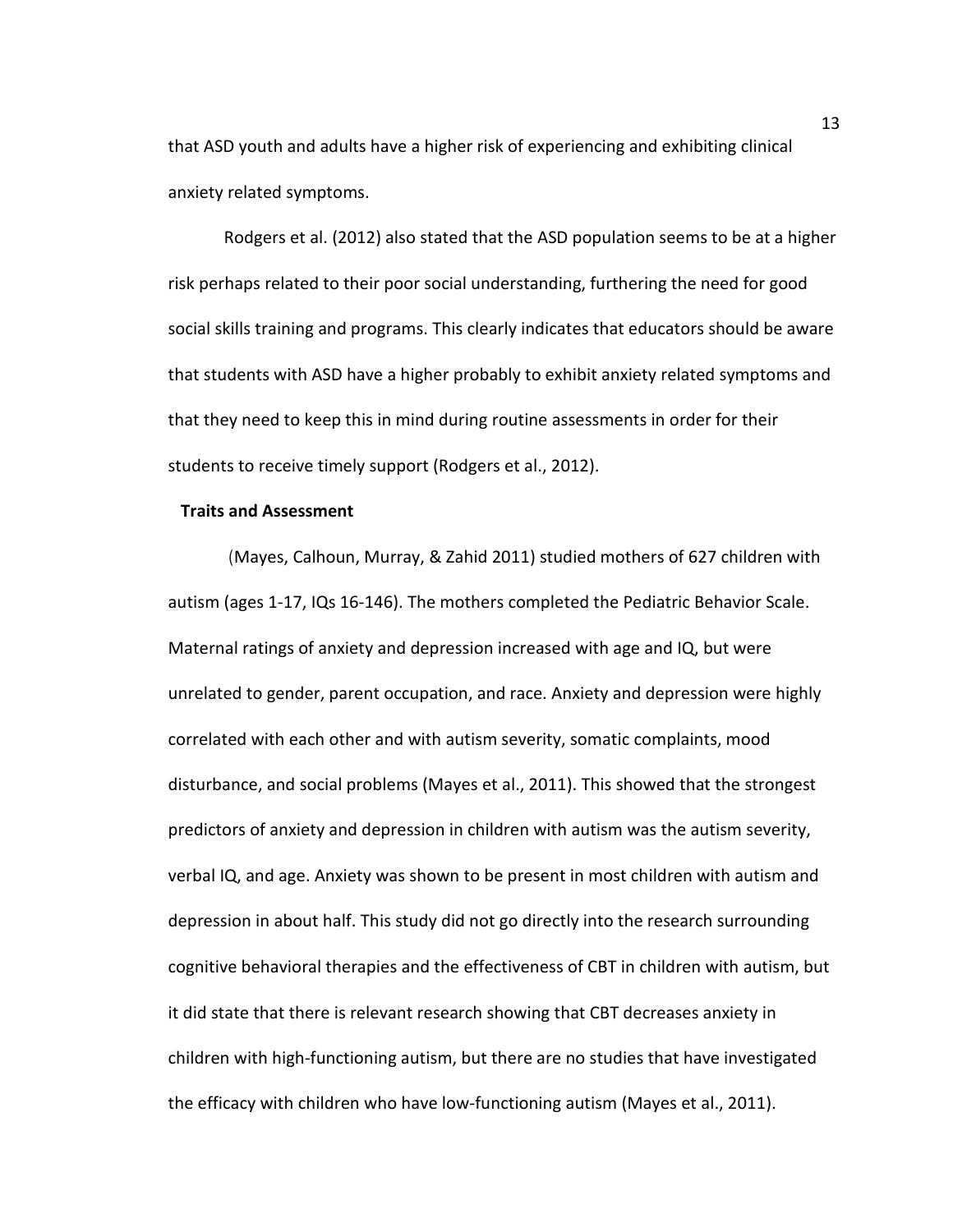Factor et al. (2017) showed in their study like ones similar to it that children with ASD should be routinely assessed for anxiety and ADHD in order to provide the most accurate and effective treatment plan. Factor et al. (2017) stated that the findings of their study had implications for treatment plans for children with ASD.

Settipani, Puleo, Conner, and Kendall (2012) explored the characteristics and symptomatology of anxious youth with ASD traits. They looked at the coping abilities of youth with and without elevated levels of ASD symptoms. The study consisted of 100 youth (aged 7-16) who had met criteria for an anxiety diagnoses. They used interview type questionnaires and rating scales to determine the child's level of anxiety and ASD symptoms. It was found that youth with meaningful ASD symptoms comprised 42% of the sample (Settipani et al., 2012). They found that youth with elevated ASD symptoms were significantly more likely to meet diagnostic criteria for social phobias than youth without ASD symptoms, this seems to be consistent with other studies. Settipani et al. (2012) found that consistent with previous research indicating that ASD youth have a higher rate of specific phobias than youth in the general community, in particular social phobias. Settipani et al. (2012) discussed the distinguishing differences between Generalized Anxiety Disorder (GAD) in regards to interpersonal worry versus social phobias. Social phobias are often the fear of not meeting the standards set by others; by contrast GAD is usually associated with self-imposed standards (Settipani et al., 2012).

The findings in this study show that a large percentage of youth presenting for treatment at an anxiety clinic have meaningful symptoms of ASD (Settipani et al., 2012). The differences between clinically anxious youth and clinically anxious youth with ASD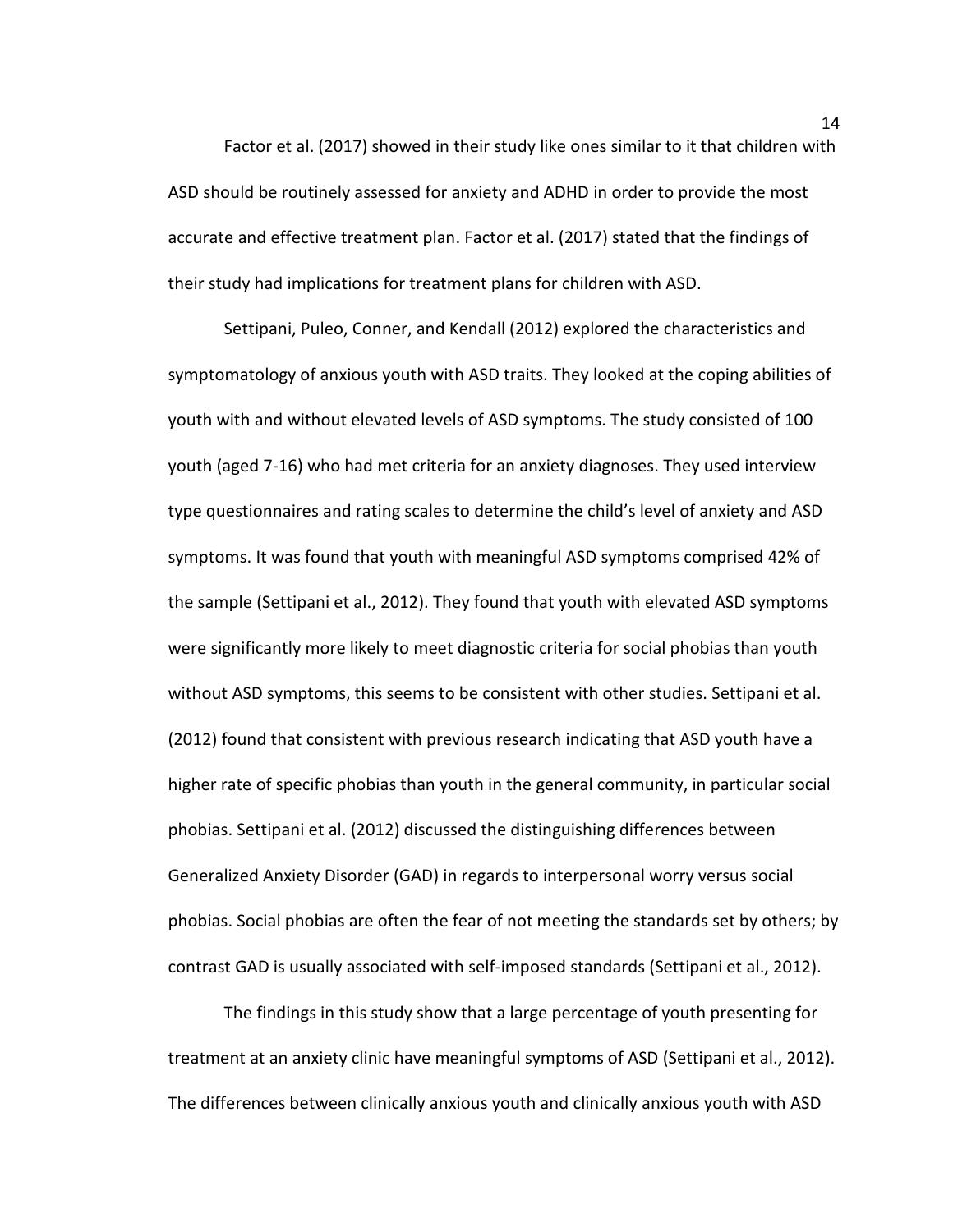symptoms seem to be distinguished by their differences in anxiety symptoms. Settipani et al. (2012) talked about how children with ASD symptoms are less likely to benefit from individual CBT versus family/group CBT treatment. Like in previous studies this shows the importance of screening children for anxiety when they have ASD presenting deficits. The reason for this would be to create the most effective treatment plan possible. Often times schools have group social skills classes for students with ASD, which is in-line with the research findings that group therapy may benefit students with ASD and comorbid anxiety more in helping to address their social awareness deficits head on.

Like Settipani et al. (2012), Rodgers, Glod, Connolly, and McConachie (2012) studied repetitive behavior in two groups of children with autism spectrum disorder, those with high anxiety and those with lower levels of anxiety. They found that children with higher levels of anxiety had more repetitive restrictive behaviors (RRB) and also higher levels of instance on sameness. Participants were 67 young people with ASD diagnosed through multidisciplinary team assessments (Rodgers et al., 2012) who were aged 8-16 years. There were two studies that they conducted; one was exploring the neuropsychological underpinnings of RRB and the pilot trail of an intervention for high anxiety. The children with in the RRB group were reported to have significantly higher levels of anxiety (Rodgers et al., 2012) and that higher levels of anxiety meant with the RRB behaviors was correlated with having higher levels of insistence on sameness and circumscribed interests.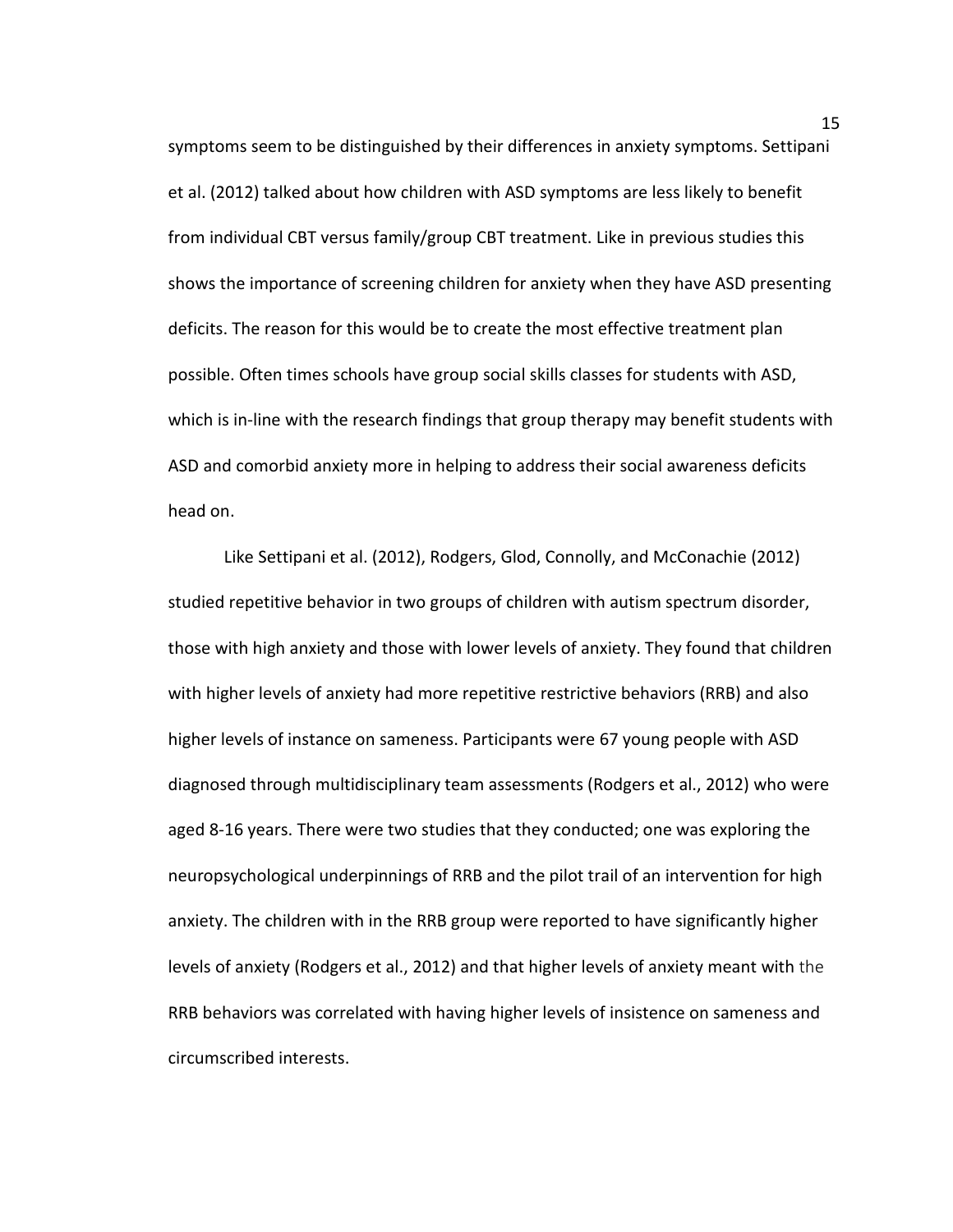Rodgers et al. (2012) stated that their findings may suggest that anxiety is in fact an intrinsic motivator for repetitive behaviors in children with ASD. Because anxiety may in fact be a strong motivator for the repetitive behaviors that then looks like insistence on sameness and circumscribed interests, but it is in fact a maladaptive coping response to negative feedback. They stated that results do confirm that children with ASD who experience anxiety also present with greater levels of RRB. Suggesting that children with ASD may use insistence of sameness to reduce demand in anxiety provoking situations (Rodgers et al., 2012).

White, Bray, and Ollendick (2012) evaluated the structure and construct overlap of two screening measure of Social Anxiety Disorder (SAD) and Autism Spectrum Disorder (ASD). 685 university students enrolled in this study between ages 18-22. The study was conducted at a large university in the Southeast United States. A questionnaire (AQ) was given to these students that had four-point responses was developed to measure the characteristics of autism and the other instrument used was a screening instrument for SAD in adults. The two questionnaires were then taken and evaluated for comparisons and similarities for ASD and SAD. (White et al., 2012) found that the group difference with respect to ASD-related symptoms cannot be explained solely by the existence of the construct overlap related to social anxiety and social difficulties. Like Settipani et al. (2012) this study showed the importance of screening children for anxiety when they have ASD presenting deficits. White et al. (2012) also stated that given the degree of construct overlap, it is important to assess ASD and social anxiety symptoms together, at least in higher functioning individuals who present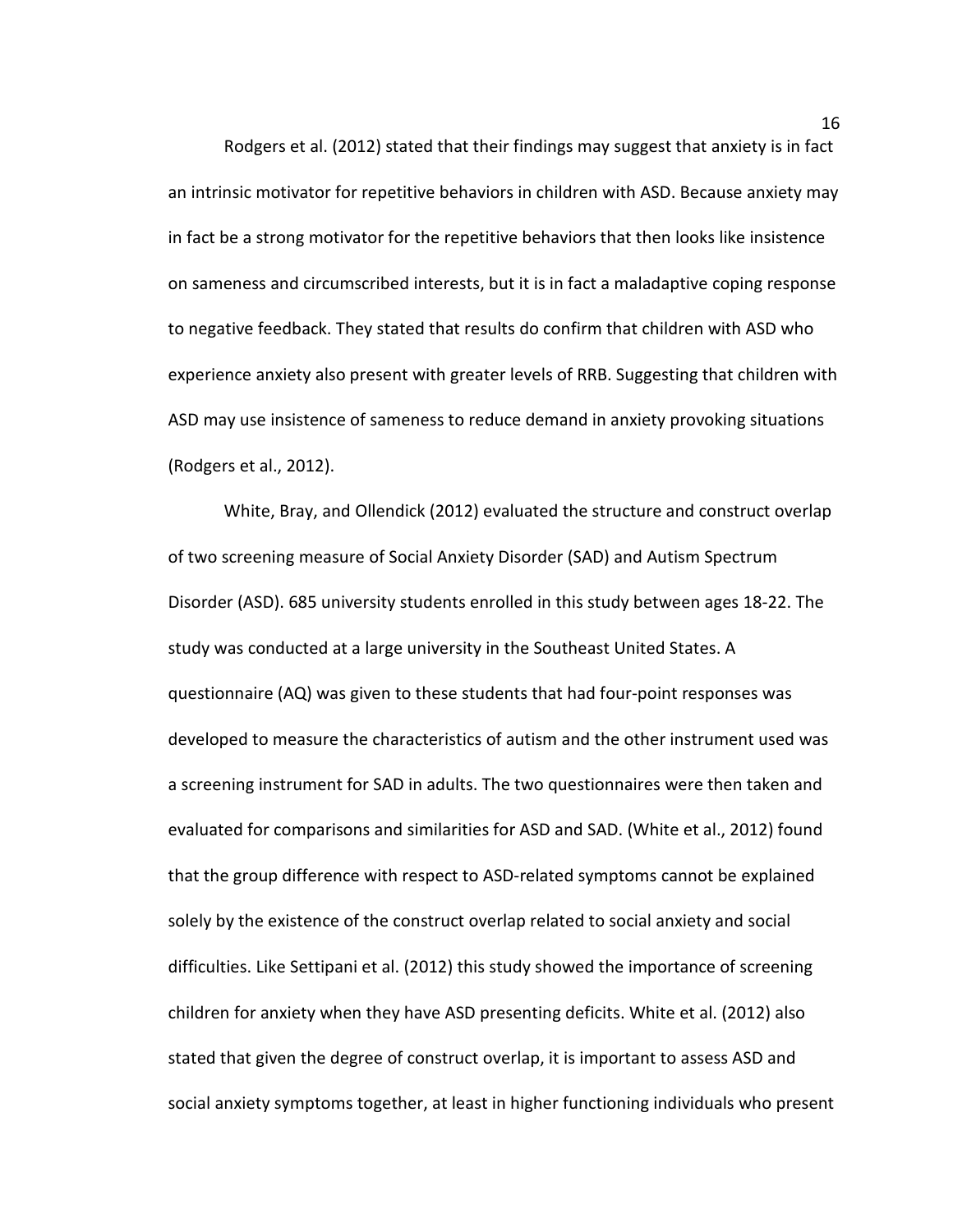with apparent social worries or anxieties and significant social difficulties, to avoid misclassification. The results of this study provided additional support to the conceptualization of the co-occurrence of ASD and SAD as a situation of "true comorbidity", not due to imprecise measurement or diagnostic overlap alone (White et al., 2012). This study talked about how very similar ASD and SAD symptomology can be and that it is often times hard to distinguish the two as Settipani et al. (2012) also found. In order to avoid over diagnosis of ASD in people with SAD, it is recommended that clinicians also consider behaviors less primary to SAD, such as a strong preference for sameness/routine, heightened attention to detail, circumscribed interests, and a preference for being alone (White et al., 2012).

People with social anxiety may have difficulty navigating social situations and feel extreme distress, but the social problems tend to not be as severe as what is typical of ASD (White et al., 2012). When considering what treatment plans to implement it is necessary to understand if the child has ASD or SAD or a comorbid ASD/SAD/or any other anxiety combination. The approach to CBT will need to be tailored to fit the person's needs. CBT therapy is used for both ASD comorbid with anxiety and SAD, but the treatment approach may differ depending on each individual. Typically, a group social skills lesson is more of an exposure training method where they are systematically presented social situations that give them heightened anxiety levels and then given coping mechanisms to help them deal with the situation. Whereas CBT for SAD can be more focused on addressing the automatic negative thoughts, and replacing them with more realistic, positive views. This research shows the importance of adopting accurate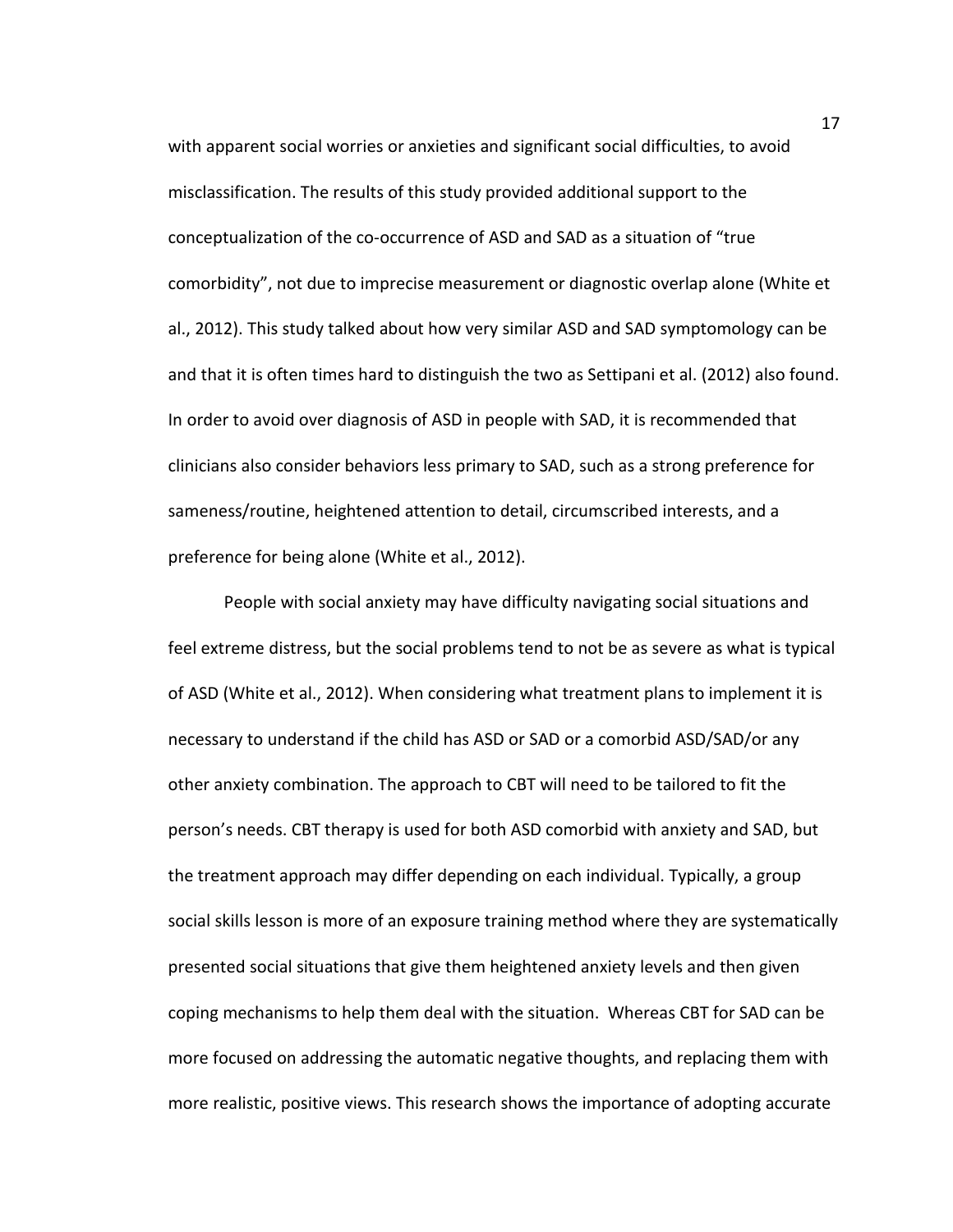assessment methods in order to weed out the differences in ASD and anxiety within individuals so that they can be given the most effective treatment plan possible.

**Cognitive Behavioral Therapies.** van Steensel et al. (2015) examined the effectiveness of cognitive-behavioral therapy (CBT) for anxiety disorders in children with autism spectrum disorders (ASD) and compared with children without ASD. Children with ASD and comorbid anxiety disorders and children with anxiety disorders and their parents, participated. Families were referred to 1 of 7 mental health care centers and all received the same CBT. Anxiety, quality of life, ASD-like behaviors, and emotionalbehavioral problems were measured for both groups at pretest, posttest, 3-moths, 1 year, and 2-years after CBT (van Steensel et al., 2015). Participants were 7-18 years of age and their parents who received CBT treatment for anxiety disorders at one out of the seven community mental health care centers. There were 79 children that were diagnosed with ASD and comorbid anxiety disorders (the ASD-group) and 95 children who had anxiety disorders with ASD (the AD-group). The intervention consisted of a combined version of family and individual CBT programming, (van Steensel et al., 2015).

Factor et al. (2017) found similar research showing that cognitive behavior therapy when used to target anxiety in children with ASD, showed a significant reduction in anxiety symptoms post treatment. This suggests that the ability to target anxiety related symptoms can be improved using CBT. Factor et al. (2017) also looked at social skills training for children with ASD, and the results demonstrated an increase in social interactions as well as a reduction in restricted and repetitive behaviors. (Factor et al., 2017) suggest that using CBT and social skills training you can reduce restricted and

18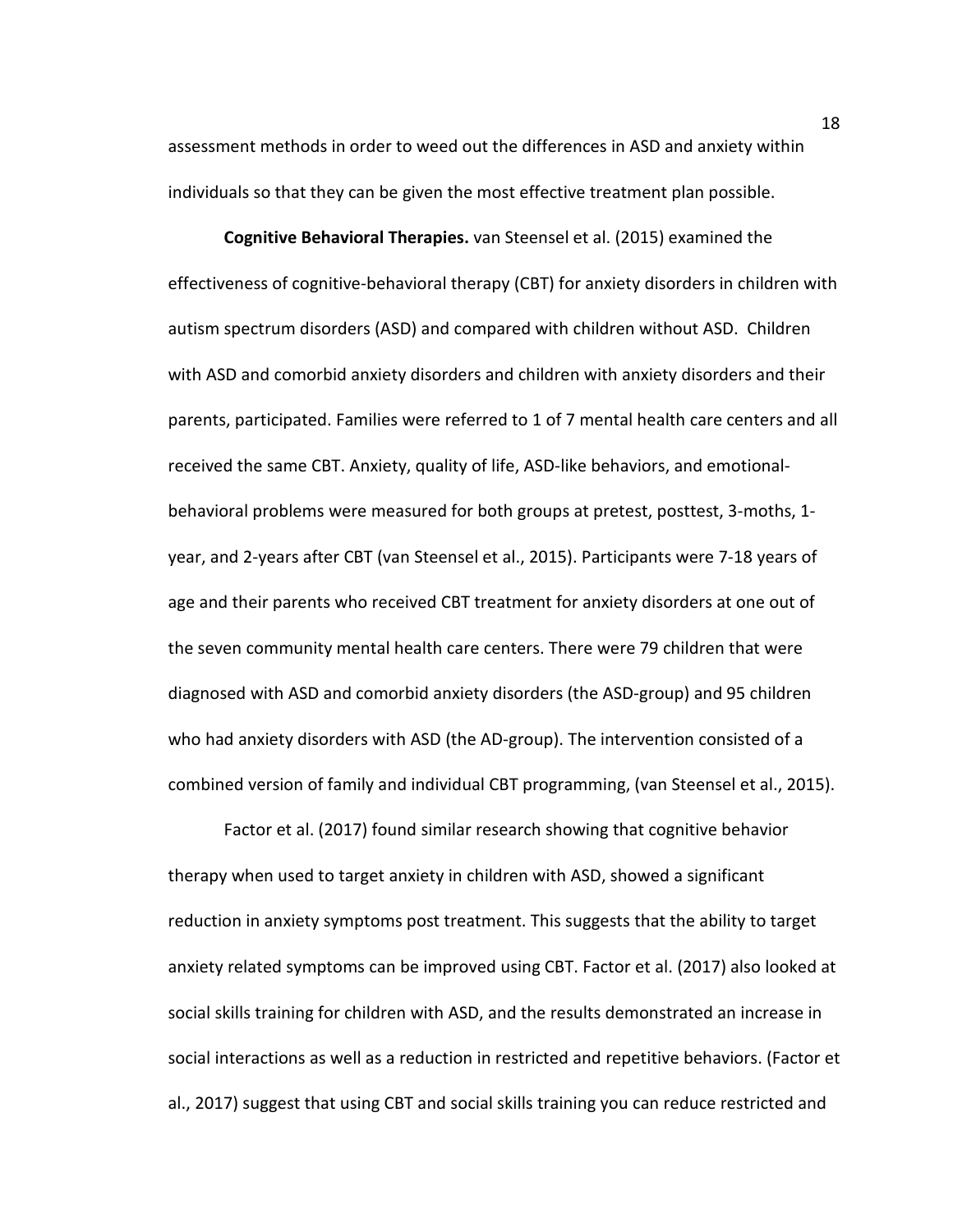repetitive behaviors (social skills training) and anxiety-related behaviors (CBT targeting emotion regulation deficits).

van Steensel et al. (2015) stated that the first key finding in this study was that standard CBT for anxiety disorders is effective for children with ASD, and that treatment gains were maintained up to 2 years. CBT was found to be superior versus waitlist, which is in line with previous studies (van Steensel et al., 2015). The second key finding was that the ASD-group showed less improvement over time versus the AD-group, however this can be explained by the fact that children with ASD often times have more trouble implementing and generalizing learned skills across settings and that their ASD symptoms may have interfered with treatment effectiveness. van Steensel et al. (2015) found that children in the ASD-group were less likely to be free from all anxiety disorders and were less likely to move from a clinical to a normal score. Due to the fact that children with ASD are characterized by their social discrepancies it would make sense that they would not be free from all anxiety related symptoms. That is to say, just because the study showed less of a positive increase in anxiety related symptoms in the ASD-group it does not mean that it was not an effective treatment plan.

van Steensel and Zegers (2017) aimed to look into the predictors of what would impact treatment effectiveness in a sample of 79 children with ASD who received cognitive behavioral therapy (CBT) for their anxiety disorders. In order to be included in the study the children had to have a formal diagnosis of ASD, have at least one formally diagnosed anxiety disorder, and at least one parent willing to participate. Exclusionary factors were an IQ less than 70, un-treated psychotic disorder, acute suicidal risk, and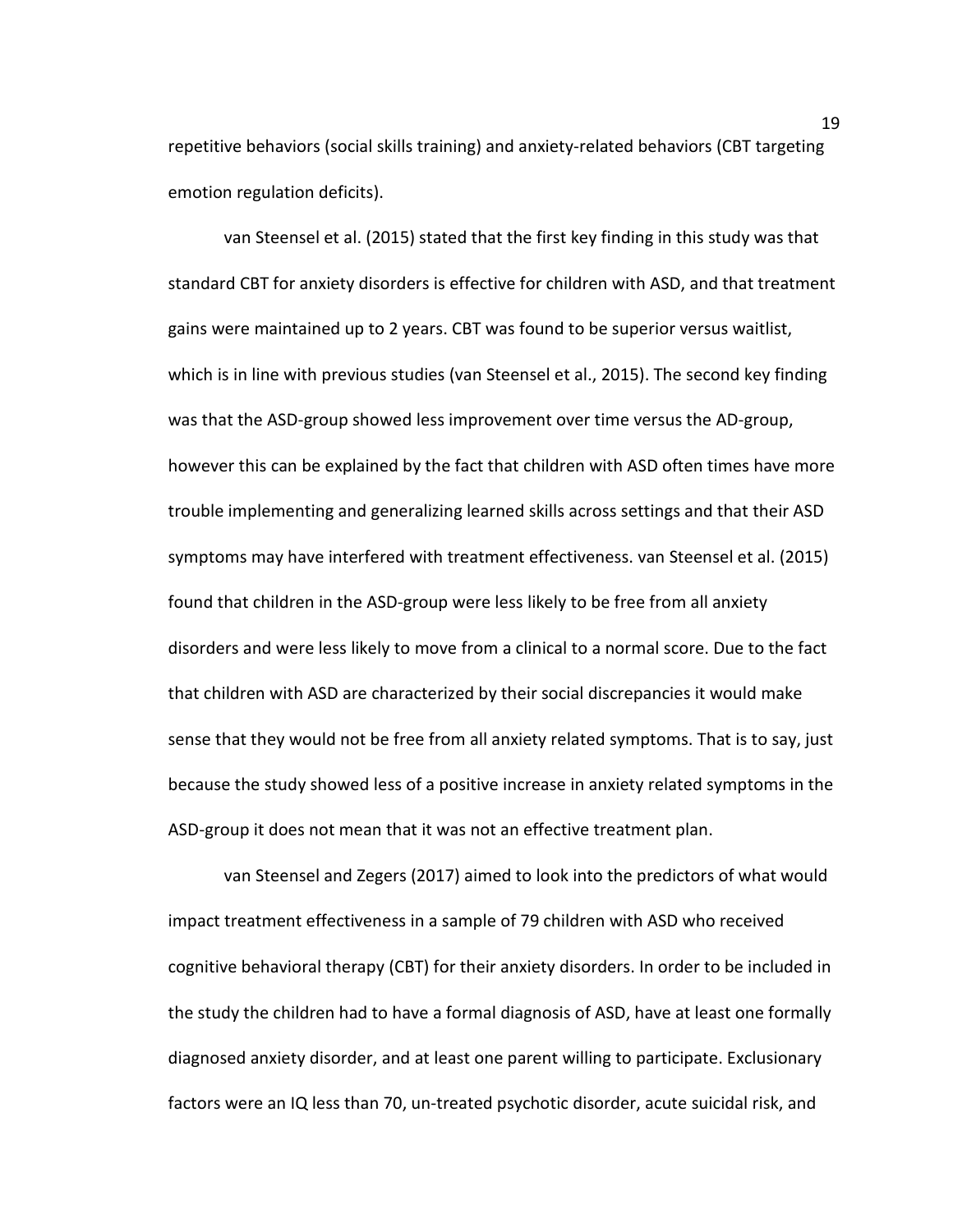current physical or sexual abuse. The severity of each child's anxiety was used to measure the effectiveness of the treatment, this was done at pre-treatment, posttreatment, 3-months, 1 and 2 years after receiving CBT. All children in the study had at least one anxiety disorder, however most children had multiple anxiety disorders. The children's most impairing anxiety disorder in the ASD group consisted of: specific phobia, social anxiety disorder, generalized anxiety disorder, separation anxiety disorder, agoraphobia, and panic disorder. Comorbid anxiety disorders (next to the primary anxiety disorder) were; specific phobias, generalized anxiety disorder, and social anxiety disorder. It was found that children that came from anxious fathers (not mothers) and children in "un-involved" families had less anxiety symptoms at pretreatment and displayed a less steep decline. van Steensel and Zegers (2017) stated that this could have been because children that come from families with non-anxious fathers and are less involved in their children's lives might not be as prone to seek out treatment for anxiety related symptoms because they are less aware of what anxiety looks like and if their children are exhibiting signs of anxiety. Children that came from "authoritarian" families showered higher pre-treatment anxiety levels but responded quite well to treatment. The research that van Steensel and Zegers (2017) did stressed the importance of paternal and family factors in the treatment of anxiety disorders in youth with ASD.

Luxford, Hadwin, and Kovshoff (2017) looked at the effectiveness of schoolbased Cognitive Behavioral Therapies (CBT) on symptoms of anxiety, social worry, social responsiveness, attentional control, and attentional biases to threat on students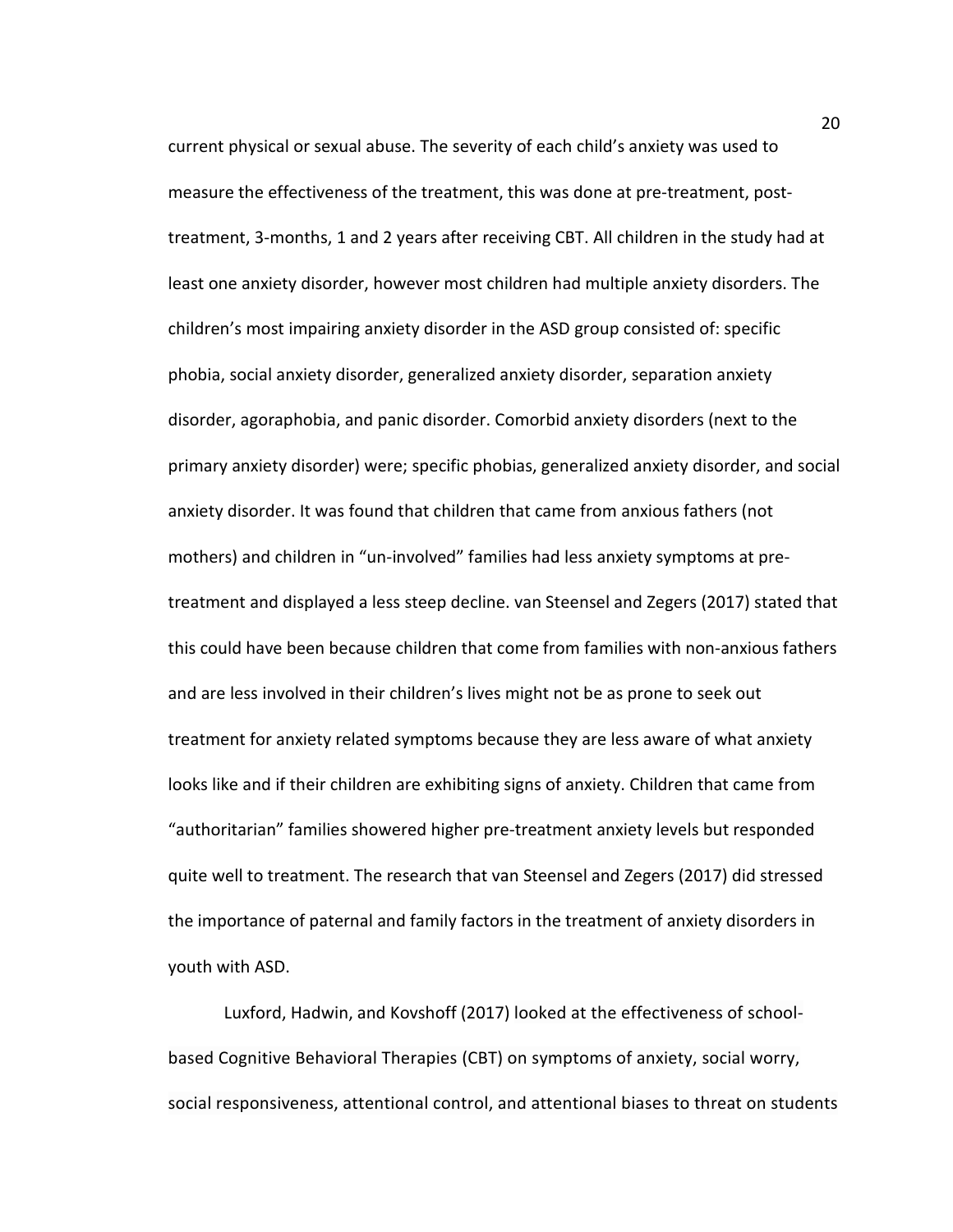with Autism Spectrum Disorder. They conducted a study that had 35 pupils from four mainstream secondary schools in south-east England. All participants were required to have a formal diagnosis of Autism Spectrum Disorder (ASD) from a qualified health professional, not just an educational label. Participants also needed to have a verbal and total IQ score of greater than or equal to 70. The participants also needed to be experiencing clinically significant symptoms of anxiety as measured by teacher or parent report, but not receiving active treatment or medication for said anxiety. Participants also needed to attend at least 5 out of the 6 intervention sessions to be counted in the study. The researchers used multi modal ways of collecting data, they had behavioral/anxiety rating scales, social worries questionnaires, social responsiveness rating scales, IQ testing, attentional control tasks, attention to threat tasks, in order to get a baseline of where the participants were at. The researchers then were able to measure the amount of change the CBT interventions had on each participant and whether or not the CBT interventions were effective in eliciting a measureable change in anxiety reduction. Luxford et al. (2017) stated however, that parent involvement was crucial as they had "homework" activities that needed to be done at home coupled with what they were learning at school. Luxford et al. (2017) stated that while emerging findings have been encouraging, there are still relatively few studies that have fully assessed the effectiveness of CBT for young people with ASD and these have typically been explored only in clinic-based settings.

Ekman and Hiltunen (2015) began talking about the developing research that suggests that Cognitive Behavior Therapy (CBT) is beneficial to people with Autism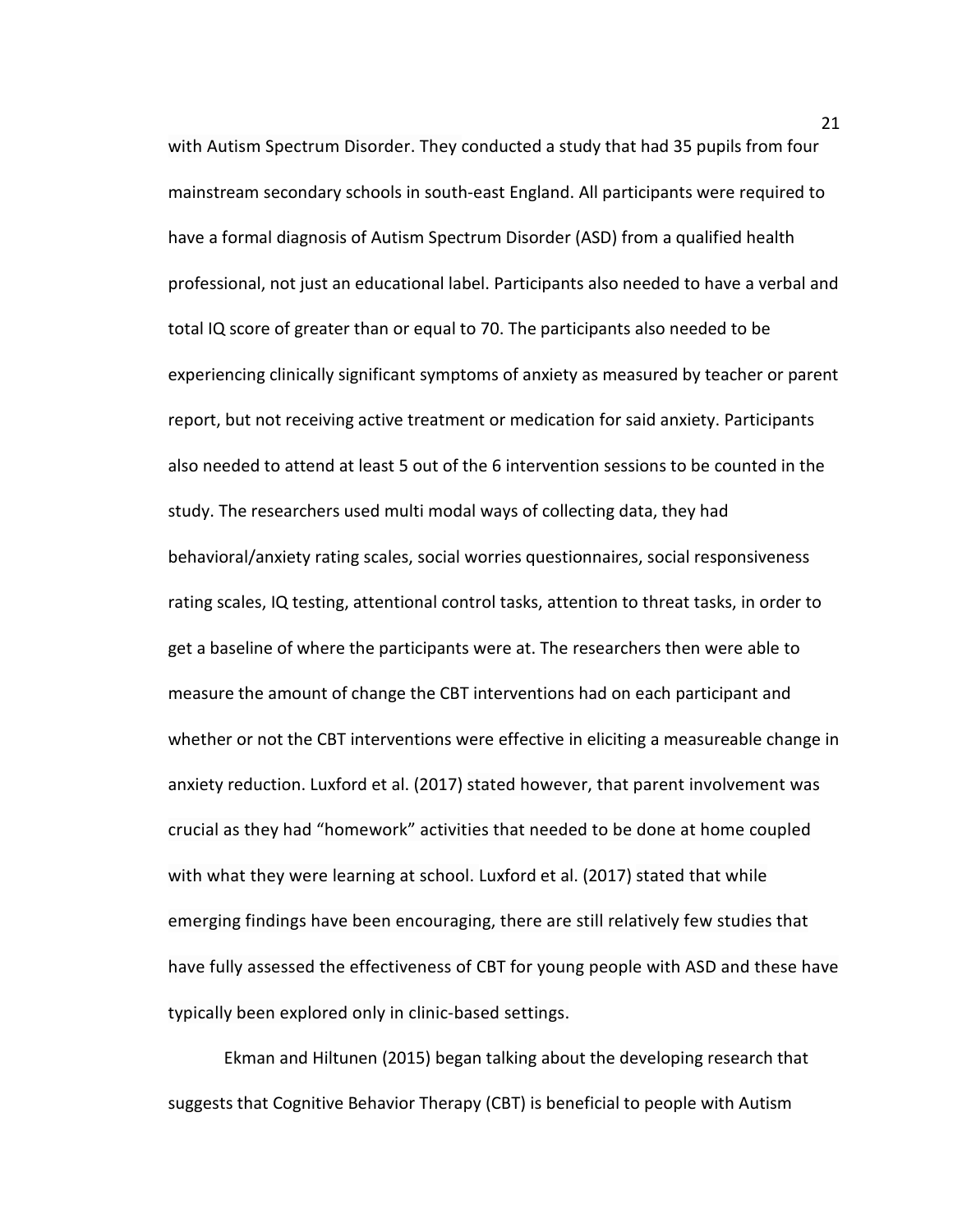Spectrum Disorder (ASD) but that the methods need to be modified in relation to their cognitive profile. This study was carried out in three different settings and cities: a private clinic, a child and adolescent psychiatric clinic, and at a treatment center for youth. The therapists were proficient and experienced CBT therapists of clients with ASD and CBT. It was a quantitative study with four assessments, two at the pre-assessment stage, and one in mid-therapy and end of therapy respectively. The average time between pre-treatment and start of therapy was 1.86 months, between start of therapy and mid- therapy assessment 2.56 months and between mid-therapy and the end of therapy 2.88 months Ekman and Hiltunen (2015). All participants were diagnosed with ASD and anxiety. The CBT treatment was conducted individually for 15 sessions. What Ekman and Hiltunen (2015) found was that when pairing visualized language with the CBT sessions the results showed a significant change in behavioral excess and avoidance behavior, for anxiety level and frequency, and cognitive excess behaviors for anxiety level. Because the CBT modification was using visualized language throughout the entire sessions it made the conversation systematic and concrete, which made it easier for ASD clients to follow a conversation Ekman and Hiltunen (2015).

Maddox, Miyazaki, and White (2017) evaluated change in social skills during a randomized controlled trail of CBT and during the 1-year follow up for 25 adolescents with ASD and anxiety. They found that CBT targeting social skills and anxiety can lead to long-term improvements in social functioning (modified CBT). Primary outcome data from this treatment program demonstrated a significant improvement in social impairment in the treatment group from pre-to post treatment (Maddox et al., 2017).

22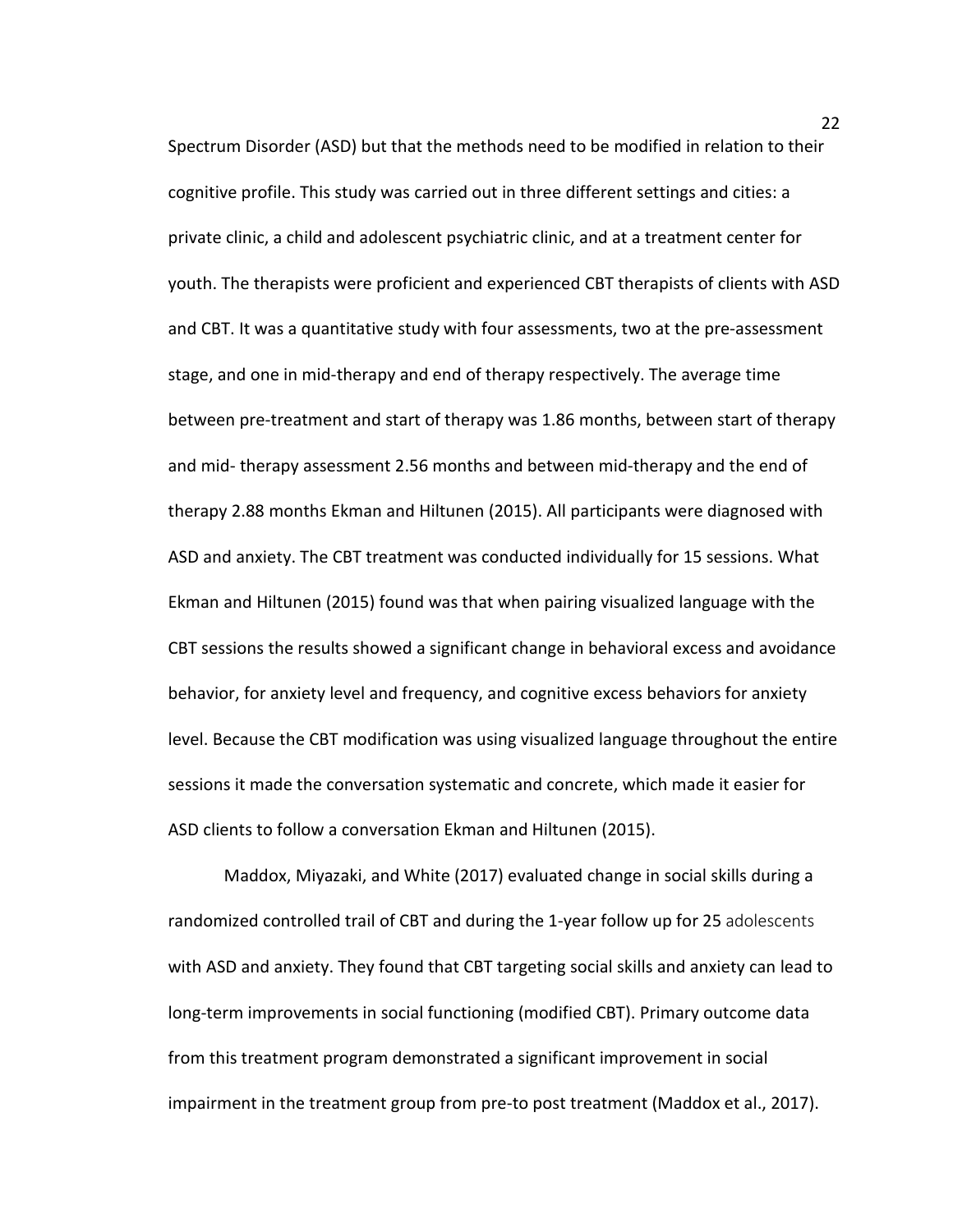This study was conducted a university-affiliated clinic specializing in ASD. Participants were aged 12-17 years; met diagnostic criteria for ASD, and had an anxiety disorder (Maddox et al., 2017). There were 30 total eligible adolescents that were enrolled in the program. 15 were randomized to begin the treatment plan immediately, while 15 were randomized to a 14-week waitlist condition, after the waitlist period the waitlist group began the intervention. The treatment program included 12-13 individual CBT sessions, seven group meetings to practice social skills, and parent education and involvement (Maddox et al., 2017).

This study emphasized the post treatment period and the specific need for booster sessions in order for adolescents that have gone through CBT for anxiety and ASD will be able to continually generalize their skills across settings. Previous CBT studies with youth who have ASD and anxiety reported on the long-term outcomes of anxiety symptoms, without investigating the maintenance of social skill improvement while this study did look at the social skill improvement over time (Maddox et al., 2017). They found that social impairment was significantly improved over the course of active treatment, and was mostly maintained through the 3-month follow up assessment suggesting that participants and their parents actively practiced and generalized the skills learned from treatment (Maddox et al., 2017). Key findings here are having active parents in the adolescents ASD/anxiety treatments. Educators may still struggle with children whose parents are not actively involved in the treatment of their children. However, it is promising that this study shows that while active treatment is happening there is a significant boost in their social skill abilities as well as less anxiety symptoms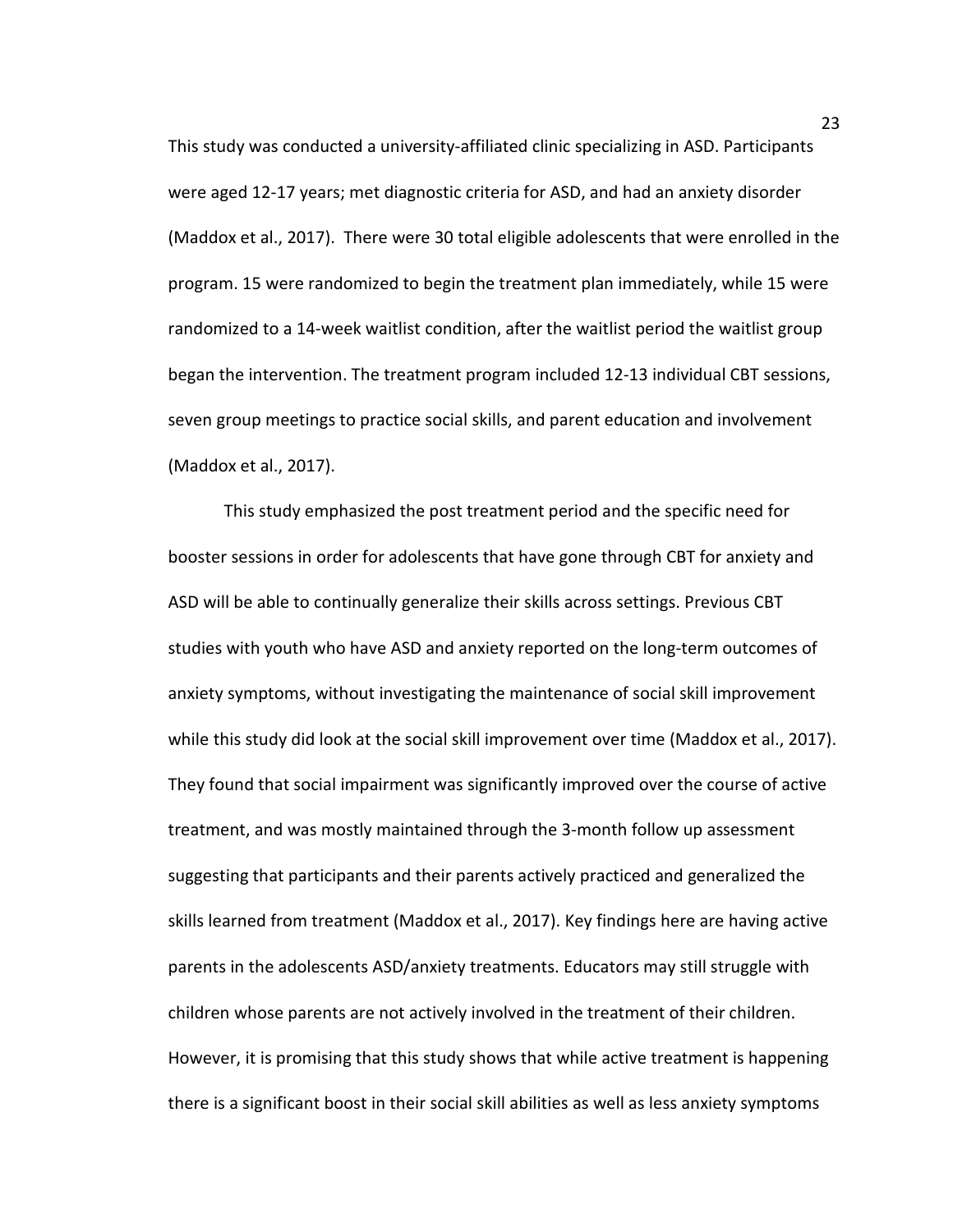that are exhibited. Meaning that educators can be using CBT modified approaches to their social skills lessons and be able to see an improvement in the behaviors that the student elicits, regardless of parental participation. Knowing that parental participation will give the adolescent the greatest gains in their treatment plan, it is vital to get the parent actively involved if at all possible. Maddox et al. (2017) stated that future studies should include larger samples and consider additional factors that may affect variability in treatment response. Because there is growing evidence for the interconnectedness among anxiety, loneliness, social impairment, clinicians should strongly consider treatment programs with a dual focus on improving anxiety and social impairment for adolescents with ASD (Maddox et al., 2017).

Sung, Ooi, Goh, Pathy, Fung, Ang, Chua and Lam (2011) conducted a 16-week Cognitive Behavioral Therapy (CBT) program and Social Recreational (SR) program on anxiety in children with Autism Spectrum Disorders (ASD). Seventy children (9-16 years old) were randomly assigned to either of the programs. Anxiety scales were administered pre-, post-treatment, and follow-ups 3- and 6-months). Children in both programs showed significantly lower levels or generalized anxiety and total anxiety symptoms at 6-month follow up on the anxiety rating scales. The findings in this study suggest that factors such as regular sessions in a structured setting, consistent therapists, social exposure and the use of autism-friendly strategies are important components of an effective framework in the management of anxiety in children and adolescents with ASD (Sung et al., 2011). They stated that the CBT program consisted of modifications and adaptations from CBT programs such as *The Coping Cat Program,*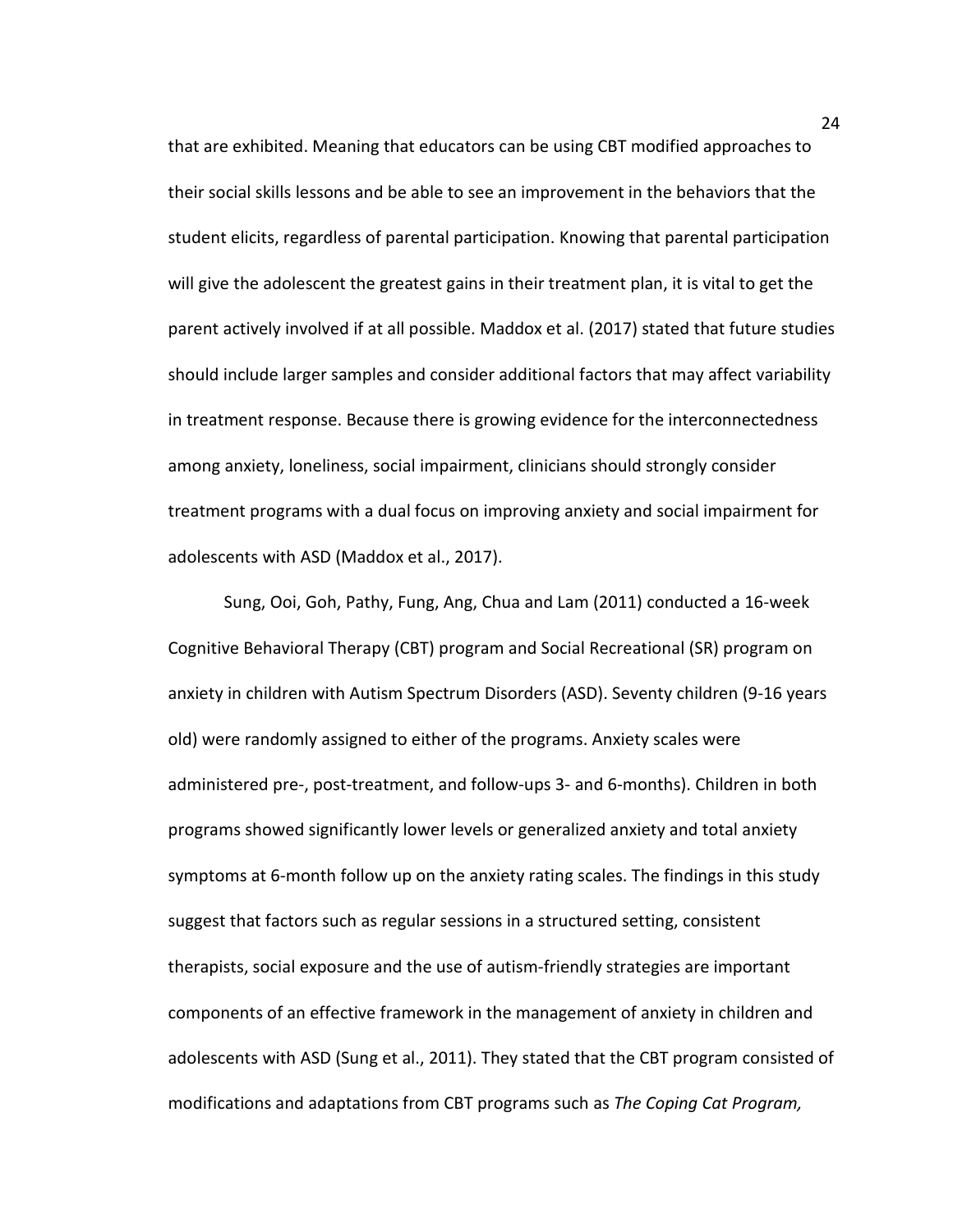*Exploring Feelings*, and unpublished anxiety management program from the CGC and Autism Resource Centre. The sessions incorporated items that have proven useful with children with ASD such as the use of structure, visual strategies, role-plays, and Social Stories. The CBT program conducted sixteen 90-min weekly sessions delivered in small groups of 3-4 participants and each group was conducted by 2 therapists. The participants were also given homework in attempt to get them to generalize their newly learned tools into more than one setting.

The SR program also received a sixteen week 90-min weekly sessions delivered in small groups of 3-4 participants and each group was run by 2 therapists. This group also had homework and it consisted of similar activities they were doing within their groups that they could try to play outside of the group. This group was much more like a group social skills class that was geared toward learning while playing and learning selfdevelopment skills (like cooking). CBT strategies and inappropriate behaviors were not addressed directly in teaching unless something arose while participating in an activity together that needed to be addressed in order to continue the groups cohesiveness. Sung et al. (2011) stated that both groups showed significant reduction in generalized anxiety and total anxiety symptoms at 6-month follow-up. Both programs shared common elements, namely regular sessions in a structured setting, consistent therapies, social exposure, and the use of useful strategies for ASD children. Sung et al. (2011) stated that the mere act of incorporating these elements in sessions will serve as an effective framework in the management of anxiety in children and adolescents with ASD. Sung et al. (2011) stated that school and community based programs that then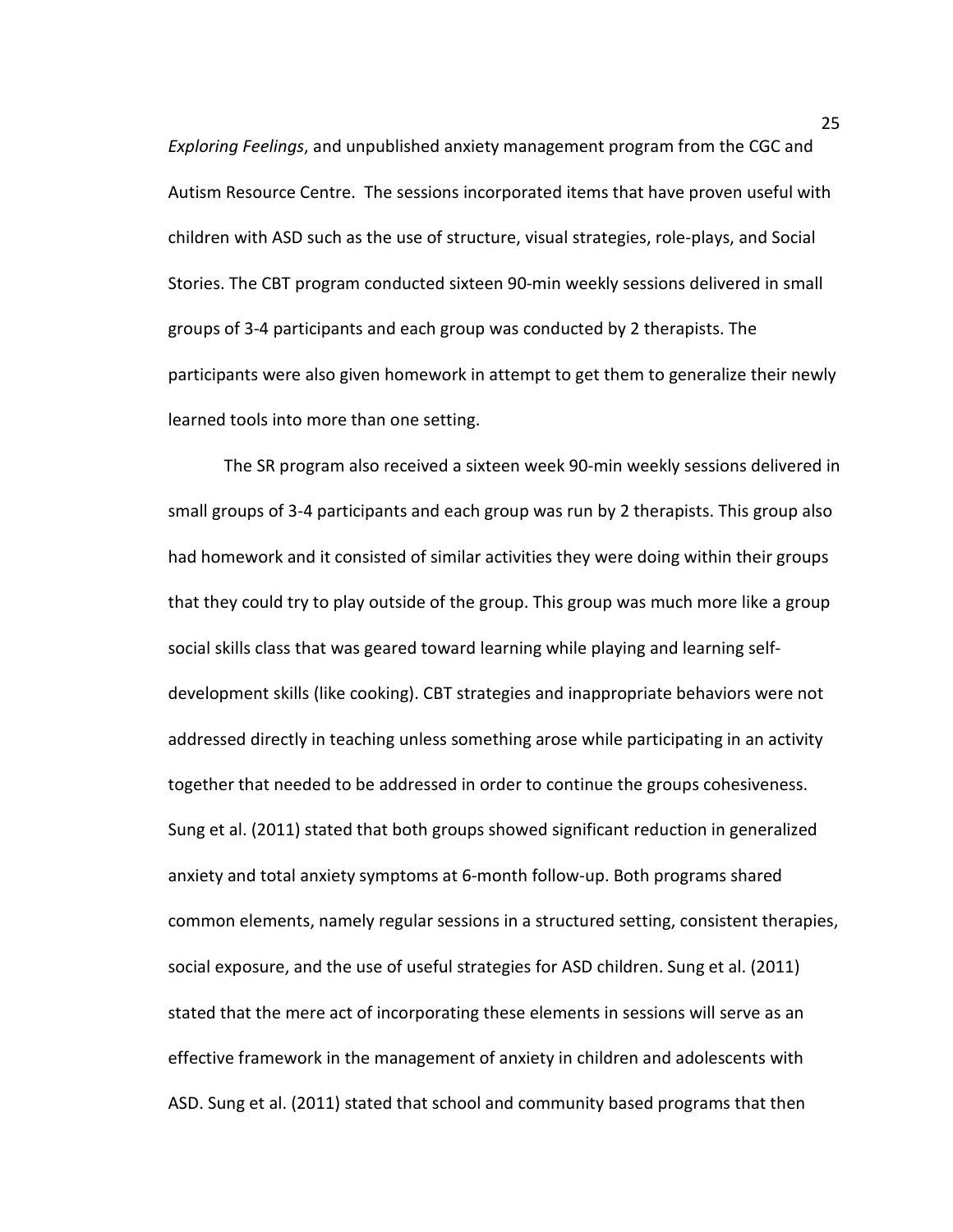incorporate these structures and basic elements to their programs may have the potential benefits in managing anxiety in children with ASD.

McNally, Lincoln, Brown and Chavira (2013) piloted at study to evaluate whether a modified version of the Coping Cat program could be effective in reducing anxiety in children with autism spectrum disorder (ASD). Twenty-two children (ages 8-14; IQ greater than 70) with ASD and clinically significant anxiety were randomly assigned to 16 sessions of the Coping Cat program (cognitive-behavioral therapy; CBT) or a 16-week waitlist. Children in the CBT group showed significantly larger reductions in anxiety than those in the waitlist. Children in the CBT condition received a 16-week manualized cognitive-behavioral intervention according the Coping Cat program (McNally et al., 2013). The goal of this program is to teach children to be aware of anxiety arousal and have that awareness be a cue to implement anxiety management techniques. The 16 sessions were divided into two content-based parts; sessions on through eight were focused on skills training (e.g., affective education, awareness of somatic sensations associated with anxiety, cognitive restructuring, developing a coping plan, and evaluating performance and administering self-reinforcement) and sessions nine through 16 were focused on exposure tasks in hierarchical sequence of anxietyprovoking situations (McNally et al.,2013). They incorporated parent training in two sessions to help the parents understand what the goals of the treatment were and how they could continue the skills being used at home as the children had homework tasks that they needed to complete weekly in attempt to help the children to generalize the skills across settings. Modifications were made to the Coping Cat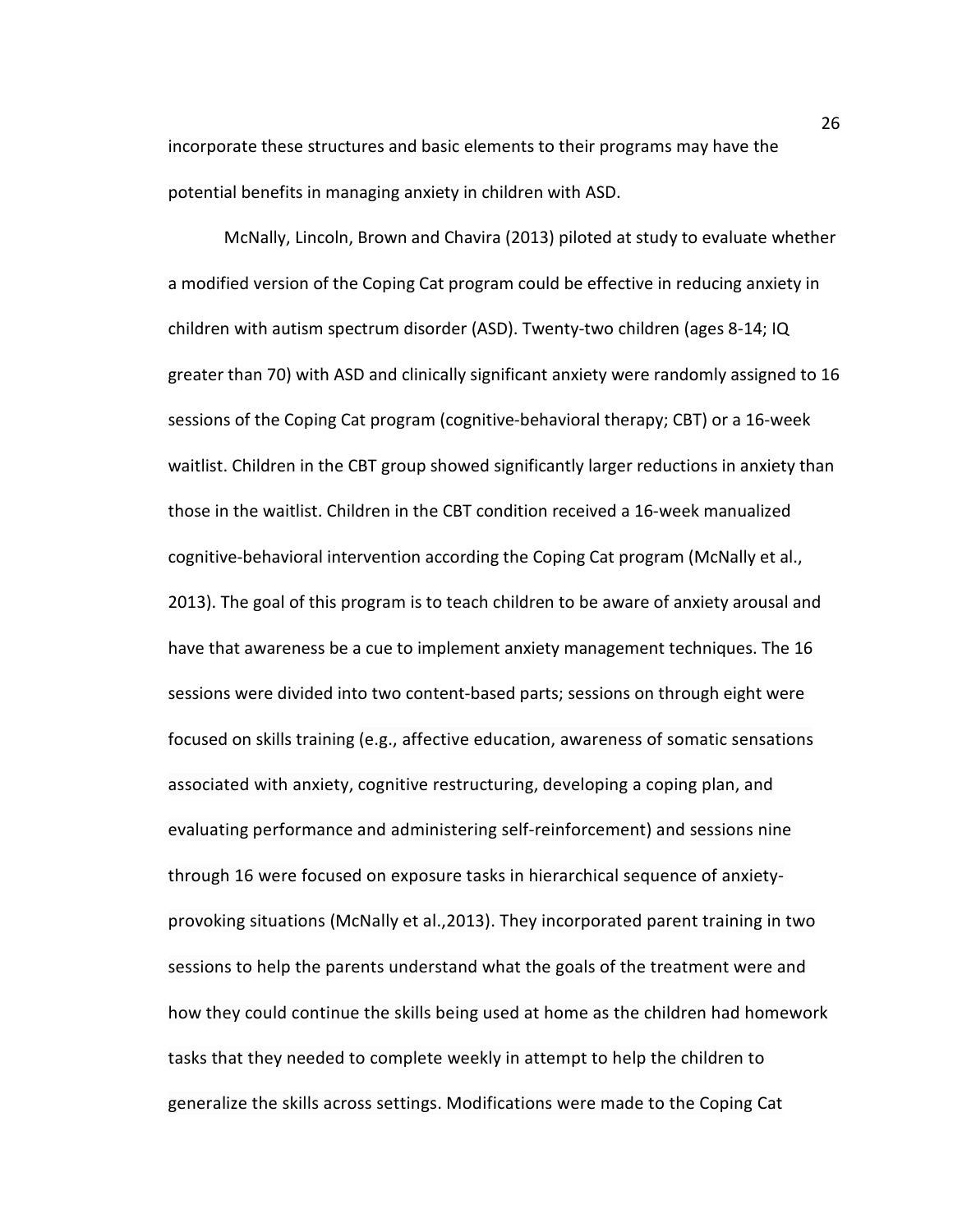program in order to better accommodate the learning style of children with ASD. The

following modifications were made to the Coping Cat program:

- 1. Following each session, 10–15 min was spent on reviewing the content covered, skills learned, and homework assigned with parents in order to increase children's homework compliance and skill generalization.
- 2. Session duration was lengthened to 60–90 min to allow more time to thoroughly cover session content at a pace appropriate for children with ASD.
- 3. Additional written and visual materials (e.g., written schedules, pictorial scale of anxiety) were utilized to accommodate children's visual style of learning.
- 4. Concrete language was used to accommodate children's literal and sometimes rigid language and thought patterns.
- 5. Children's specific interests and preoccupations were integrated into the treatment when appropriate in order to build rapport, increase understanding of therapeutic material, and motivate participation.
- 6. Children with attention and concentration difficulties were offered frequent sensory input through the use of sensory stimulating objects or proactive movement breaks.
- 7. For children with motor difficulties, in-session writing tasks were completed with the help of the therapist or computer in order to reduce motor burden.
- 8. In order to adhere to the stated goals of each session, all components of the treatment were administered to each child. However, in keeping with a child-centered, individualized approach, the particular learning style of each child was respected. For example, for some children who had more difficulty with cognitive restructuring due to their particular learning profile, behavioral components of the program were emphasized over cognitive components (e.g., more time was spent on relaxation, role-plays, and exposure tasks than on cognitive restructuring).
- 9. Reinforcement strategies were enhanced and/or tailored to each child individually (McNally et al., 2013, p 61).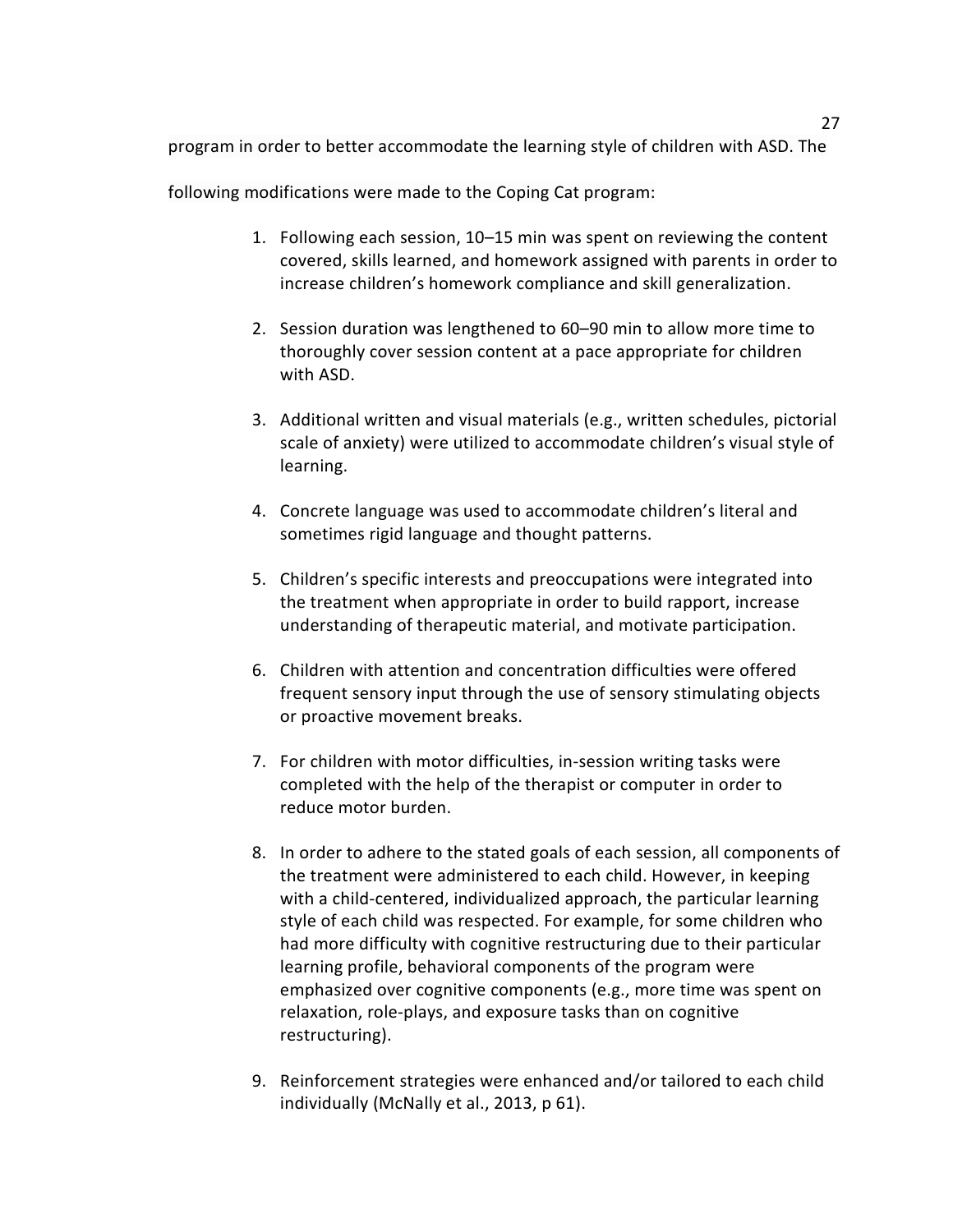This was the first study that looked at whether or not a modified version of the Coping Cat program could be effective for reducing anxiety in children with ASD (McNally et al., 2013). They found that overall the study provided promising initial evidence that despite high levels of anxiety and comorbidity, children with ASD who completed the 16-week Coping Cat program experienced a larger reduction in anxiety symptoms than those receiving no treatment or treatment as usual (McNally et al., 2013). Like previous studies McNally et al. (2013) stated that further research is needed to replicate and expand upon this pilot study. Furthermore, studies that have delved into the comorbidity of anxiety and ASD have had to rely on parent reports and there are real concerns surrounding the parent's perception of what anxiety is and how it manifests itself in each child. The implications of this study are positive in that if they can be replicated and expanded upon it would seem this is a very viable and doable option for children with ASD and comorbid anxiety.

Conaughton, Donovan and March (2017) studied 42 high functioning children with ASD ages 8-12 with a comorbid anxiety disorder who were assessed. The children were assigned to either the BRAVE-ONLINE (a CBT online program) (NET) condition or a waitlist control (WLC). Diagnostic interviews were completed by child/parent at pretreatment, post-treatment, and 3-month follow-up. The treatment consisted of 10 children, and six parent sessions, each 60-minutes in length, that are completed weekly online via the Internet, as well as two booster sessions undertaken at one and three months after completion of the program. At post assessment compared to children with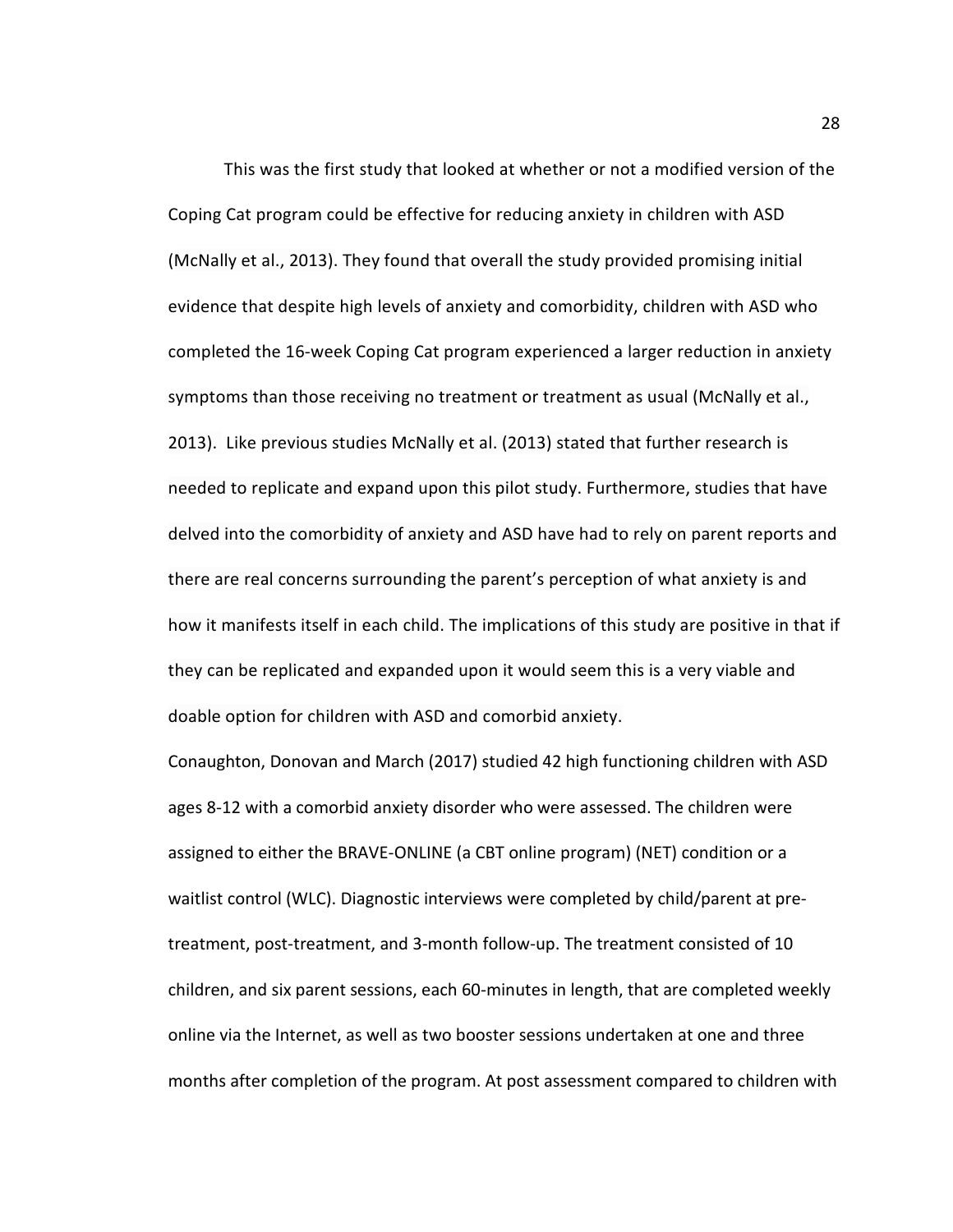WLC condition, children in the NET condition demonstrated a significantly greater reduction in anxiety diagnoses, clinical severity of diagnosis, and self and parent reported anxiety symptoms, as well as significantly greater increases in over function (Conaughton et al., 2017). This study aimed to evaluate the efficacy of an internet-based cognitive-behavioral therapy (CBT) intervention (BRAVE-ONLINE) for treatment of child anxiety disorders in children HFASD, (Conaughton et al., 2017). While there were not great results for a loss of diagnosis, there were significantly greater reductions for the NET group compared to the WLC group on all other measures over time, Conaughton et al. (2017) suggested that this shows that the program was effective in reducing anxiety and improving overall level of functioning for these children.

 Murphy et al. (2017) studied 36 young people with ASD, ages 12-18. The randomized controlled trail compared use of CBT against person-centered counseling for anxiety in youth. Outcome measures included parent, teacher, and self-reports of anxiety and social disability. The study design had two study arms; a CBT intervention, the Multimodal Anxiety and Social Skill Intervention for adolescents with ASD versus individual counseling sessions. Assessments were performed at baseline, within 4 weeks of completion of treatment, and at a 12-week follow-up. This study did not find significant differences between CBT and counseling, but that does not mean that these interventions did not individually produce improvements in the participants. While this study did not see significant differences between the two groups it does show that either options are viable treatment plans for young people with ASD and comorbid anxiety.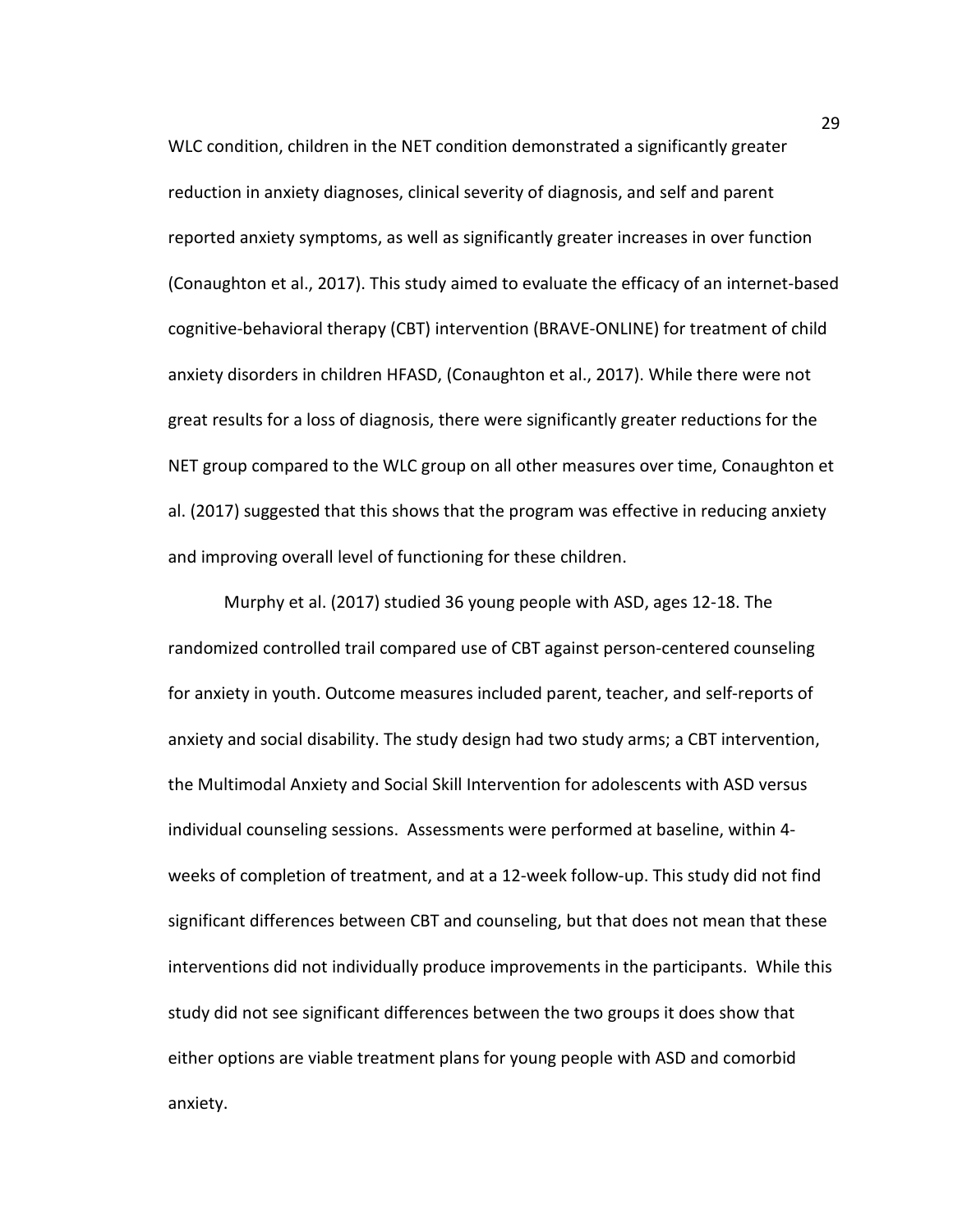Kerns, Collier, Lewin, and Storch (2017) also focused on Cognitive Behavioral Therapies as a promising treatment for cognitively able youth with autism spectrum disorder (ASD) and reducing anxiety levels, but also looked at therapeutic alliance. CBT has been promising in that it has been associated with medium to large (*d*=0.68–1.21) reductions in anxiety across eight clinical trials (Sukhodolsky et al., 2013). However, this study addressed the need for therapeutic alliance in order to promote a positive behavioral change in the adolescent. When the alliance is strong and healthy due to the enhanced willingness of the child to learn the CBT concepts and strategies (Kern et al., 2017).

A meta-analysis was done that combined 14 studies and had a total of 511 participants. Two hundred eighty-three participants received CBT and 228 received the following: treatment as usual, waitlisted, or enrolled in the Social Recreation Program (Ung, Selles, Small, & Storch, 2015). The ages of the participants ranged from 7 to 17 years. All participants had ASD with an anxiety related disorder. This meta-analysis included a limited number of studies with significant heterogeneity in treatment effect sizes that could not be explained by the proposed moderators (Ung et al., 2015). However, Ung et al. (2015) concluded that although further research is needed in this area CBT was found to be an effective treatment at reducing anxiety in your with ASD. The meta-analyses found that moderators such as anxiety informant (i.e., child, parent, and clinician) and treatment modality (i.e., group sessions with or without parents versus individual sessions with or without parents) was not significant moderators of treatment responses (Ung et al., 2015). Ung et al. (2015) stated that therapist treating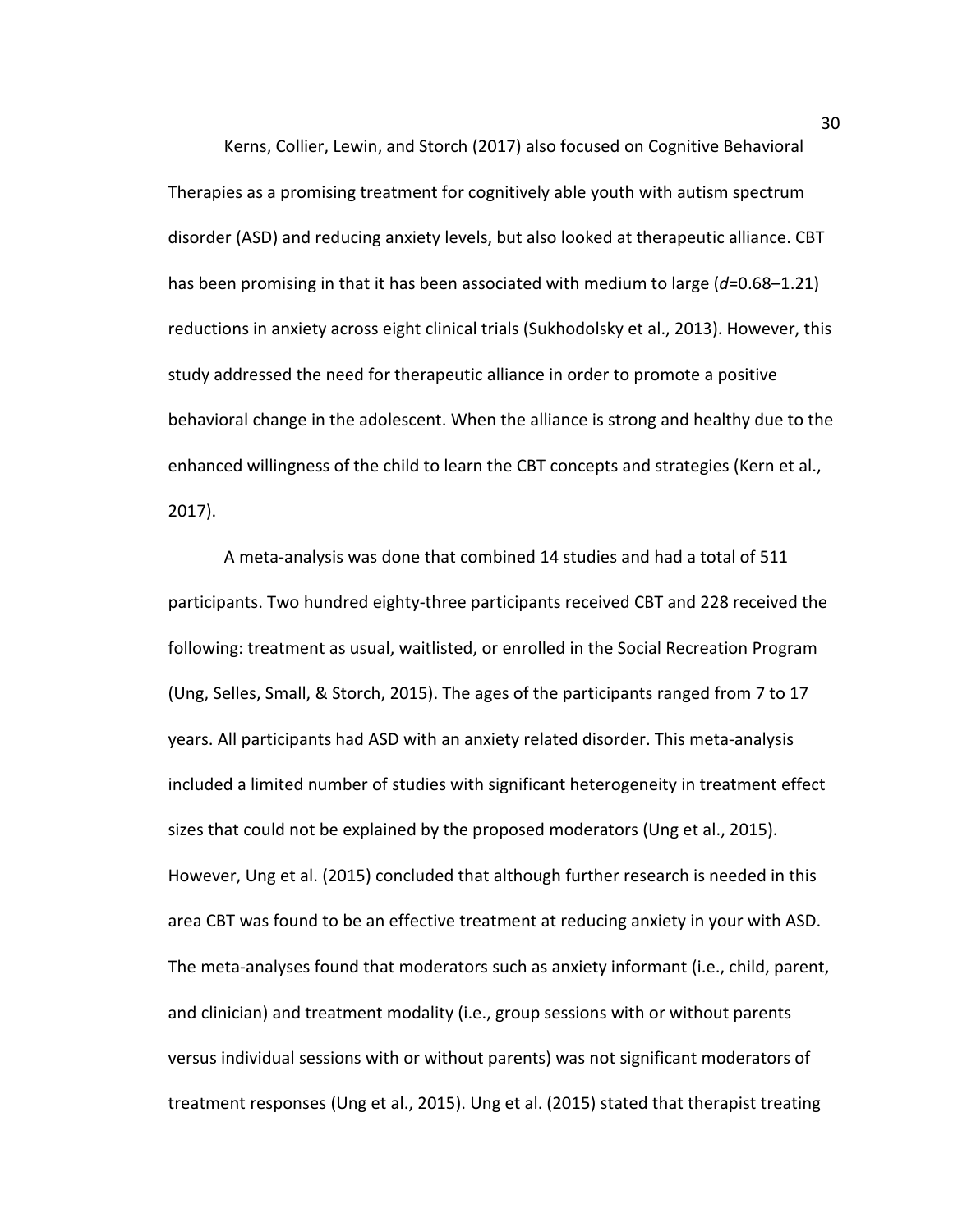youth with ASD and anxiety could continue to substantiate their choice of CBT in the treatment of anxiety and expect significant albeit moderate improvements. The conclusion drawn by past systematic review and meta-analyses that CBT is effective at reducing anxiety in you with high-functioning ASD was also supported by this study (Ung et al., 2015). Although anxiety informant and treatment modality were not statistically significant moderators of treatment effect, other factors not explored in this report may be and thus, are highlighted for future research (e.g., child and parents' level of motivation, child's and parents' level of insight, child's comorbid symptoms, treatment homework compliance, and child, parent and clinician rapport) (Ung et al., 2015). Due to limited number of studies included in this meta-analysis, treatment length was not explored as a moderator of treatment outcomes (Ung et al., 2015). This meta-analysis found that CBT treatments can help reduce anxiety symptoms in children with ASD moderately. Ung et al. (2015) believes there should be continued research surrounding this issue in order to really understand the moderators and other factors that have an influence on treatment efficacy and how to produce the greatest post treatment reduction in anxiety symptoms.

**Cognitive behavioral therapies and physiological implications.** Hollocks, Pickles, Howling and Simonoff (2016) studied 55 boys with ASD (34 with co-occurring anxiety disorder, 21 without) and 28 male controls, aged 10-16 years with a full-scale IQ greater than or equal to 70. They wanted to find out if there were both cognitive and biological correlations of anxiety in youth with ASD. They completed a series of clinical, cognitive, and biological measures associated with anxiety in typically developing populations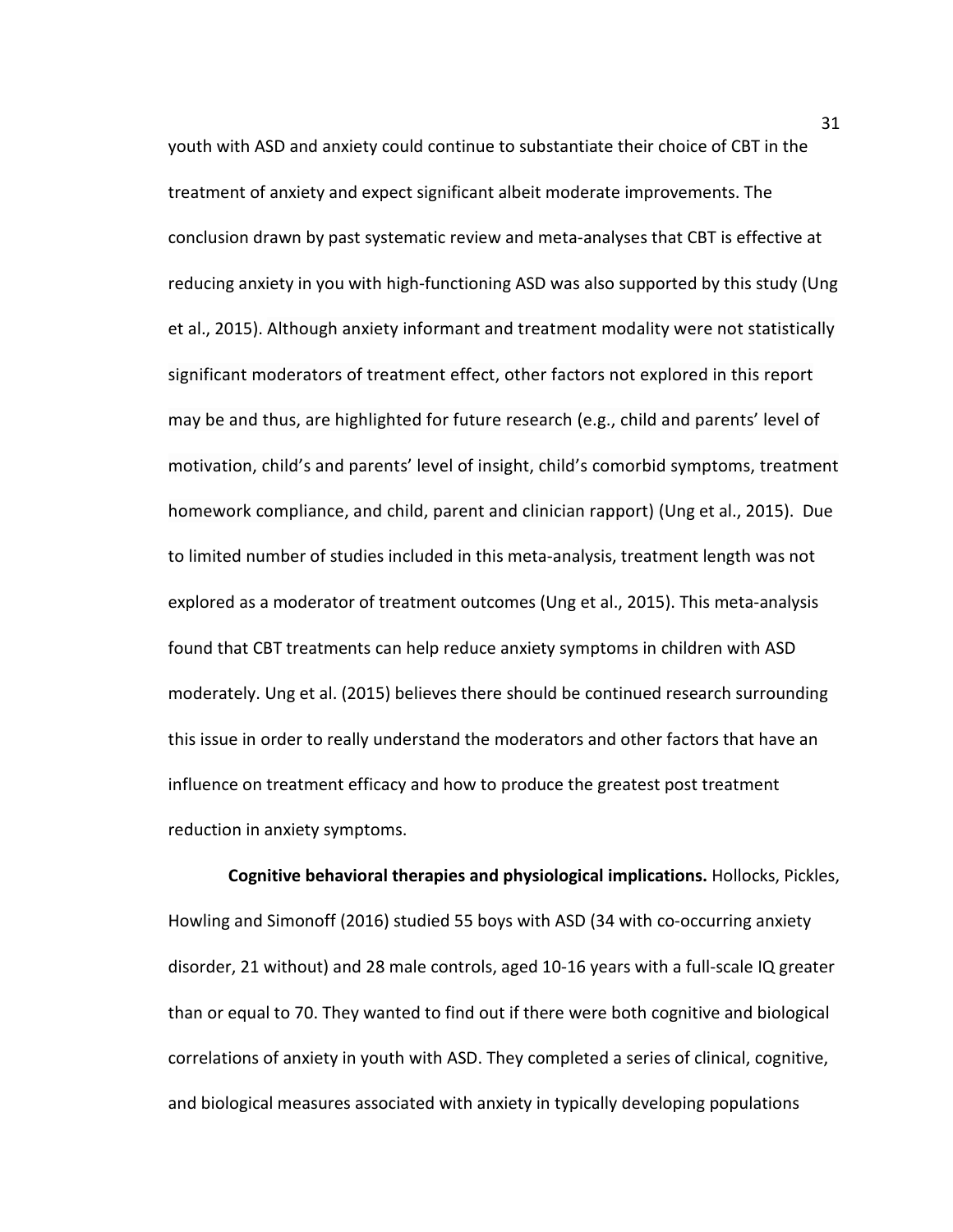(Hollocks et al., 2016). The study found that while both cognitive and physiological factors are related to the degree of anxiety symptoms reported in this sample, only the physiological parameters were significant predictors of current anxiety disorders. Hollocks et al. (2016), stated that this study had two implications for those with ASD; first, differences in cognitive processing style may be a risk factor for developing anxiety disorder. And second, these underlying cognitive differences may be good targets for early intervention. This study was the first of its kind to combine both cognitive and physiological risk factors within a single model (Hollocks et al., 2016). This study is the first to provide evidence that there are both cognitive processing biases and differences in physiological responsiveness as pathways that may partially explain the high prevalence of anxiety in children and adolescents with ASD (Hollocks et al., 2016). In studies prior to this one focus was on anxiety symptoms measured by questionnaires and did not measure the physiological portion to anxiety in youth with ASD. The presence of cognitive factors that are similar to those found in relation to anxiety in the non-ASD population again supports studies that have suggested that CBT-based strategies and interventions have positive impacts as treatment options for youth with ASD and comorbid anxiety (Hollocks et al., 2016). Most of the research that supports CBT-based treatment does not directly address the pharmacological aspect of treatment except to say it may aide in the treatment plan as did Hollocks et al. (2016). They went on to state that combining psychological therapies with pharmacological intervention may provide additional benefits as well as offering an alternative approach for those who do not respond well to CBT or are of lower verbal ability (Hollocks et al., 2016).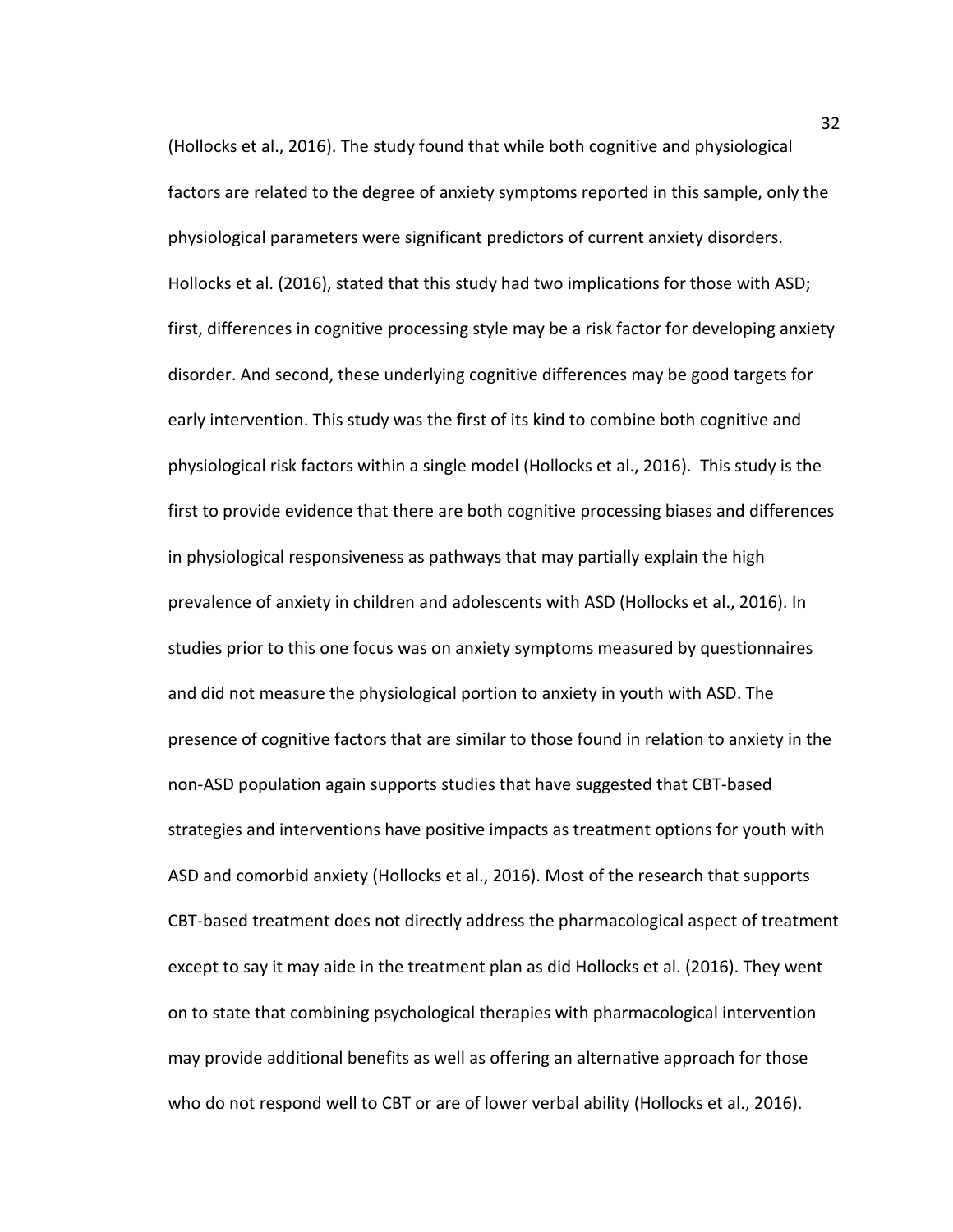They also did find emerging evidence that attentional bias modification training (ABMT) may reduce anxiety symptoms when augmenting treatments to CBT.

Mayes et al. (2011) suggest that the majority of high-functioning children with autism at all ages had anxiety. They stated that because autism is a neurobiological disorder it makes individuals with autism particularly vulnerable to anxiety and depression. They believed that all children with autism should then be screened for anxiety and depression. Research indicates that CBT decreases anxiety in children with ASD. Mayes et al. (2011) also stated that there is research indicating that SSRIs improve mood in children with autism, but that there is a critical need for further research to determine what therapies and medications can reduce the significantly high levels of anxiety and depression in children with autism.

**Cognitive behavioral therapies in adults with ASD.** Sizoo and Kuiper (2017) looked at 59 adults with ASD and anxiety or depression who gave consent to participate in a study that measured whether cognitive behavioral therapies or mindfulness based stress reduction were more effective in reducing anxiety scores, depression scores, and autism symptoms. Twenty-seven followed the CBT protocol and 32 followed the MBSR protocol. The anxiety, depression, autism symptoms, rumination, and global mood were registered at the start, at the end of the 13-week treatment period, and again at threemonths follow up. Results indicate that both MBSR and CBT are associated with a reduction in anxiety and depressive symptoms among adults with ASD. It seems that both mindfulness and cognitive behavioral therapies are both promising treatment methods for reducing comorbid anxiety and depression in adults with ASD.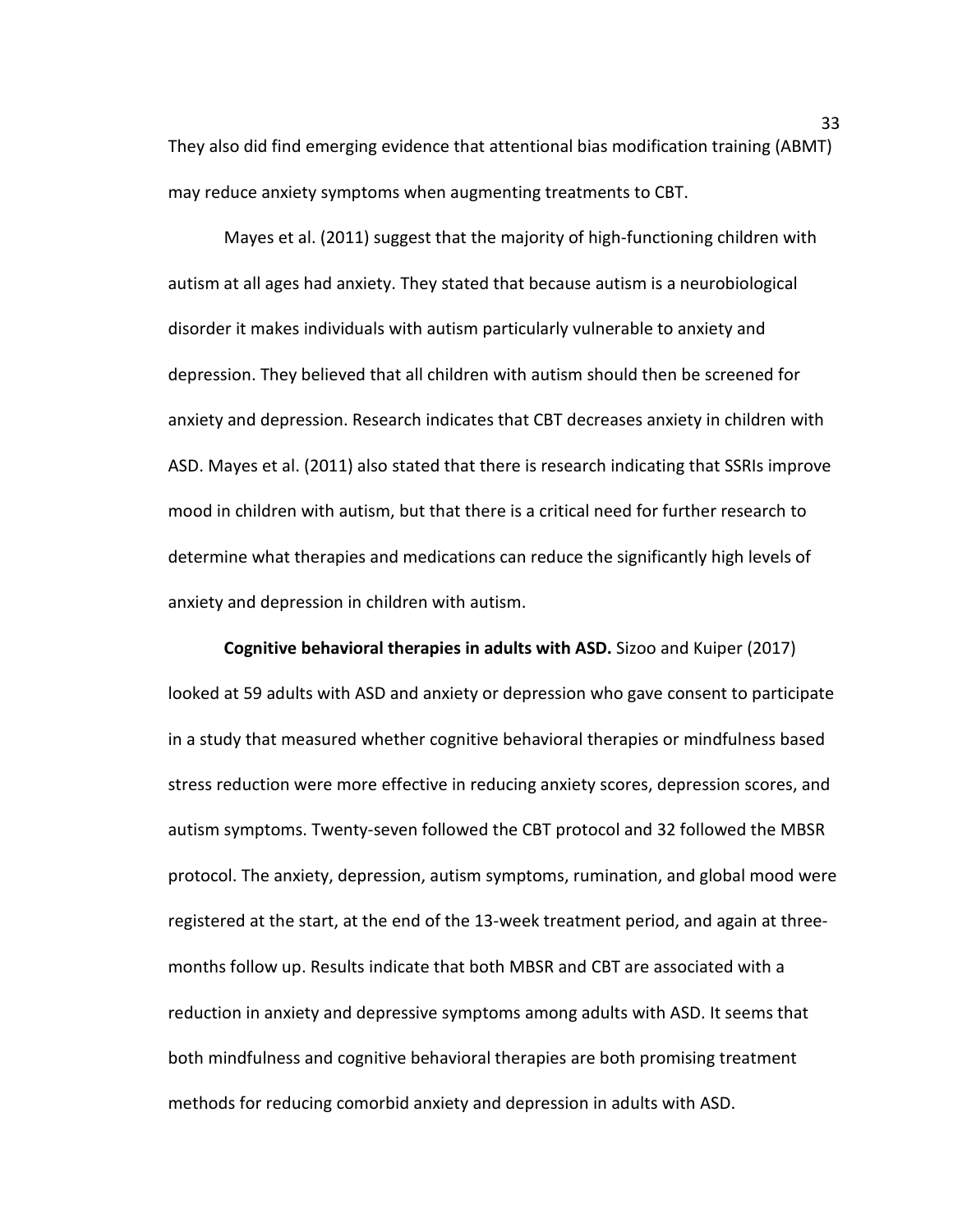The mindfulness group focused on accepting the present and learning how to relax in the midst of whatever was going on, while the CBT group focused on addressed maladaptive thought patterns and changing them to be more positive. Both groups had homework they were required to complete. Sizoo et al. (2017) stated that to their knowledge this was the first study that compared specific protocol for adults with ASD to treat comorbid anxiety and depression. It was a modest sample size however so it does limit the generalizability of the results. Sizoo et al. (2017) stated that there were many limitations to this study even though the results of the smaller group size were promising. There were unable to take into account other factors such as pharmacological treatment and a control group. However, mindfulness and cognitive behavioral therapies are both promising treatment methods for reducing comorbid anxiety. MBSR showed some indications that it may be preferred over CBT with respect to treatment effect on anxiety when the scores on measure of irrational beliefs or positive global mood at baseline are high (Sizoo et al., 2017). This study dealt with adults and showed that MBSR seemed to have a slightly greater impact if the adults had irrational thought patterns to start with.

**Societal costs.** Steensel, Dirksen and Bgels (2013) aimed to estimate the societal coasts in the Netherlands of children with high-functioning ASD and comorbid anxiety disorder(s), and compare these costs to children with anxiety disorders, and typically developing children. The total sample of this study consisted of 194 children aged 7-18 years; 73 children with high-functioning ASD and comorbid anxiety disorders, (referred to as the ASD + AD-group), 34 children with anxiety disorders (referred to as the AD-

34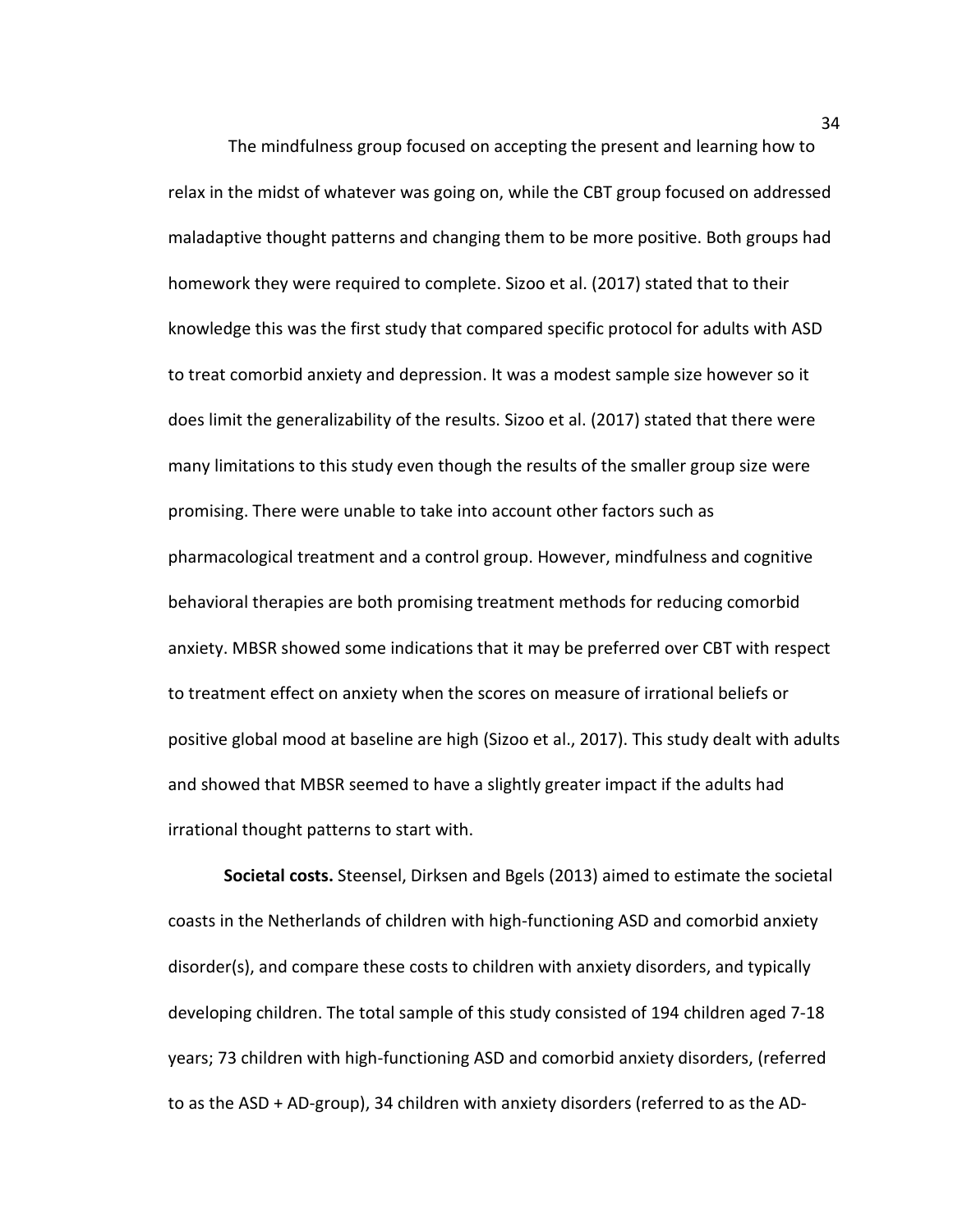group), and 87 typically developing children from the general population (referred to as controls) (Steensel et al., 2013). Children and parents percolated in a longitudinal study examining the effectiveness of treatment for anxiety disorders. They children had to have at least one parent willing to participate, have at least one anxiety disorder, and have an IQ greater than 70 (Steensel et al., 2013). The primary findings of this study showed that the ASD+AD group had significantly higher societal costs than that of the AD-group or controls.

Steensel et al. (2013) stated that the costs associated with ASD are high, and considerably higher than the costs in children with anxiety disorders and typically developing children. The anxiety disorders seemed to contribute to the overall costs in children with ASD which would then imply that if these comorbid anxiety disorders could be treated effectively, the total costs of ASD may be reduced (Steensel et al., 2013). This study mentioned that CBT has been examined in several studies and that it has shown to have positive effects in treating children with ASD and comorbid anxiety, however since this study was examining the overall societal costs they were unable to report on that finding.

Steensel et al. (2013) stated that if treatment plans can be made that effectively address ASD and comorbid anxiety they believe the overall costs of ASD could be reduced. CBT is effective to treat anxiety in children with ASD and the effectiveness that is reported in those studies is quite comparable to that of clinically anxious children without ASD (Steensel et al., 2013). This study shows that the societal costs of adolescents who have ASD with comorbid anxiety are high and that finding the most

35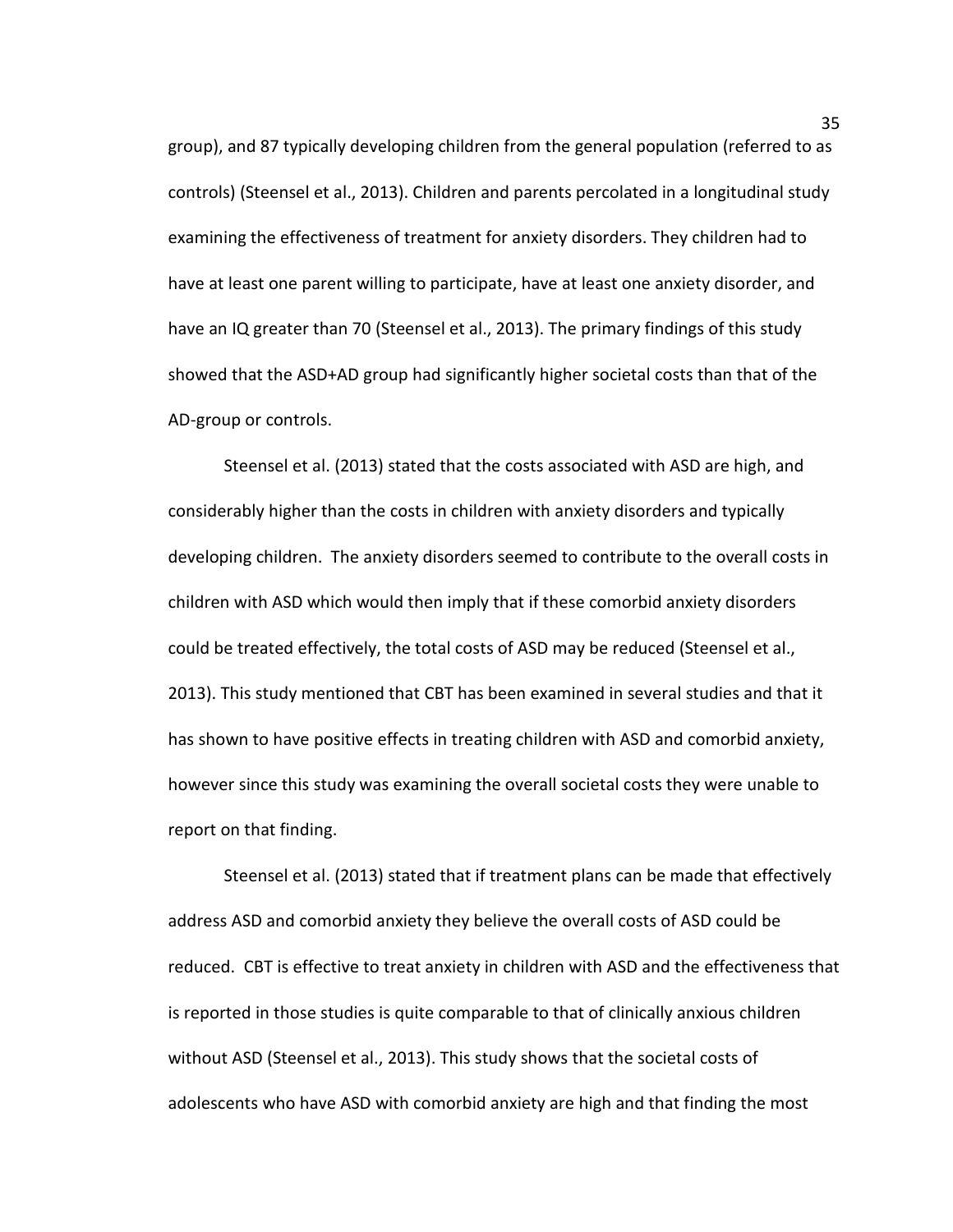effective treatment plan is imperative not only for the welfare of the child, but for the burden it has on society as a whole. Children with ASD and comorbid anxiety can benefit greatly from CBT, but Steensel et al. (2013) stated that the long-term effects of CBT for children with ASD are still unknown when they did their study. There has been research since that would imply that CBT does in fact have lasting impact on children when they measure effectiveness at 1-year, 2-year, and 3-year post CBT treatment plans. Continued research into what combinations work best as a treatment plan to best serve our ASD population is needed, however CBT is a promising start.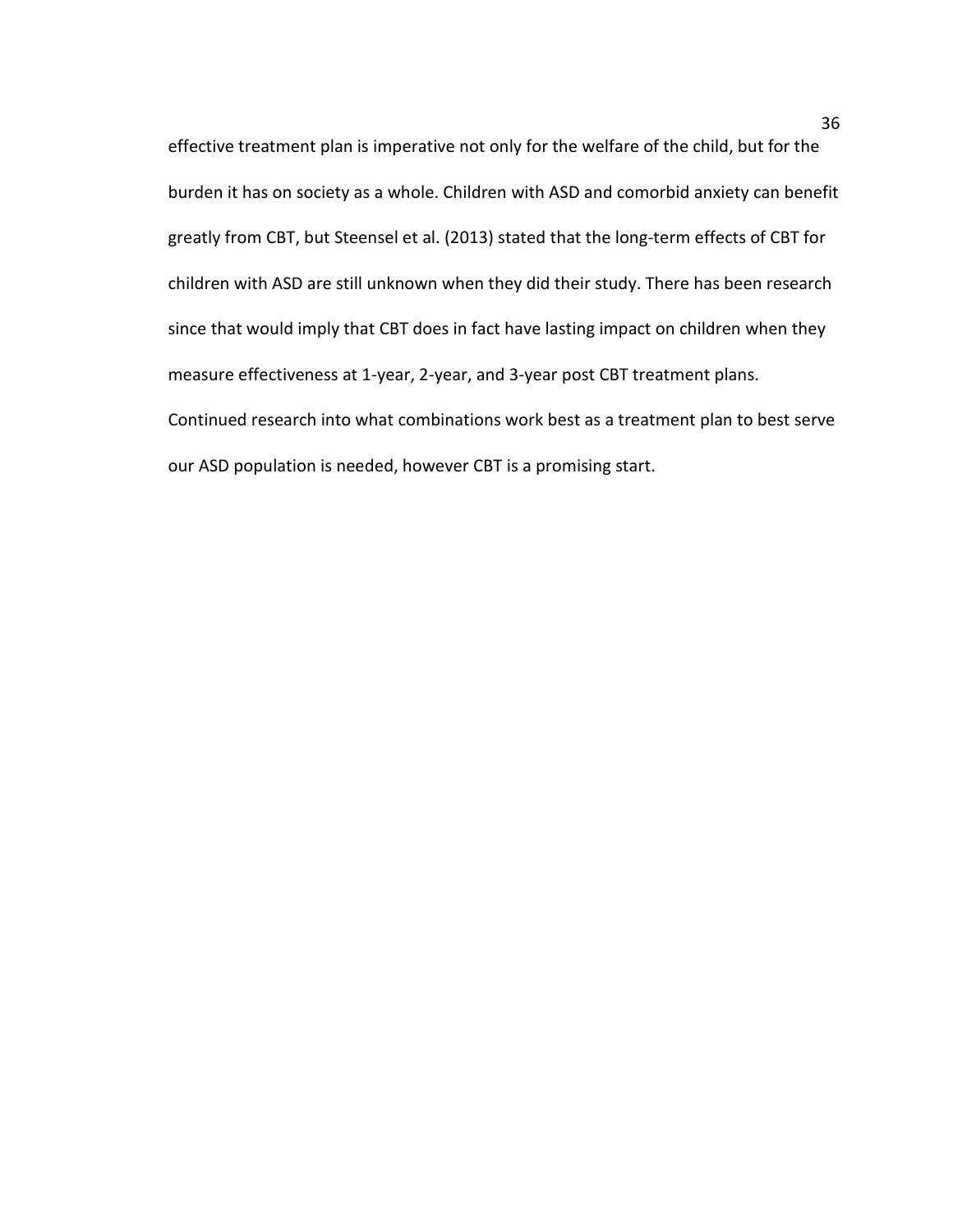# **CHAPTER III: DISCUSSION AND SUMMARY Summary of Literature**

MacNeil (2009), Mayes (2011), Rodgers (2012), and Maddox (2015) all used multidisciplinary teams to assess the clinical presentation of ASD and co-occurring anxiety. Anxiety was shown to be present in most children with autism. The research that was done all showed that children with ASD displayed a very high level of anxious behaviors and symptoms and exhibited a higher level of anxiety than that of the general population. However, the anxiety levels in children and adolescents with ASD showed to be comparable to that of the clinically anxious population with some discrepancies that showed higher rates of anxiety in the ASD population (MacNeil, 2009; Rodgers, 2012). Rodgers et al. (2012) stated that further research will need to be conducted to explore their findings. There are limitations to this study such as parental report and the instruments that they used were normed against the typically developing population. This would need to be addressed in future research.

Settipani et al. (2012) found like MacNeil et al. (2015) that ASD youth have a higher rate of social phobias than that of the general population or that of the clinically anxious who do not have specific phobias. Settipani et al. (2012) and Rodgers (2012) both found that children with higher levels of anxiety had more repetitive behaviors and higher levels of instances of sameness. The research suggests that CBT can help our clinically anxious ASD population by reducing their need for repetitive behavioral patterns and insistence on sameness.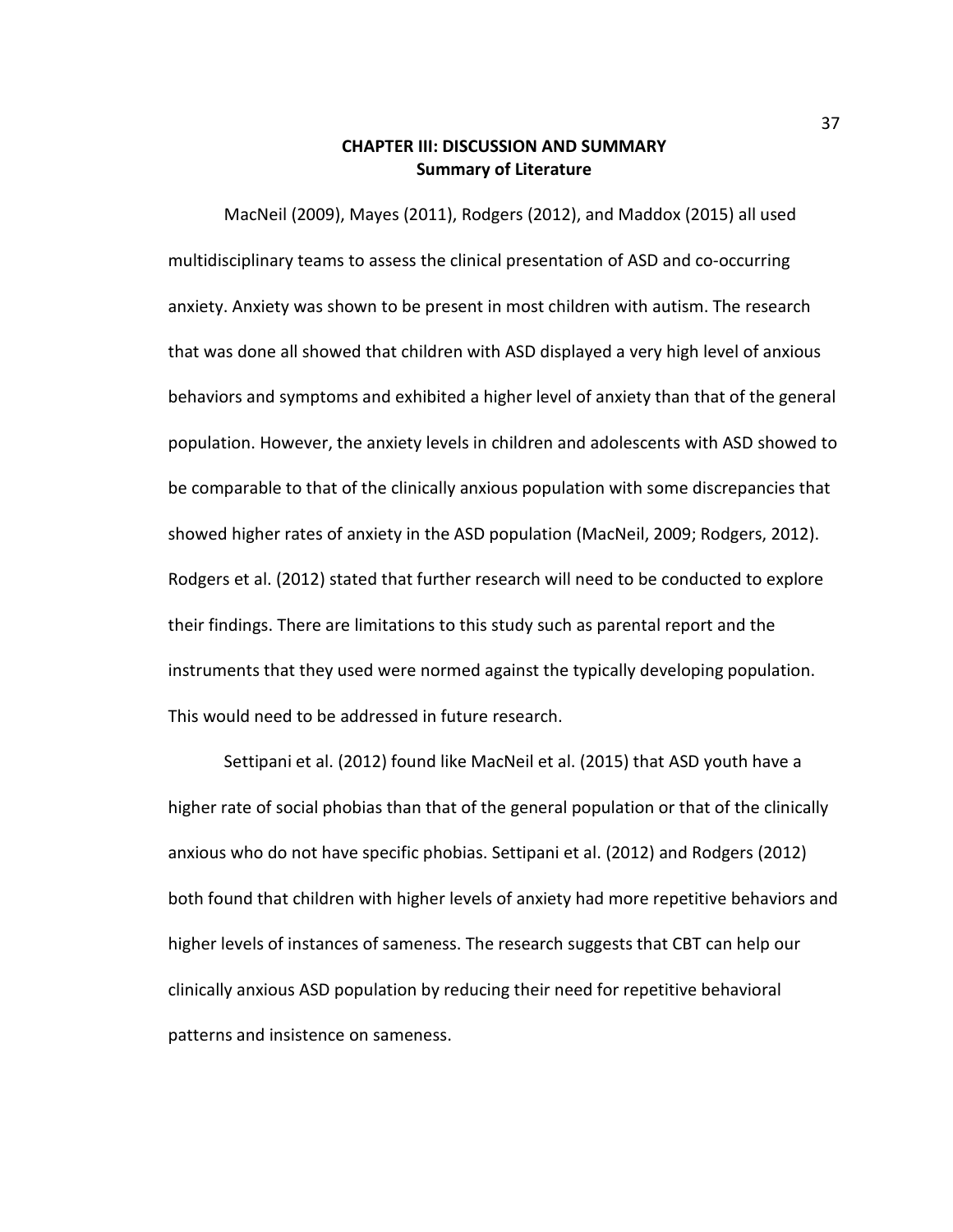White et al. (2012) made it clear that given the degree of construct overlap it is imperative that ASD youth be assessed for both ASD and social anxiety symptoms together in higher functioning adults as they seem to go hand and hand. MacNeil (2009), Rodgers (2012), Settipani et al. (2012), White et al. (2012), Maddox (2015), and Factor et al. (2017) all stated that it can be hard to distinguish between the ASD symptomology and the clinical symptoms of anxiety furthering the need for research regarding diagnostic tools that can help to distinguish between the two diagnoses.

Luxford et al. (2017) used *Exploring Feelings* CBT intervention and a wait-list as a control group to evaluate whether or not CBT's would have a positive impact or change anxiety related behaviors in these students. Like similar research that has been done regarding CBT and treatment effectiveness for anxiety in our ASD population it was stated that the findings are encouraging and further research should be continued to further develop the most streamline treatment plans possible.

van Steensel et al. (2015) and van Steensel et al. (2017) first looked at the effectiveness of CBT for anxiety disorders in children with ASD and compared those results to children without ASD. While the first study showed less of a positive increase in post treatment reduction of anxiety related symptoms for the ASD population than their peers without ASD, the CBT treatment plan helped to reduce anxiety in the ASD population it just did not extinguish their pre-existing ASD related symptoms. van Steensel et al. (2017) looked to pinpoint what would impact treatment effectiveness in youth with ASD and co-morbid anxiety. Building off of their previous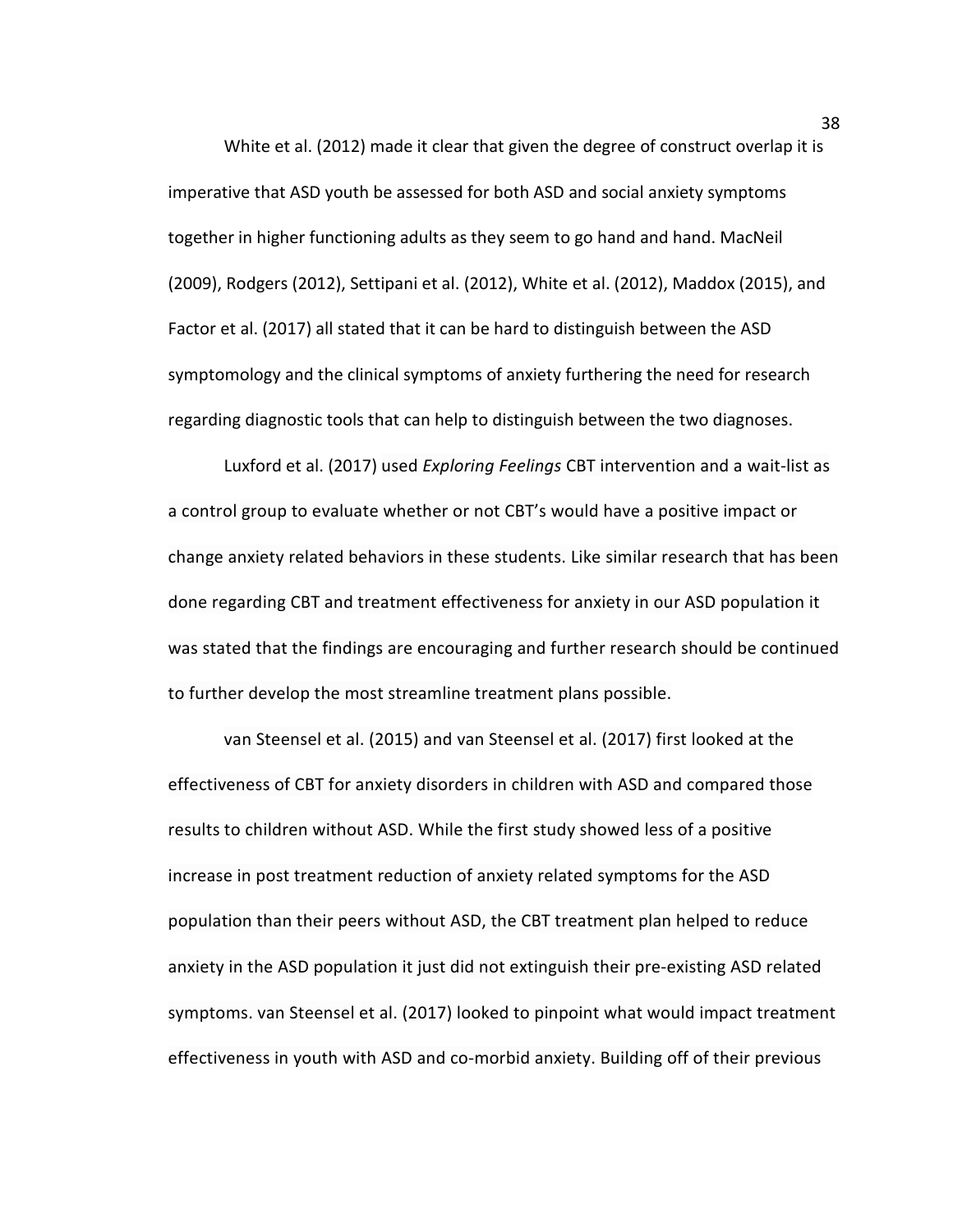research they found that children characteristics may have less of an impact on treatment effectiveness versus parental and family factors.

Maddox et al. (2017) evaluated change in social skills during a randomized controlled trail of CBT and during the 1-year follow up for 25 adolescents with ASD and anxiety. They found that CBT targeting social skills and anxiety can lead to long-term improvements in social functioning (modified CBT). Primary outcome data from this treatment program demonstrated a significant improvement in social impairment in the treatment group from pre-to post treatment (Maddox et al., 2017). McNally (2013), Ekman (2015), Conaughton (2017), and Maddox (2017) discussed the implications of cognitive behavioral therapy and the benefits to people with ASD. One finding that they all stated after their research was concluded was that modifying or adapting CBT to better align with the characteristics, traits, and learning styles of individuals with ASD is necessary to elicit the full benefits of CBT. McNally (2013), Ekman (2015), Conaughton (2017), and Maddox (2017) discussed that paring visuals with language and having defined routines and structures will benefit our ASD population to be able to fully assimilate into a CBT treatment plan and elicit the greatest changes in behaviors. Maddox et al. (2017) also discussed the need for booster sessions for our ASD population that participated in CBT treatment plans in order to continually generalize their learned skills across settings.

Sung (2011), Kerns (2017), Murph (2017), and Sizzo (2017) all looked at different types of therapy versus cognitive behavioral therapy in youth with ASD and co-occurring anxiety. What they found was that most of these types of treatment plans had elements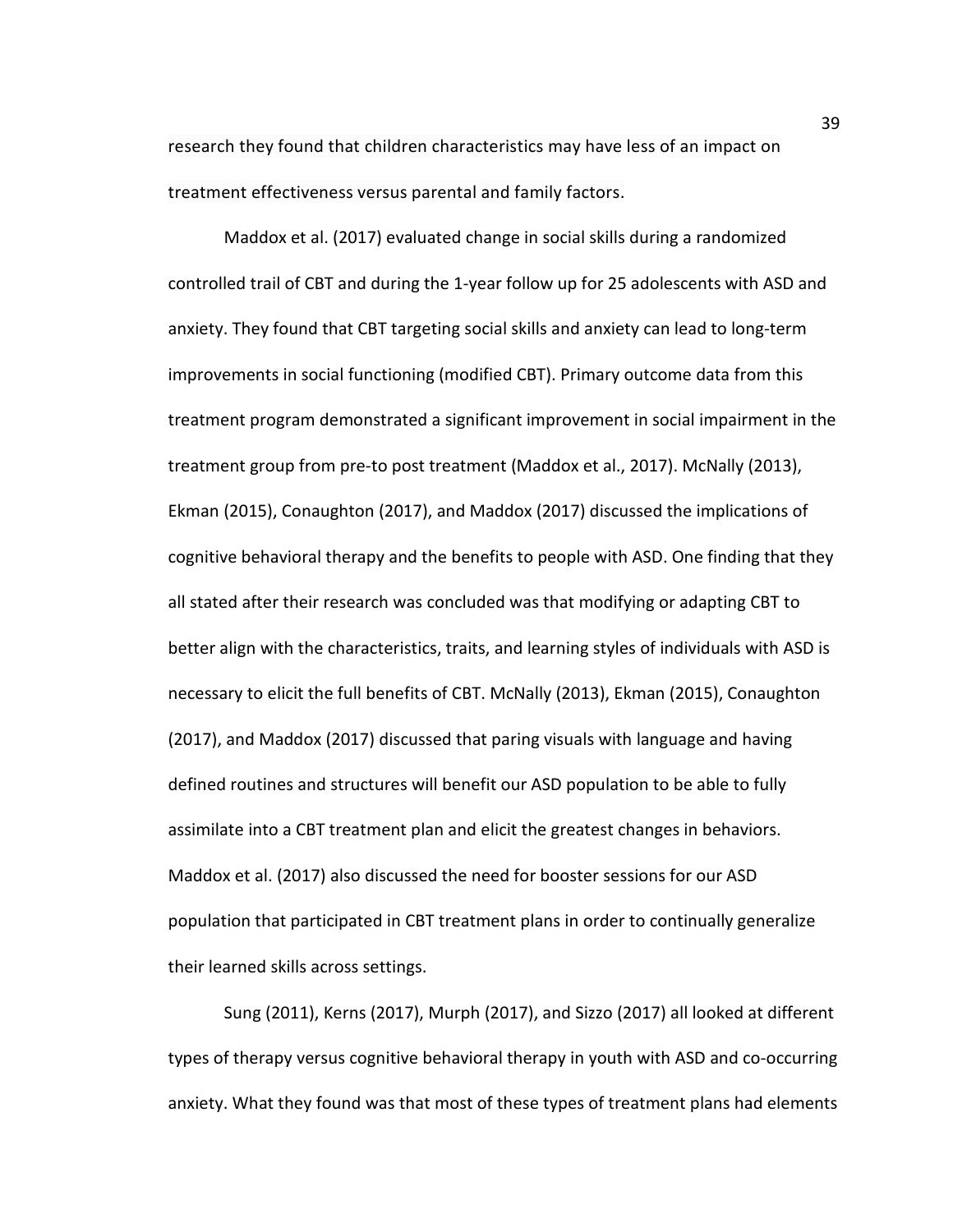of CBT. Sung (2011), Kerns (2017), Murph (2017), and Sizzo (2017) looked at individual counseling, mindfulness, social recreation programs, and the need for developing therapeutic alliance between the therapist and client. What they concluded was impactful in that the mere act of incorporating CBT elements can set the framework for an anxiety reducing environment for adolescents with ASD.

Further research is needed regarding cognitive behavioral therapies and treatment of adolescents with ASD, Steensel (2013), Ung (2015), and Hollocks (2016) found that CBT treatments can help reduce anxiety symptoms in children with ASD, but the need for further research is there in order to better understand what factors into treatment efficacy and post-treatment maintenance of skills. They looked at the societal costs in regards to the costs of continued research and concluded that the societal costs are too high to not pursue continued research in order to best diagnose and treat the adolescent ASD population comorbid with anxiety.

### **Limitations of the Research**

This thesis was written by looking at the literature on Autism Spectrum Disorder, the comorbidity of anxiety, and the Cognitive Behavioral Therapies that are effective in treating both. It examined the research behind why ASD and anxiety have a high cooccurrence and which CBT's are most effective in developing a treatment plan, and what implications this has for the use of CBT's along with pharmacological assistance.

To locate the literature for this thesis, searches of Educator's Reference Complete, ProQuest Education Database, Education Journals, ERIC, EBSCOhost Academic Search Premier, and EBSCO MegaFILE were conducted for publications from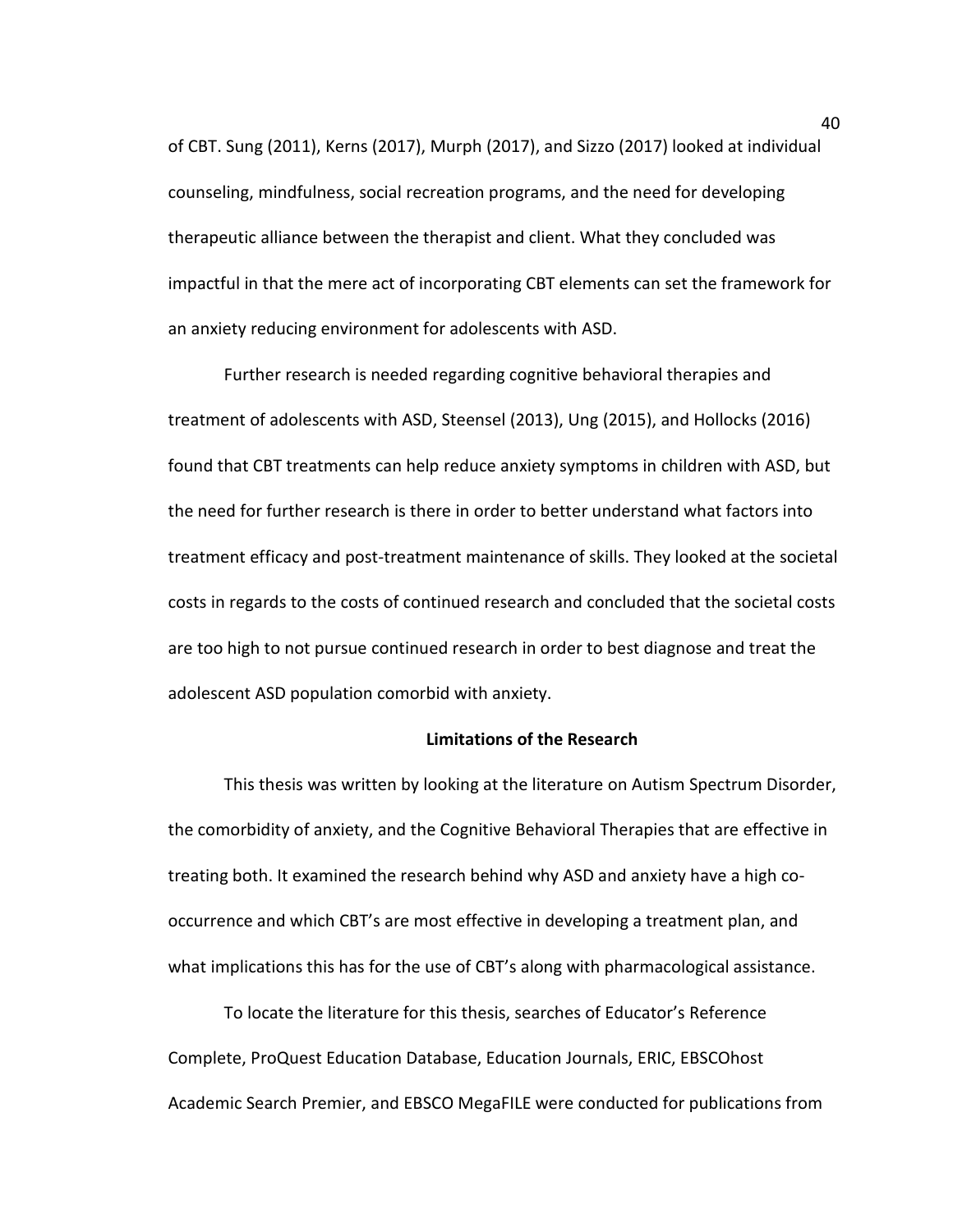2009-2018. This list was narrowed by only reviewing published empirical studies from peer-reviewed journals that focused on cognitive behavioral strategies that were found to be effective in youth with comorbid ASD and anxiety, found in journals that addressed the guiding questions. The key words that were used in these searches included "cognitive behavioral therapies," "CBT, ASD, and anxiety," "ASD, anxiety, and CBT effectiveness," "CBT," and "comorbid conditions."

van Steensel et al. (2015) stated that one of the issues with the findings they had is that the instruments they used for assessing the children in their study were developed and normed for neuro-typical children or typically developing populations, this could inhibit the ability to differentiate reliably between the symptoms of anxiety and ASD. While the AD-group suffered from anxiety like the ASD-group, this study shows that the ASD symptoms can be exaggerated by comorbid anxiety in the ASD-group. The ASD-group still dealt with their ASD symptoms once their anxiety was reduced resulting still in a lessened life quality score. Whereas the AD-group did not have underlying symptoms to deal with once their anxiety had decreased. However, previous studies have noted that CBT is currently the most effective researched strategy in reducing anxiety related symptoms in children with ASD and that more research needs to be done surrounding the most effective treatment plans for children with ASD and comorbid anxiety.

All of the articles that were reviewed talked about how further research was needed as the current research available was limited and still developing. However, CBT was deemed to currently be the most effective way of treating ASD with comorbid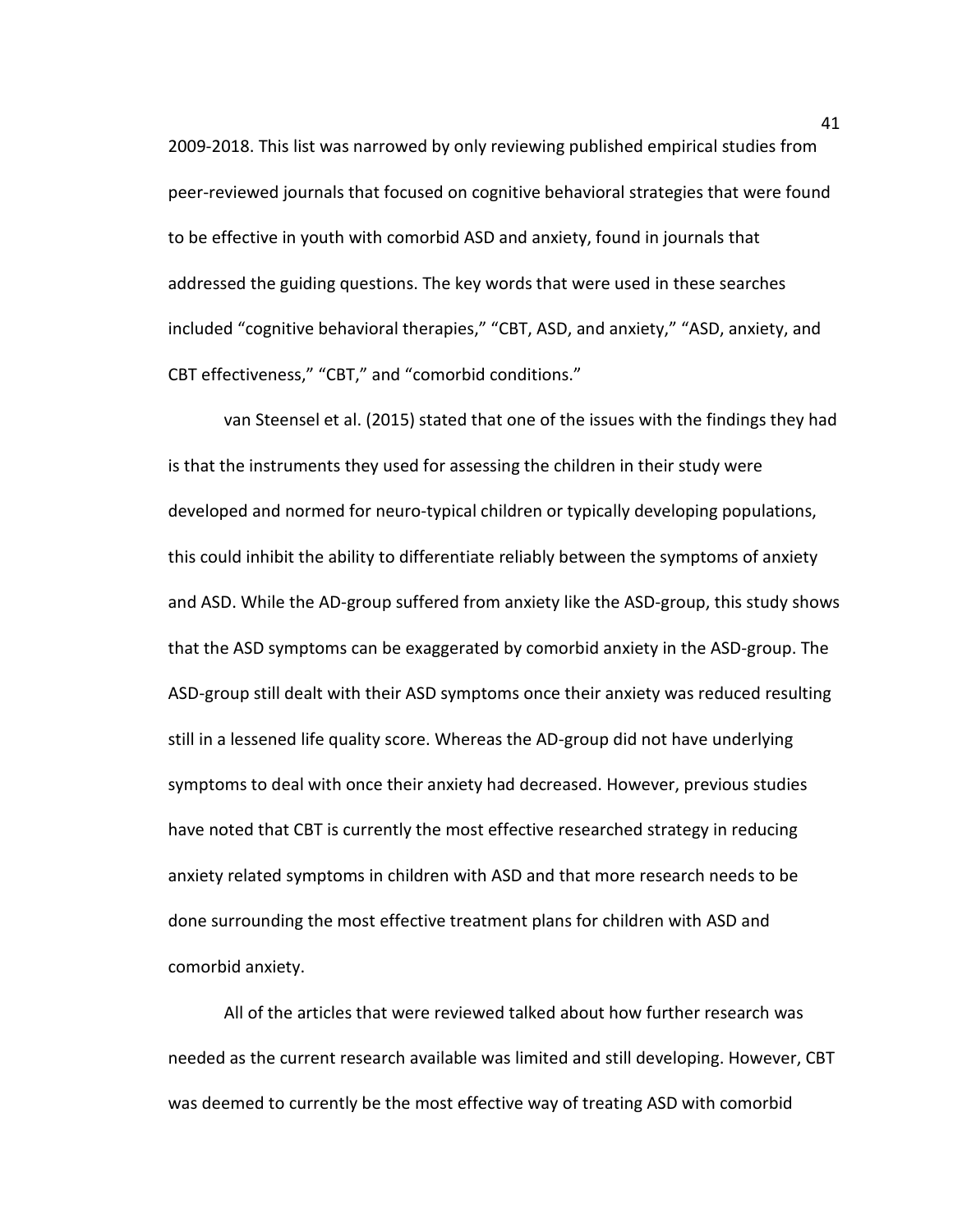anxiety and that research into adaptations to CBT programs that are more tailored to the characteristics and traits of people with ASD could lead to the most effective and cohesive treatment plans.

#### **Implications for Future Research**

Luxford et al. (2017) noted that while the research that was being done surrounded ASD co-occurring with anxiety and other behavioral diagnoses in regards to treatment with CBT was promising, it did have its own set of limitations. The researchers did not formally measure treatment integrity, as well as there was no active control group in most studies to explore whether or not CBT strategies were more effective than other interventions. Long term we need to have research that addresses both anxiety reduction and increasing social competency/attentional control in our ASD population.

van Steensel et al. (2017) looked at children diagnosed with ASD and comorbid anxiety disorders. They had a total sample of 79 children ranging from 7 to 18 years of age. They looked at varying factors that may play a role in the treatment effectiveness of using cognitive behavioral therapy for children with ASD and comorbid anxiety disorders. Multi-level analysis was used to examine which variables were the most important for being able to predict treatment effectiveness. This system was important so that missing data was not an issue for performing the analysis. The missing data could have been things such as; a parent not responding, or one or more assessment was missing, or only one parent being involved in the study.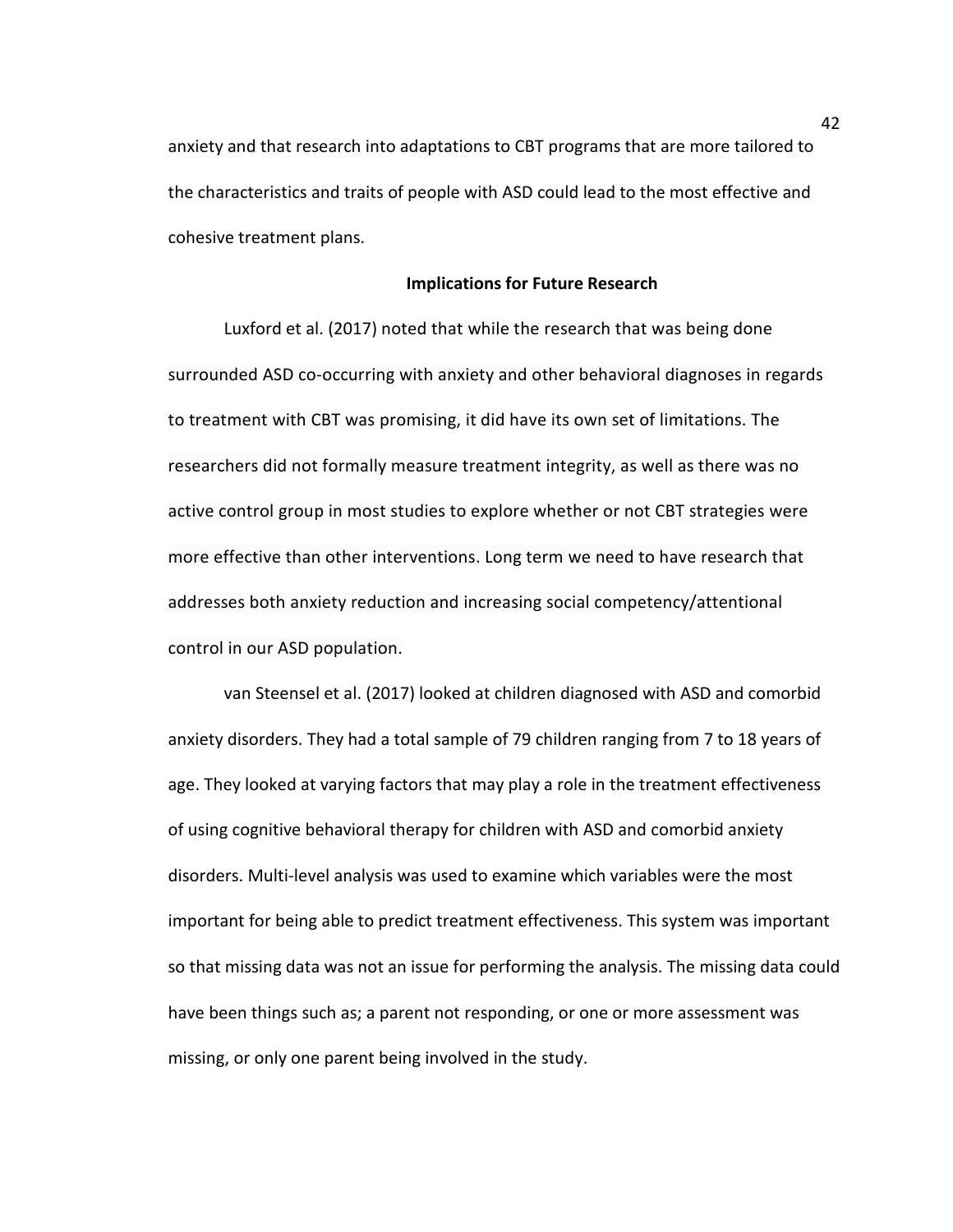This study was the first to address multiple predictors for the effectiveness of anxiety treatment in youth with ASD. There were many strengths of the study in regards to the clinical nature of the sample, the inclusion of family predictors, and the long-term assessments that measured the effectiveness of the CBT. If we can gain more insight into predictors of treatment efficacy we can create treatment plans that are individualized for each child in order to optimize the treatment effectiveness that has lasting impacts on their future. The study findings while still exploratory generate new hypotheses for future research that can help us to understand that children characteristics may have less of an impact on treatment effectiveness versus parental and family factors.

Mayes el al. (2011) stated that while their study did not go in depth into CBT and its effectiveness with ASD youth, it did show that there is a very high need to address the comorbidity of anxiety and depression in our ASD youth. This study shows that it is not a problem we can afford to ignore and that there must be more research surrounding this issue in order to better serve our ASD population.

## **Implications for Professional Application**

I find the research that Luxford et al. (2017) did very interesting because I am a middle school special education teacher for students with ASD, anxiety, and explosive behaviors. I believe it is our duty as educators to find ways in which we can effectively teach our students replacement behaviors and strategies to use that will help them across environments.

43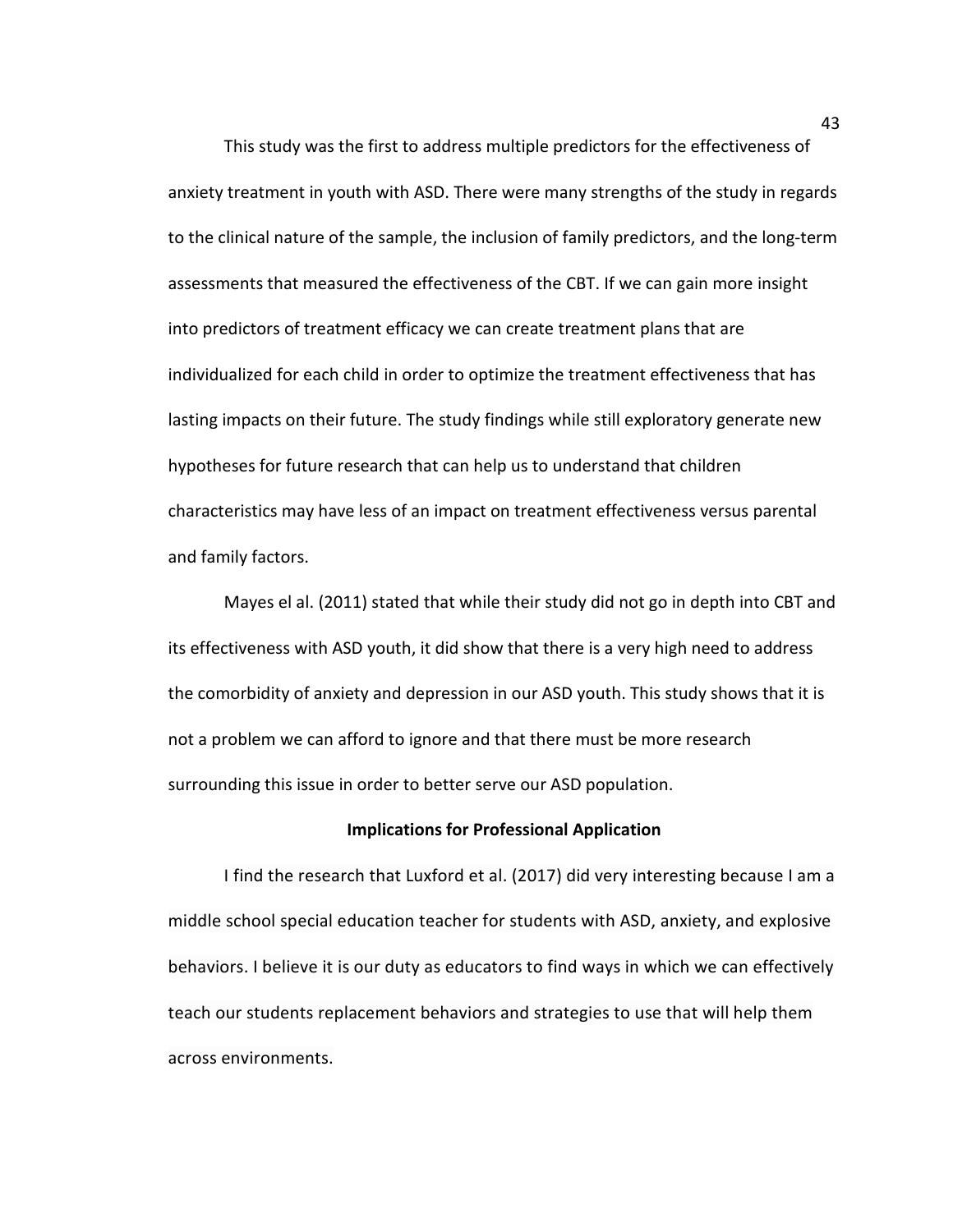Often times students with ASD have a very difficult time generalizing what they have learned in a certain environment across environments, the researchers throughout this literature review addressed this by having what was being taught at in the clinical setting or school flow through to their home environments with activities for parents to participate in with their children. Our students need to be able to generalize what they learn in my classroom to home and vise versus.

Luxford et al. (2017) talked about parent involvement being a crucial aspect because they had "homework" activities that needed to be done at home coupled with what they were learning at school. Often times I do not have parents that are actively involved in their children's education, therefore that would be problematic for my students. When the students had parents, who were actively involved and participating with the activities that were needed to be performed at home the researchers found a change across settings in regards to anxiety reduction. However, the researchers did not see an improvement on social competency, attentional control, or attentional biases to threat with these adolescents.

Like Luxford et al. (2017), Sung et al. (2011) also looked at participants who participated in a CBT program that were given homework in attempt to get them to generalize their newly learned tools into more than one setting. This is a similar goal that classroom teachers have, teachers want their students to be able to take what has been taught to them and generalize it across settings in order for it to be an effective coping tool. Therefore, it would seem that the most effective CBT programs have homework that the participants can use so that they are not learning skills that they can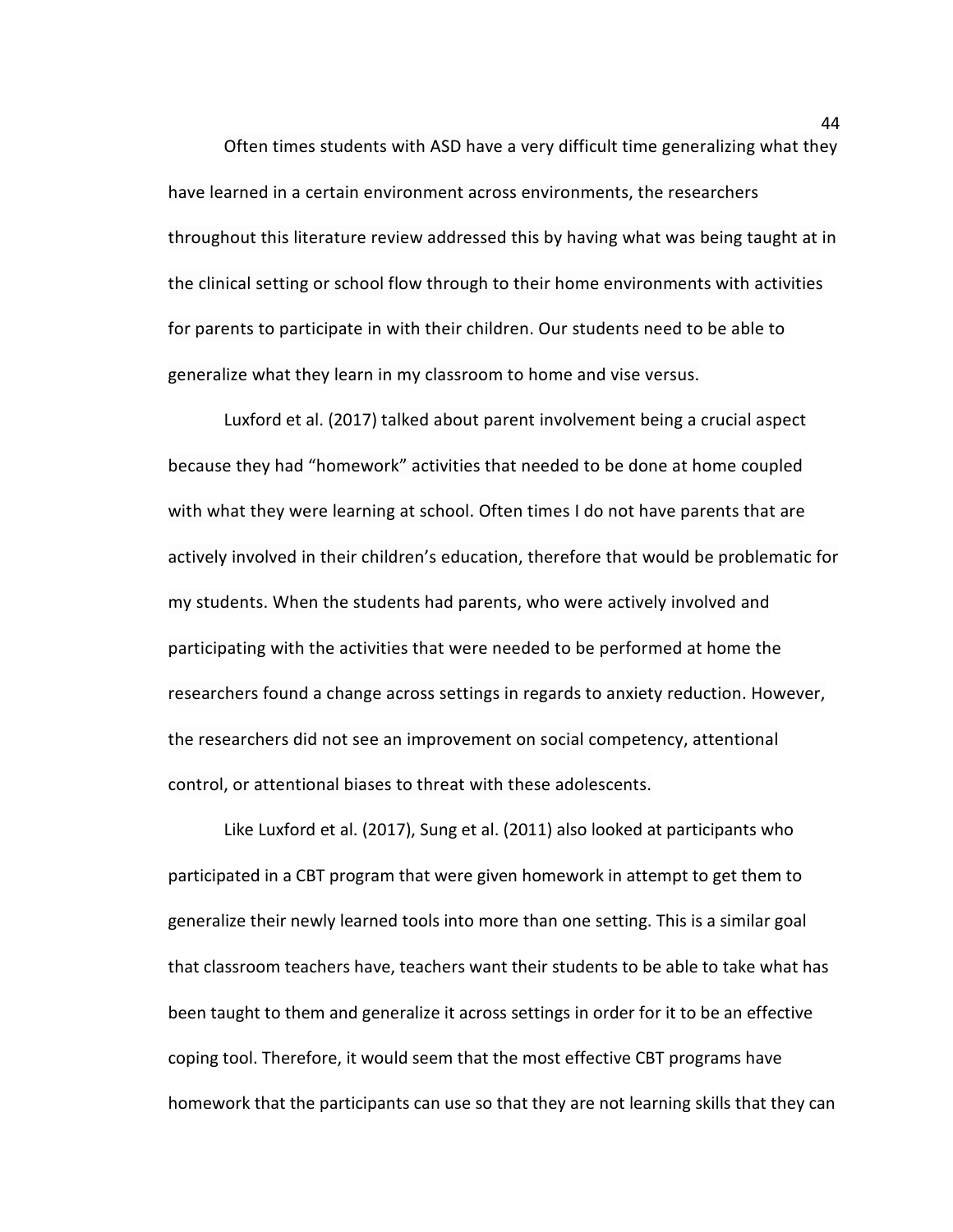only apply in one environment, but in fact generalize and synthesize to multiple environmental settings.

After reading what van Steensel et al. (2017) researched it makes me believe we need to flip our mindset in the school setting. We talk about servicing our students as a whole but in reality, often times teachers think they can only control what is being taught in their classroom. While this is true, we may need to start servicing our students in a way that helps them to fully understand their environmental and family dynamic factors. We can teach them how that relates to their ability to function and how they can generalize their coping strategies across environments. While we cannot change where are students come from we can address coping strategies and replacement behaviors that they can use to combat their negative home environments. With that said, not all students come from negative home environments therefore, we can help our students by sharing our knowledge and our skill sets with their families in order to make a more cohesive progression in their growth in regards to CBT and the lasting effectiveness if can have on their lives.

Sizoo et al. (2017) looked at mindfulness (MBSR) and CBT comparing their effectiveness in adults. We have an entire mindfulness curriculum at my school in order to help our students become more aware of their thoughts and how those thoughts are affecting them in the moment. It is very interesting to me that the research Sizoo et al. (2017) did seemed to conclude that coupled together MBSR and CBT may have an even greater impact on our youth. I can see how MSBR would be helpful for my students as they often have irrational thought patterns simply because of their age and where they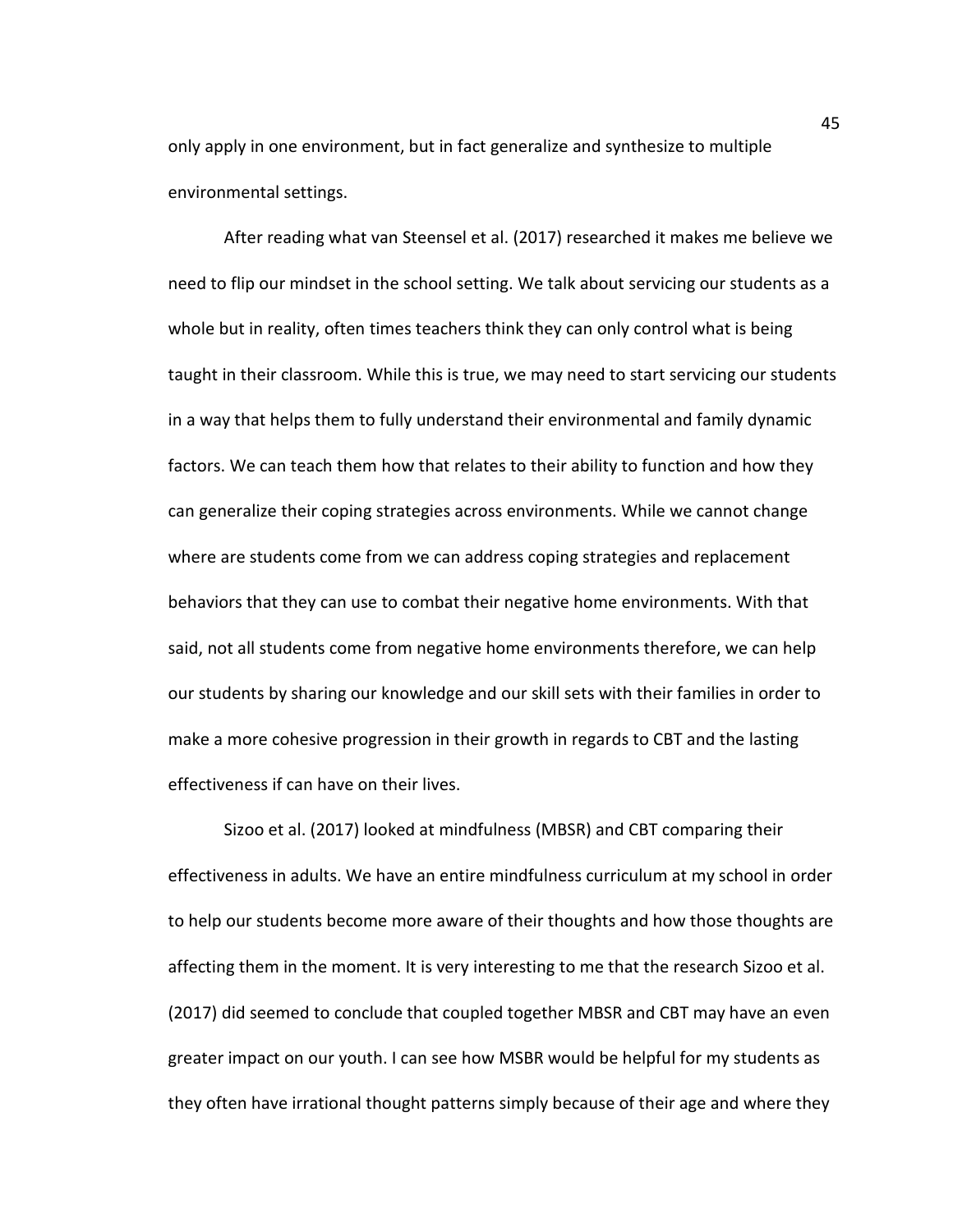are developmentally. Mindfulness, coupled with CBT in my classroom could have an even greater impact on a lasting change that will see my students through to adulthood.

Factor et al. (2017) noted that their findings showed significant impairment associated with ASD and co-morbid anxiety or ADHD. Considering most educators have students with ASD in their classrooms that have co-occurring ASD, anxiety, and ADHD these findings can help shape their classroom structures. When combining CBT and social skills training, the research would suggest that these two therapy/treatment plans would be the optimal design without adding pharmacological influences. As educators who cannot access nor add pharmacological factors to their lesson planning it is very important that classrooms for students with ASD are setup so that they can achieve the highest level of success while they are there. Having structured CBT and social skill training interwoven into the very dynamics of a classroom seem to suggest the most conducive environment for learners with ASD and comorbid anxiety/ADHD.

#### **Conclusion**

After researching heightened anxiety in youth with ASD and the cognitive behavioral therapies that work with that population it can be concluded that educators need to be aware of what anxiety looks like in students with ASD in order to help reduce stressors and other factors that may contribute to their anxiety. Educators should be implementing continued use of social skills training and CBT strategies with the mindset that social situations can cause students with ASD heightened anxiety and escalate their related symptoms and behaviors. Effective social skills training combined with CBT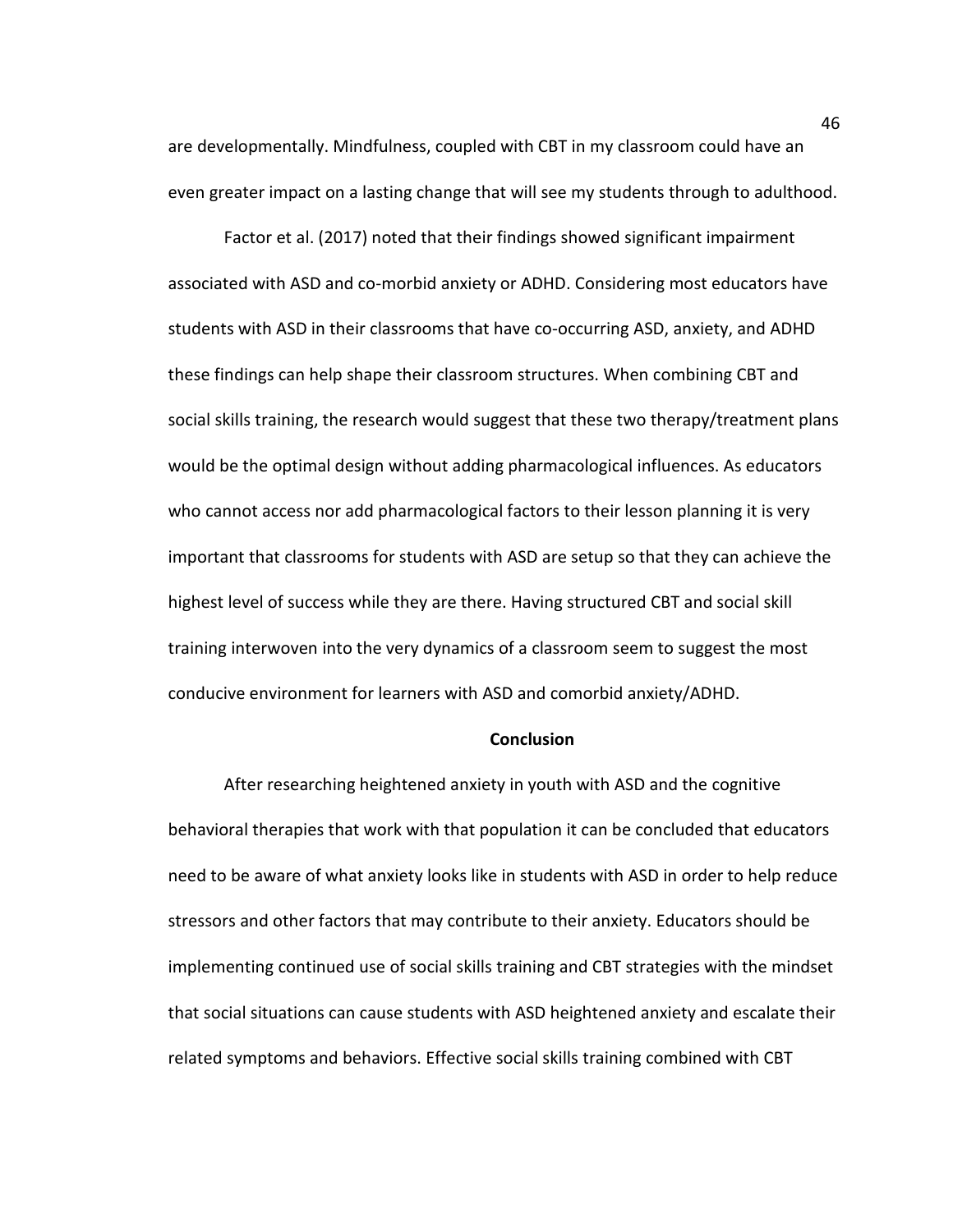should help to lessen the anxiety related symptoms in students with ASD in regards to their social anxiety.

Educators may understand from this research why it is so important to keep a mindful approach to how they structure their classroom environment. Classroom environments should be structured with routine and consistency. The more structured and routine oriented an ASD classroom is, the stronger possibility that the students with in that classroom will thrive and have reduced anxiety related symptoms. Classrooms that access structured based teaching while implementing CBT strategies will help to alleviate some of their students' anxiety related symptoms simply by how the classroom has intentionally been designed to run.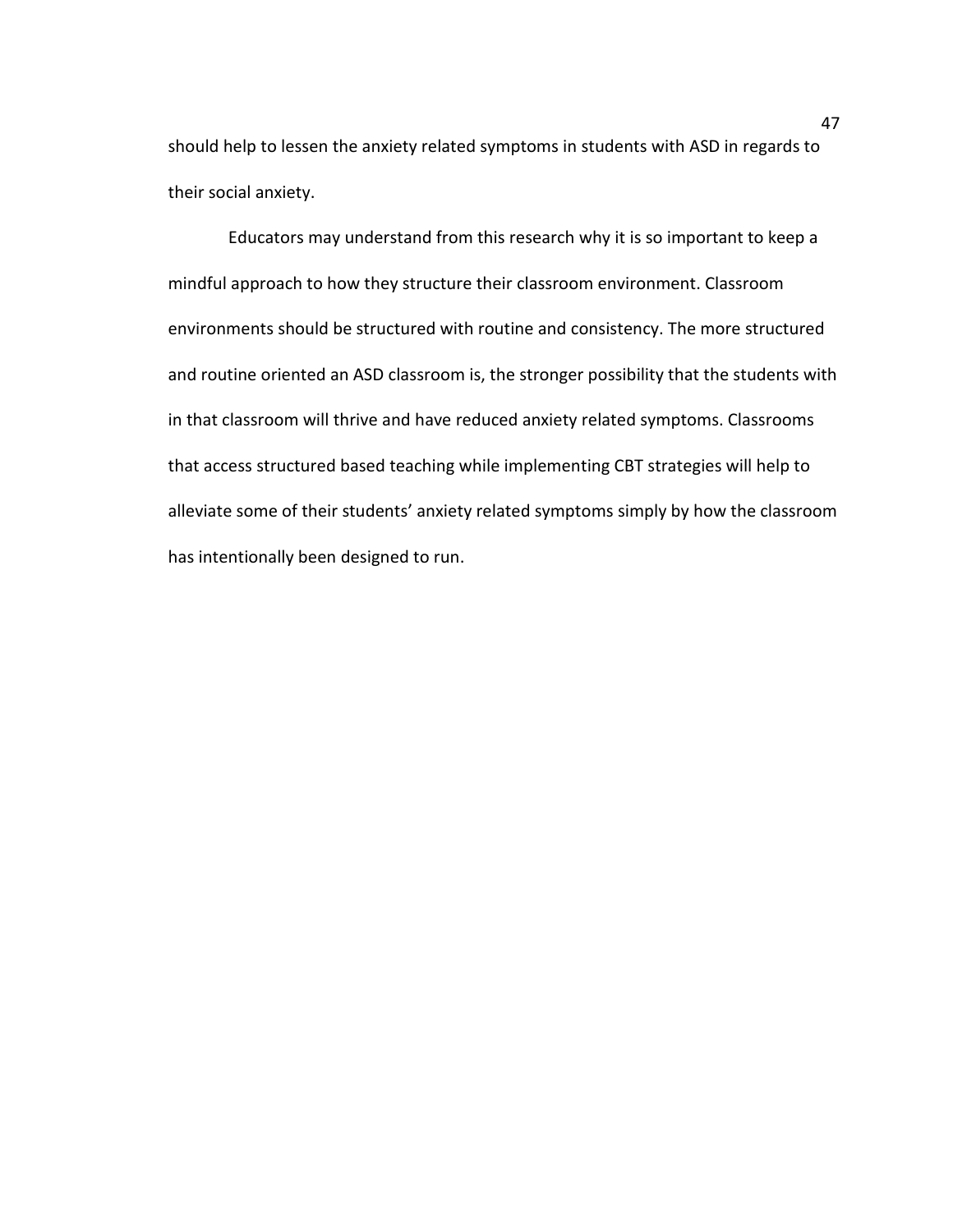- Conaughton, R. J., Donovan, C. L., & March, S. (2017). Efficacy of an internet-based CBT program for children with comorbid high functioning autism spectrum disorder and anxiety: A randomised controlled trial.*Journal of Affective Disorders, 218*, 260-268. S0165-0327(16)31532-4 [pii]
- Ekman, E., & Hiltunen, A. J. (2015). Modified CBT using visualization for autism spectrum disorder (ASD), anxiety and avoidance behavior – a quasi-experimental open pilot study. *Scandinavian Journal of Psychology, 56*(6), 641-648. 10.1111/sjop.12255
- Factor, R. S., Ryan, S. M., Farley, J. P., Ollendick, T. H., & Scarpa, A. (2017). Does the presence of anxiety and ADHD symptoms add to social impairment in children with autism spectrum disorder? *Journal of Autism and Developmental Disorders, 47*(4), 1122-1134. 10.1007/s10803-016-3025-9
- Hollocks, M. J., Pickles, A., Howlin, P., & Simonoff, E. (2016). Dual cognitive and biological correlates of anxiety in autism spectrum disorders. *Journal of Autism and Developmental Disorders, 46*(10), 3295-3307. 10.1007/s10803-016-2878-2
- Kerns, C. M., Collier, A., Lewin, A. B., & Storch, E. A. (2017). Therapeutic alliance in youth with autism spectrum disorder receiving cognitive-behavioral treatment for anxiety. *Autism : The International Journal of Research and Practice,* , 1362361316685556. 10.1177/1362361316685556 [doi]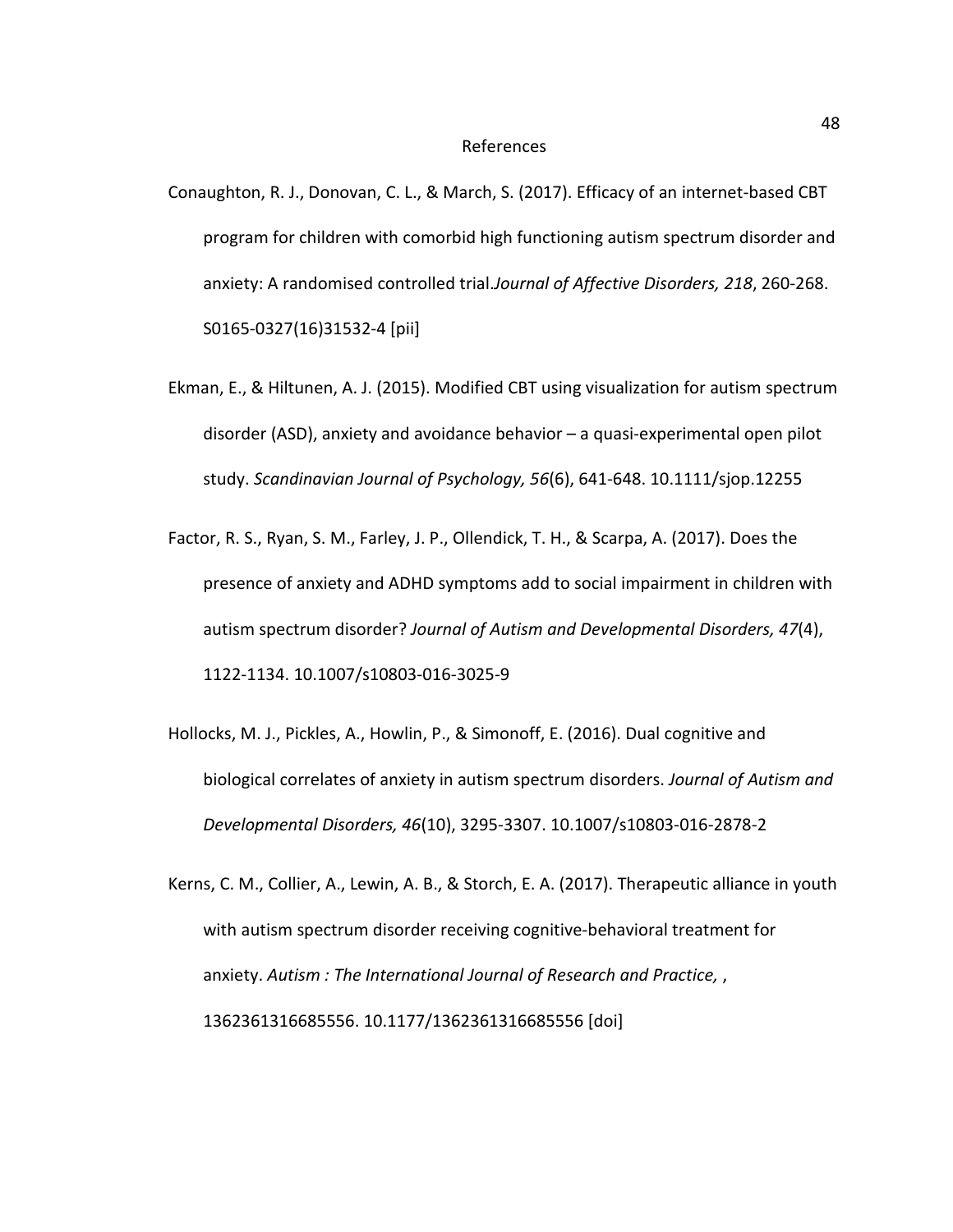- Luxford, S., Hadwin, J. A., & Kovshoff, H. (2017). Evaluating the effectiveness of a schoolbased cognitive behavioural therapy intervention for anxiety in adolescents diagnosed with autism spectrum disorder.*Journal of Autism and Developmental Disorders, 47*(12), 3896-3908. 10.1007/s10803-016-2857-7 [doi]
- MacNeil, B. M., Lopes, V. A., & Minnes, P. M. (2009). Anxiety in children and adolescents with autism spectrum disorders. *Research in Autism Spectrum Disorders, 3*(1), 1-21. 10.1016/j.rasd.2008.06.001 Retrieved

from [http://bethel.summon.serialssolutions.com/2.0.0/link/0/eLvHCXMwpV1NS8Q](http://bethel.summon.serialssolutions.com/2.0.0/link/0/eLvHCXMwpV1NS8QwEA2yePDiByquH5C71G2bpN0cd1e7guBFPeilJJkUVty67K7gz3fSJlJFPOitlKTQmXbeJHkzjxCWXsTRt5jAUwsasdpYZgERm1e4frZyqIyucCHt9vcfn_jtJJtOxY0vjfEkS48EbYRvYre_M_C2HSxms8Fd4qAP_3qXATlYdPXsInViDsXlOMRmzF4axU43uBGX92U0LeNrqVbg2ZXNCcXPUNWBn2LnkyYSaCeOh2VfOmzsTlvHf7zNLtn2CSodteP2yIat98l4VL87cied1TSUf1NVA-00hKJuS5eO8ENezamTtV8v3-Y0dPdcHZCH4up-ch159YXIJOiSiEudWFAizxPJGaSQSztMGBegMhNbEBgqVWwkDHOdADdCmUoprVOmQEOm2SHp1a-1PSIUn5NqkDJHX2PCAgojB4s1Xpksz7Ttk_Ng6HLRNtkoA_vsuXRu8WqZDQWvT0TwRfnFnCWiwC_zjv8474RstUdIbt_llPTQevaMbLae_gB33t0Q) [wEA2yePDiByquH5C71G2bpN0cd1e7guBFPeilJJkUVty67K7gz3fSJlJFPOitlKTQmXbeJH](http://bethel.summon.serialssolutions.com/2.0.0/link/0/eLvHCXMwpV1NS8QwEA2yePDiByquH5C71G2bpN0cd1e7guBFPeilJJkUVty67K7gz3fSJlJFPOitlKTQmXbeJHkzjxCWXsTRt5jAUwsasdpYZgERm1e4frZyqIyucCHt9vcfn_jtJJtOxY0vjfEkS48EbYRvYre_M_C2HSxms8Fd4qAP_3qXATlYdPXsInViDsXlOMRmzF4axU43uBGX92U0LeNrqVbg2ZXNCcXPUNWBn2LnkyYSaCeOh2VfOmzsTlvHf7zNLtn2CSodteP2yIat98l4VL87cied1TSUf1NVA-00hKJuS5eO8ENezamTtV8v3-Y0dPdcHZCH4up-ch159YXIJOiSiEudWFAizxPJGaSQSztMGBegMhNbEBgqVWwkDHOdADdCmUoprVOmQEOm2SHp1a-1PSIUn5NqkDJHX2PCAgojB4s1Xpksz7Ttk_Ng6HLRNtkoA_vsuXRu8WqZDQWvT0TwRfnFnCWiwC_zjv8474RstUdIbt_llPTQevaMbLae_gB33t0Q) [kzjxCWXsTRt5jAUwsasdpYZgERm1e4frZyqIyucCHt9vcfn\\_jtJJtOxY0vjfEkS48EbYRvYre](http://bethel.summon.serialssolutions.com/2.0.0/link/0/eLvHCXMwpV1NS8QwEA2yePDiByquH5C71G2bpN0cd1e7guBFPeilJJkUVty67K7gz3fSJlJFPOitlKTQmXbeJHkzjxCWXsTRt5jAUwsasdpYZgERm1e4frZyqIyucCHt9vcfn_jtJJtOxY0vjfEkS48EbYRvYre_M_C2HSxms8Fd4qAP_3qXATlYdPXsInViDsXlOMRmzF4axU43uBGX92U0LeNrqVbg2ZXNCcXPUNWBn2LnkyYSaCeOh2VfOmzsTlvHf7zNLtn2CSodteP2yIat98l4VL87cied1TSUf1NVA-00hKJuS5eO8ENezamTtV8v3-Y0dPdcHZCH4up-ch159YXIJOiSiEudWFAizxPJGaSQSztMGBegMhNbEBgqVWwkDHOdADdCmUoprVOmQEOm2SHp1a-1PSIUn5NqkDJHX2PCAgojB4s1Xpksz7Ttk_Ng6HLRNtkoA_vsuXRu8WqZDQWvT0TwRfnFnCWiwC_zjv8474RstUdIbt_llPTQevaMbLae_gB33t0Q) [\\_M\\_C2HSxms8Fd4qAP\\_3qXATlYdPXsInViDsXlOMRmzF4axU43uBGX92U0LeNrqVbg2](http://bethel.summon.serialssolutions.com/2.0.0/link/0/eLvHCXMwpV1NS8QwEA2yePDiByquH5C71G2bpN0cd1e7guBFPeilJJkUVty67K7gz3fSJlJFPOitlKTQmXbeJHkzjxCWXsTRt5jAUwsasdpYZgERm1e4frZyqIyucCHt9vcfn_jtJJtOxY0vjfEkS48EbYRvYre_M_C2HSxms8Fd4qAP_3qXATlYdPXsInViDsXlOMRmzF4axU43uBGX92U0LeNrqVbg2ZXNCcXPUNWBn2LnkyYSaCeOh2VfOmzsTlvHf7zNLtn2CSodteP2yIat98l4VL87cied1TSUf1NVA-00hKJuS5eO8ENezamTtV8v3-Y0dPdcHZCH4up-ch159YXIJOiSiEudWFAizxPJGaSQSztMGBegMhNbEBgqVWwkDHOdADdCmUoprVOmQEOm2SHp1a-1PSIUn5NqkDJHX2PCAgojB4s1Xpksz7Ttk_Ng6HLRNtkoA_vsuXRu8WqZDQWvT0TwRfnFnCWiwC_zjv8474RstUdIbt_llPTQevaMbLae_gB33t0Q) [ZXNCcXPUNWBn2LnkyYSaCeOh2VfOmzsTlvHf7zNLtn2CSodteP2yIat98l4VL87cied1T](http://bethel.summon.serialssolutions.com/2.0.0/link/0/eLvHCXMwpV1NS8QwEA2yePDiByquH5C71G2bpN0cd1e7guBFPeilJJkUVty67K7gz3fSJlJFPOitlKTQmXbeJHkzjxCWXsTRt5jAUwsasdpYZgERm1e4frZyqIyucCHt9vcfn_jtJJtOxY0vjfEkS48EbYRvYre_M_C2HSxms8Fd4qAP_3qXATlYdPXsInViDsXlOMRmzF4axU43uBGX92U0LeNrqVbg2ZXNCcXPUNWBn2LnkyYSaCeOh2VfOmzsTlvHf7zNLtn2CSodteP2yIat98l4VL87cied1TSUf1NVA-00hKJuS5eO8ENezamTtV8v3-Y0dPdcHZCH4up-ch159YXIJOiSiEudWFAizxPJGaSQSztMGBegMhNbEBgqVWwkDHOdADdCmUoprVOmQEOm2SHp1a-1PSIUn5NqkDJHX2PCAgojB4s1Xpksz7Ttk_Ng6HLRNtkoA_vsuXRu8WqZDQWvT0TwRfnFnCWiwC_zjv8474RstUdIbt_llPTQevaMbLae_gB33t0Q) [SUf1NVA-00hKJuS5eO8ENezamTtV8v3-Y0dPdcHZCH4up-](http://bethel.summon.serialssolutions.com/2.0.0/link/0/eLvHCXMwpV1NS8QwEA2yePDiByquH5C71G2bpN0cd1e7guBFPeilJJkUVty67K7gz3fSJlJFPOitlKTQmXbeJHkzjxCWXsTRt5jAUwsasdpYZgERm1e4frZyqIyucCHt9vcfn_jtJJtOxY0vjfEkS48EbYRvYre_M_C2HSxms8Fd4qAP_3qXATlYdPXsInViDsXlOMRmzF4axU43uBGX92U0LeNrqVbg2ZXNCcXPUNWBn2LnkyYSaCeOh2VfOmzsTlvHf7zNLtn2CSodteP2yIat98l4VL87cied1TSUf1NVA-00hKJuS5eO8ENezamTtV8v3-Y0dPdcHZCH4up-ch159YXIJOiSiEudWFAizxPJGaSQSztMGBegMhNbEBgqVWwkDHOdADdCmUoprVOmQEOm2SHp1a-1PSIUn5NqkDJHX2PCAgojB4s1Xpksz7Ttk_Ng6HLRNtkoA_vsuXRu8WqZDQWvT0TwRfnFnCWiwC_zjv8474RstUdIbt_llPTQevaMbLae_gB33t0Q)

[ch159YXIJOiSiEudWFAizxPJGaSQSztMGBegMhNbEBgqVWwkDHOdADdCmUoprVO](http://bethel.summon.serialssolutions.com/2.0.0/link/0/eLvHCXMwpV1NS8QwEA2yePDiByquH5C71G2bpN0cd1e7guBFPeilJJkUVty67K7gz3fSJlJFPOitlKTQmXbeJHkzjxCWXsTRt5jAUwsasdpYZgERm1e4frZyqIyucCHt9vcfn_jtJJtOxY0vjfEkS48EbYRvYre_M_C2HSxms8Fd4qAP_3qXATlYdPXsInViDsXlOMRmzF4axU43uBGX92U0LeNrqVbg2ZXNCcXPUNWBn2LnkyYSaCeOh2VfOmzsTlvHf7zNLtn2CSodteP2yIat98l4VL87cied1TSUf1NVA-00hKJuS5eO8ENezamTtV8v3-Y0dPdcHZCH4up-ch159YXIJOiSiEudWFAizxPJGaSQSztMGBegMhNbEBgqVWwkDHOdADdCmUoprVOmQEOm2SHp1a-1PSIUn5NqkDJHX2PCAgojB4s1Xpksz7Ttk_Ng6HLRNtkoA_vsuXRu8WqZDQWvT0TwRfnFnCWiwC_zjv8474RstUdIbt_llPTQevaMbLae_gB33t0Q) [mQEOm2SHp1a-](http://bethel.summon.serialssolutions.com/2.0.0/link/0/eLvHCXMwpV1NS8QwEA2yePDiByquH5C71G2bpN0cd1e7guBFPeilJJkUVty67K7gz3fSJlJFPOitlKTQmXbeJHkzjxCWXsTRt5jAUwsasdpYZgERm1e4frZyqIyucCHt9vcfn_jtJJtOxY0vjfEkS48EbYRvYre_M_C2HSxms8Fd4qAP_3qXATlYdPXsInViDsXlOMRmzF4axU43uBGX92U0LeNrqVbg2ZXNCcXPUNWBn2LnkyYSaCeOh2VfOmzsTlvHf7zNLtn2CSodteP2yIat98l4VL87cied1TSUf1NVA-00hKJuS5eO8ENezamTtV8v3-Y0dPdcHZCH4up-ch159YXIJOiSiEudWFAizxPJGaSQSztMGBegMhNbEBgqVWwkDHOdADdCmUoprVOmQEOm2SHp1a-1PSIUn5NqkDJHX2PCAgojB4s1Xpksz7Ttk_Ng6HLRNtkoA_vsuXRu8WqZDQWvT0TwRfnFnCWiwC_zjv8474RstUdIbt_llPTQevaMbLae_gB33t0Q)

[1PSIUn5NqkDJHX2PCAgojB4s1Xpksz7Ttk\\_Ng6HLRNtkoA\\_vsuXRu8WqZDQWvT0TwR](http://bethel.summon.serialssolutions.com/2.0.0/link/0/eLvHCXMwpV1NS8QwEA2yePDiByquH5C71G2bpN0cd1e7guBFPeilJJkUVty67K7gz3fSJlJFPOitlKTQmXbeJHkzjxCWXsTRt5jAUwsasdpYZgERm1e4frZyqIyucCHt9vcfn_jtJJtOxY0vjfEkS48EbYRvYre_M_C2HSxms8Fd4qAP_3qXATlYdPXsInViDsXlOMRmzF4axU43uBGX92U0LeNrqVbg2ZXNCcXPUNWBn2LnkyYSaCeOh2VfOmzsTlvHf7zNLtn2CSodteP2yIat98l4VL87cied1TSUf1NVA-00hKJuS5eO8ENezamTtV8v3-Y0dPdcHZCH4up-ch159YXIJOiSiEudWFAizxPJGaSQSztMGBegMhNbEBgqVWwkDHOdADdCmUoprVOmQEOm2SHp1a-1PSIUn5NqkDJHX2PCAgojB4s1Xpksz7Ttk_Ng6HLRNtkoA_vsuXRu8WqZDQWvT0TwRfnFnCWiwC_zjv8474RstUdIbt_llPTQevaMbLae_gB33t0Q) [fnFnCWiwC\\_zjv8474RstUdIbt\\_llPTQevaMbLae\\_gB33t0Q](http://bethel.summon.serialssolutions.com/2.0.0/link/0/eLvHCXMwpV1NS8QwEA2yePDiByquH5C71G2bpN0cd1e7guBFPeilJJkUVty67K7gz3fSJlJFPOitlKTQmXbeJHkzjxCWXsTRt5jAUwsasdpYZgERm1e4frZyqIyucCHt9vcfn_jtJJtOxY0vjfEkS48EbYRvYre_M_C2HSxms8Fd4qAP_3qXATlYdPXsInViDsXlOMRmzF4axU43uBGX92U0LeNrqVbg2ZXNCcXPUNWBn2LnkyYSaCeOh2VfOmzsTlvHf7zNLtn2CSodteP2yIat98l4VL87cied1TSUf1NVA-00hKJuS5eO8ENezamTtV8v3-Y0dPdcHZCH4up-ch159YXIJOiSiEudWFAizxPJGaSQSztMGBegMhNbEBgqVWwkDHOdADdCmUoprVOmQEOm2SHp1a-1PSIUn5NqkDJHX2PCAgojB4s1Xpksz7Ttk_Ng6HLRNtkoA_vsuXRu8WqZDQWvT0TwRfnFnCWiwC_zjv8474RstUdIbt_llPTQevaMbLae_gB33t0Q)

Maddox, B. B., & White, S. W. (2015). Comorbid social anxiety disorder in adults with autism spectrum disorder. *Journal of Autism and Developmental Disorders, 45*(12), 3949-3960. 10.1007/s10803-015-2531-5 Retrieved

from [http://bethel.summon.serialssolutions.com/2.0.0/link/0/eLvHCXMwlV1LT9w](http://bethel.summon.serialssolutions.com/2.0.0/link/0/eLvHCXMwlV1LT9wwEB4hVCEk1JZtgaVU-NQDImj92DyOEeJxaYUEvXCxHD8kBGTRLkj03zMTJyFdOLS3KBlHY8_n8djzMIAUR5NkSSdIH6SsKumySZBkkljjrZSpsiFQETk64r1Wv47Ts7Mp7htFf5JR3x51DspGbw9S3_ImEmiaCIRRQmnmHK0VRPRlefFadjePfgSeikQiOju_5nt_-GtlWtbPgwVqyWPaLESnn6BLGu8CUCgiy98N4rIHBR7_o1-f4WNrmrIyYmkTVnw9olud2wiQEaz9bB3xI1jvFeefEWzEsz8WU5q-wDkqmdm8unEsJv-ysn6m0FDWlfpkNzUrqfDHgtE5MCsR_Yt7dklZn_On-57uK_w-Pbk6Pk_aGxsSK8mlnEqpMlUE3OMVIUhrhOPK29zn3BieSdzvWJvzzKqpctaYwitX5aoKouAqZFZuwWo9q_0OMJMWWcgnwlnuVRooDLYKJgRnvSsMD2M46KSlH2JhDv1agpkGUeMgahpEPR3DPslTx9zSflLrEo1FTjXo-Ri2Gwqa1o9zY_Xgy14HAt3O74XGvpBDOeMKG0Zg9FyIVKBVJvMxHHYiHnBIjAnirJVm5PDBYYd-vCFvCGMbhQ-iId79V8JvsE7vY_DNHqyiBP13-BCB-QIbKg0K)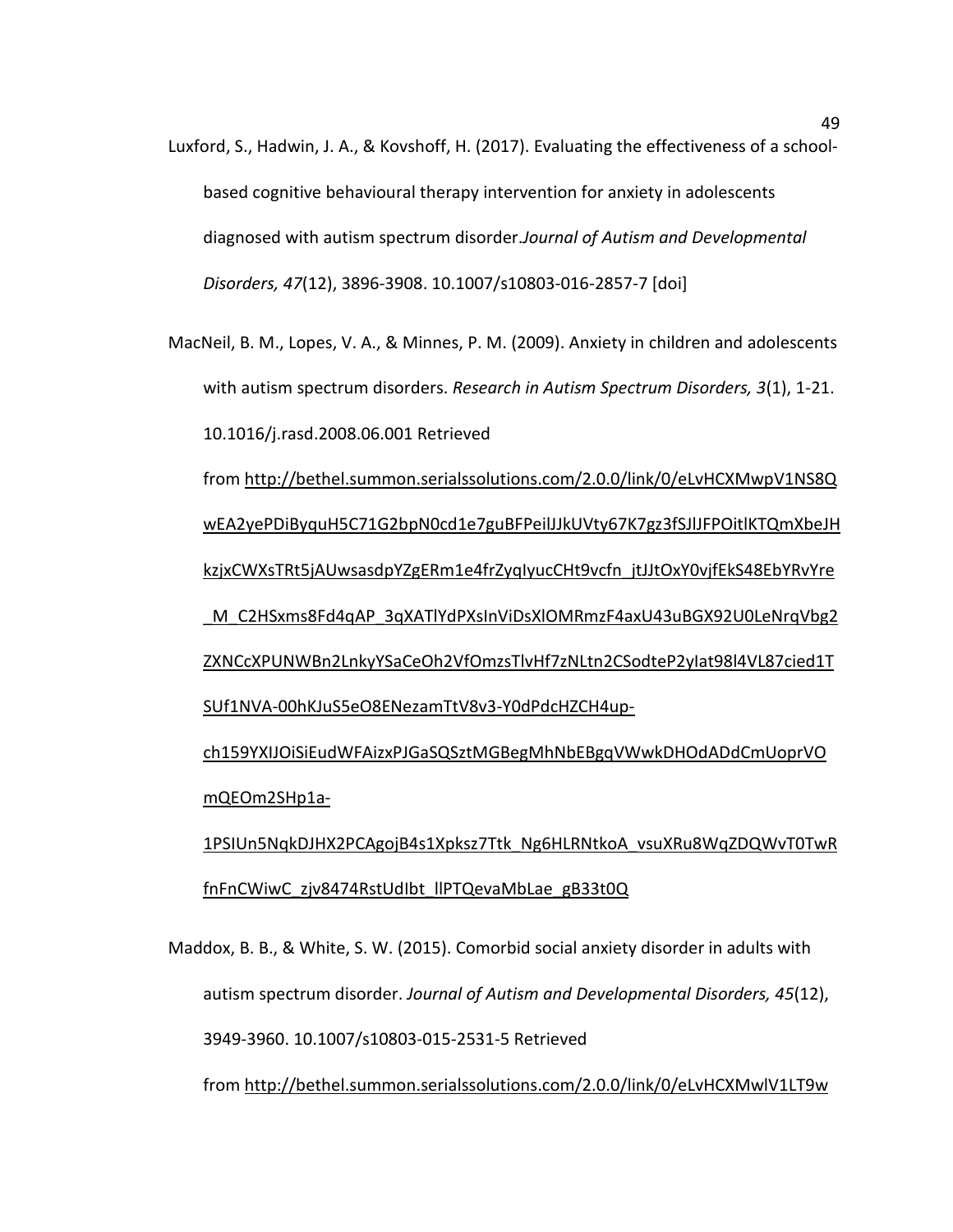[wEB4hVCEk1JZtgaVU-](http://bethel.summon.serialssolutions.com/2.0.0/link/0/eLvHCXMwlV1LT9wwEB4hVCEk1JZtgaVU-NQDImj92DyOEeJxaYUEvXCxHD8kBGTRLkj03zMTJyFdOLS3KBlHY8_n8djzMIAUR5NkSSdIH6SsKumySZBkkljjrZSpsiFQETk64r1Wv47Ts7Mp7htFf5JR3x51DspGbw9S3_ImEmiaCIRRQmnmHK0VRPRlefFadjePfgSeikQiOju_5nt_-GtlWtbPgwVqyWPaLESnn6BLGu8CUCgiy98N4rIHBR7_o1-f4WNrmrIyYmkTVnw9olud2wiQEaz9bB3xI1jvFeefEWzEsz8WU5q-wDkqmdm8unEsJv-ysn6m0FDWlfpkNzUrqfDHgtE5MCsR_Yt7dklZn_On-57uK_w-Pbk6Pk_aGxsSK8mlnEqpMlUE3OMVIUhrhOPK29zn3BieSdzvWJvzzKqpctaYwitX5aoKouAqZFZuwWo9q_0OMJMWWcgnwlnuVRooDLYKJgRnvSsMD2M46KSlH2JhDv1agpkGUeMgahpEPR3DPslTx9zSflLrEo1FTjXo-Ri2Gwqa1o9zY_Xgy14HAt3O74XGvpBDOeMKG0Zg9FyIVKBVJvMxHHYiHnBIjAnirJVm5PDBYYd-vCFvCGMbhQ-iId79V8JvsE7vY_DNHqyiBP13-BCB-QIbKg0K)

[NQDImj92DyOEeJxaYUEvXCxHD8kBGTRLkj03zMTJyFdOLS3KBlHY8\\_n8djzMIAUR5Nk](http://bethel.summon.serialssolutions.com/2.0.0/link/0/eLvHCXMwlV1LT9wwEB4hVCEk1JZtgaVU-NQDImj92DyOEeJxaYUEvXCxHD8kBGTRLkj03zMTJyFdOLS3KBlHY8_n8djzMIAUR5NkSSdIH6SsKumySZBkkljjrZSpsiFQETk64r1Wv47Ts7Mp7htFf5JR3x51DspGbw9S3_ImEmiaCIRRQmnmHK0VRPRlefFadjePfgSeikQiOju_5nt_-GtlWtbPgwVqyWPaLESnn6BLGu8CUCgiy98N4rIHBR7_o1-f4WNrmrIyYmkTVnw9olud2wiQEaz9bB3xI1jvFeefEWzEsz8WU5q-wDkqmdm8unEsJv-ysn6m0FDWlfpkNzUrqfDHgtE5MCsR_Yt7dklZn_On-57uK_w-Pbk6Pk_aGxsSK8mlnEqpMlUE3OMVIUhrhOPK29zn3BieSdzvWJvzzKqpctaYwitX5aoKouAqZFZuwWo9q_0OMJMWWcgnwlnuVRooDLYKJgRnvSsMD2M46KSlH2JhDv1agpkGUeMgahpEPR3DPslTx9zSflLrEo1FTjXo-Ri2Gwqa1o9zY_Xgy14HAt3O74XGvpBDOeMKG0Zg9FyIVKBVJvMxHHYiHnBIjAnirJVm5PDBYYd-vCFvCGMbhQ-iId79V8JvsE7vY_DNHqyiBP13-BCB-QIbKg0K) [SSdIH6SsKumySZBkkljjrZSpsiFQETk64r1Wv47Ts7Mp7htFf5JR3x51DspGbw9S3\\_ImE](http://bethel.summon.serialssolutions.com/2.0.0/link/0/eLvHCXMwlV1LT9wwEB4hVCEk1JZtgaVU-NQDImj92DyOEeJxaYUEvXCxHD8kBGTRLkj03zMTJyFdOLS3KBlHY8_n8djzMIAUR5NkSSdIH6SsKumySZBkkljjrZSpsiFQETk64r1Wv47Ts7Mp7htFf5JR3x51DspGbw9S3_ImEmiaCIRRQmnmHK0VRPRlefFadjePfgSeikQiOju_5nt_-GtlWtbPgwVqyWPaLESnn6BLGu8CUCgiy98N4rIHBR7_o1-f4WNrmrIyYmkTVnw9olud2wiQEaz9bB3xI1jvFeefEWzEsz8WU5q-wDkqmdm8unEsJv-ysn6m0FDWlfpkNzUrqfDHgtE5MCsR_Yt7dklZn_On-57uK_w-Pbk6Pk_aGxsSK8mlnEqpMlUE3OMVIUhrhOPK29zn3BieSdzvWJvzzKqpctaYwitX5aoKouAqZFZuwWo9q_0OMJMWWcgnwlnuVRooDLYKJgRnvSsMD2M46KSlH2JhDv1agpkGUeMgahpEPR3DPslTx9zSflLrEo1FTjXo-Ri2Gwqa1o9zY_Xgy14HAt3O74XGvpBDOeMKG0Zg9FyIVKBVJvMxHHYiHnBIjAnirJVm5PDBYYd-vCFvCGMbhQ-iId79V8JvsE7vY_DNHqyiBP13-BCB-QIbKg0K) [miaCIRRQmnmHK0VRPRlefFadjePfgSeikQiOju\\_5nt\\_-](http://bethel.summon.serialssolutions.com/2.0.0/link/0/eLvHCXMwlV1LT9wwEB4hVCEk1JZtgaVU-NQDImj92DyOEeJxaYUEvXCxHD8kBGTRLkj03zMTJyFdOLS3KBlHY8_n8djzMIAUR5NkSSdIH6SsKumySZBkkljjrZSpsiFQETk64r1Wv47Ts7Mp7htFf5JR3x51DspGbw9S3_ImEmiaCIRRQmnmHK0VRPRlefFadjePfgSeikQiOju_5nt_-GtlWtbPgwVqyWPaLESnn6BLGu8CUCgiy98N4rIHBR7_o1-f4WNrmrIyYmkTVnw9olud2wiQEaz9bB3xI1jvFeefEWzEsz8WU5q-wDkqmdm8unEsJv-ysn6m0FDWlfpkNzUrqfDHgtE5MCsR_Yt7dklZn_On-57uK_w-Pbk6Pk_aGxsSK8mlnEqpMlUE3OMVIUhrhOPK29zn3BieSdzvWJvzzKqpctaYwitX5aoKouAqZFZuwWo9q_0OMJMWWcgnwlnuVRooDLYKJgRnvSsMD2M46KSlH2JhDv1agpkGUeMgahpEPR3DPslTx9zSflLrEo1FTjXo-Ri2Gwqa1o9zY_Xgy14HAt3O74XGvpBDOeMKG0Zg9FyIVKBVJvMxHHYiHnBIjAnirJVm5PDBYYd-vCFvCGMbhQ-iId79V8JvsE7vY_DNHqyiBP13-BCB-QIbKg0K) [GtlWtbPgwVqyWPaLESnn6BLGu8CUCgiy98N4rIHBR7\\_o1](http://bethel.summon.serialssolutions.com/2.0.0/link/0/eLvHCXMwlV1LT9wwEB4hVCEk1JZtgaVU-NQDImj92DyOEeJxaYUEvXCxHD8kBGTRLkj03zMTJyFdOLS3KBlHY8_n8djzMIAUR5NkSSdIH6SsKumySZBkkljjrZSpsiFQETk64r1Wv47Ts7Mp7htFf5JR3x51DspGbw9S3_ImEmiaCIRRQmnmHK0VRPRlefFadjePfgSeikQiOju_5nt_-GtlWtbPgwVqyWPaLESnn6BLGu8CUCgiy98N4rIHBR7_o1-f4WNrmrIyYmkTVnw9olud2wiQEaz9bB3xI1jvFeefEWzEsz8WU5q-wDkqmdm8unEsJv-ysn6m0FDWlfpkNzUrqfDHgtE5MCsR_Yt7dklZn_On-57uK_w-Pbk6Pk_aGxsSK8mlnEqpMlUE3OMVIUhrhOPK29zn3BieSdzvWJvzzKqpctaYwitX5aoKouAqZFZuwWo9q_0OMJMWWcgnwlnuVRooDLYKJgRnvSsMD2M46KSlH2JhDv1agpkGUeMgahpEPR3DPslTx9zSflLrEo1FTjXo-Ri2Gwqa1o9zY_Xgy14HAt3O74XGvpBDOeMKG0Zg9FyIVKBVJvMxHHYiHnBIjAnirJVm5PDBYYd-vCFvCGMbhQ-iId79V8JvsE7vY_DNHqyiBP13-BCB-QIbKg0K) [f4WNrmrIyYmkTVnw9olud2wiQEaz9bB3xI1jvFeefEWzEsz8WU5q](http://bethel.summon.serialssolutions.com/2.0.0/link/0/eLvHCXMwlV1LT9wwEB4hVCEk1JZtgaVU-NQDImj92DyOEeJxaYUEvXCxHD8kBGTRLkj03zMTJyFdOLS3KBlHY8_n8djzMIAUR5NkSSdIH6SsKumySZBkkljjrZSpsiFQETk64r1Wv47Ts7Mp7htFf5JR3x51DspGbw9S3_ImEmiaCIRRQmnmHK0VRPRlefFadjePfgSeikQiOju_5nt_-GtlWtbPgwVqyWPaLESnn6BLGu8CUCgiy98N4rIHBR7_o1-f4WNrmrIyYmkTVnw9olud2wiQEaz9bB3xI1jvFeefEWzEsz8WU5q-wDkqmdm8unEsJv-ysn6m0FDWlfpkNzUrqfDHgtE5MCsR_Yt7dklZn_On-57uK_w-Pbk6Pk_aGxsSK8mlnEqpMlUE3OMVIUhrhOPK29zn3BieSdzvWJvzzKqpctaYwitX5aoKouAqZFZuwWo9q_0OMJMWWcgnwlnuVRooDLYKJgRnvSsMD2M46KSlH2JhDv1agpkGUeMgahpEPR3DPslTx9zSflLrEo1FTjXo-Ri2Gwqa1o9zY_Xgy14HAt3O74XGvpBDOeMKG0Zg9FyIVKBVJvMxHHYiHnBIjAnirJVm5PDBYYd-vCFvCGMbhQ-iId79V8JvsE7vY_DNHqyiBP13-BCB-QIbKg0K)[wDkqmdm8unEsJv-ysn6m0FDWlfpkNzUrqfDHgtE5MCsR\\_Yt7dklZn\\_On-57uK\\_w-](http://bethel.summon.serialssolutions.com/2.0.0/link/0/eLvHCXMwlV1LT9wwEB4hVCEk1JZtgaVU-NQDImj92DyOEeJxaYUEvXCxHD8kBGTRLkj03zMTJyFdOLS3KBlHY8_n8djzMIAUR5NkSSdIH6SsKumySZBkkljjrZSpsiFQETk64r1Wv47Ts7Mp7htFf5JR3x51DspGbw9S3_ImEmiaCIRRQmnmHK0VRPRlefFadjePfgSeikQiOju_5nt_-GtlWtbPgwVqyWPaLESnn6BLGu8CUCgiy98N4rIHBR7_o1-f4WNrmrIyYmkTVnw9olud2wiQEaz9bB3xI1jvFeefEWzEsz8WU5q-wDkqmdm8unEsJv-ysn6m0FDWlfpkNzUrqfDHgtE5MCsR_Yt7dklZn_On-57uK_w-Pbk6Pk_aGxsSK8mlnEqpMlUE3OMVIUhrhOPK29zn3BieSdzvWJvzzKqpctaYwitX5aoKouAqZFZuwWo9q_0OMJMWWcgnwlnuVRooDLYKJgRnvSsMD2M46KSlH2JhDv1agpkGUeMgahpEPR3DPslTx9zSflLrEo1FTjXo-Ri2Gwqa1o9zY_Xgy14HAt3O74XGvpBDOeMKG0Zg9FyIVKBVJvMxHHYiHnBIjAnirJVm5PDBYYd-vCFvCGMbhQ-iId79V8JvsE7vY_DNHqyiBP13-BCB-QIbKg0K)[Pbk6Pk\\_aGxsSK8mlnEqpMlUE3OMVIUhrhOPK29zn3BieSdzvWJvzzKqpctaYwitX5aoK](http://bethel.summon.serialssolutions.com/2.0.0/link/0/eLvHCXMwlV1LT9wwEB4hVCEk1JZtgaVU-NQDImj92DyOEeJxaYUEvXCxHD8kBGTRLkj03zMTJyFdOLS3KBlHY8_n8djzMIAUR5NkSSdIH6SsKumySZBkkljjrZSpsiFQETk64r1Wv47Ts7Mp7htFf5JR3x51DspGbw9S3_ImEmiaCIRRQmnmHK0VRPRlefFadjePfgSeikQiOju_5nt_-GtlWtbPgwVqyWPaLESnn6BLGu8CUCgiy98N4rIHBR7_o1-f4WNrmrIyYmkTVnw9olud2wiQEaz9bB3xI1jvFeefEWzEsz8WU5q-wDkqmdm8unEsJv-ysn6m0FDWlfpkNzUrqfDHgtE5MCsR_Yt7dklZn_On-57uK_w-Pbk6Pk_aGxsSK8mlnEqpMlUE3OMVIUhrhOPK29zn3BieSdzvWJvzzKqpctaYwitX5aoKouAqZFZuwWo9q_0OMJMWWcgnwlnuVRooDLYKJgRnvSsMD2M46KSlH2JhDv1agpkGUeMgahpEPR3DPslTx9zSflLrEo1FTjXo-Ri2Gwqa1o9zY_Xgy14HAt3O74XGvpBDOeMKG0Zg9FyIVKBVJvMxHHYiHnBIjAnirJVm5PDBYYd-vCFvCGMbhQ-iId79V8JvsE7vY_DNHqyiBP13-BCB-QIbKg0K) [ouAqZFZuwWo9q\\_0OMJMWWcgnwlnuVRooDLYKJgRnvSsMD2M46KSlH2JhDv1agpk](http://bethel.summon.serialssolutions.com/2.0.0/link/0/eLvHCXMwlV1LT9wwEB4hVCEk1JZtgaVU-NQDImj92DyOEeJxaYUEvXCxHD8kBGTRLkj03zMTJyFdOLS3KBlHY8_n8djzMIAUR5NkSSdIH6SsKumySZBkkljjrZSpsiFQETk64r1Wv47Ts7Mp7htFf5JR3x51DspGbw9S3_ImEmiaCIRRQmnmHK0VRPRlefFadjePfgSeikQiOju_5nt_-GtlWtbPgwVqyWPaLESnn6BLGu8CUCgiy98N4rIHBR7_o1-f4WNrmrIyYmkTVnw9olud2wiQEaz9bB3xI1jvFeefEWzEsz8WU5q-wDkqmdm8unEsJv-ysn6m0FDWlfpkNzUrqfDHgtE5MCsR_Yt7dklZn_On-57uK_w-Pbk6Pk_aGxsSK8mlnEqpMlUE3OMVIUhrhOPK29zn3BieSdzvWJvzzKqpctaYwitX5aoKouAqZFZuwWo9q_0OMJMWWcgnwlnuVRooDLYKJgRnvSsMD2M46KSlH2JhDv1agpkGUeMgahpEPR3DPslTx9zSflLrEo1FTjXo-Ri2Gwqa1o9zY_Xgy14HAt3O74XGvpBDOeMKG0Zg9FyIVKBVJvMxHHYiHnBIjAnirJVm5PDBYYd-vCFvCGMbhQ-iId79V8JvsE7vY_DNHqyiBP13-BCB-QIbKg0K) [GUeMgahpEPR3DPslTx9zSflLrEo1FTjXo-](http://bethel.summon.serialssolutions.com/2.0.0/link/0/eLvHCXMwlV1LT9wwEB4hVCEk1JZtgaVU-NQDImj92DyOEeJxaYUEvXCxHD8kBGTRLkj03zMTJyFdOLS3KBlHY8_n8djzMIAUR5NkSSdIH6SsKumySZBkkljjrZSpsiFQETk64r1Wv47Ts7Mp7htFf5JR3x51DspGbw9S3_ImEmiaCIRRQmnmHK0VRPRlefFadjePfgSeikQiOju_5nt_-GtlWtbPgwVqyWPaLESnn6BLGu8CUCgiy98N4rIHBR7_o1-f4WNrmrIyYmkTVnw9olud2wiQEaz9bB3xI1jvFeefEWzEsz8WU5q-wDkqmdm8unEsJv-ysn6m0FDWlfpkNzUrqfDHgtE5MCsR_Yt7dklZn_On-57uK_w-Pbk6Pk_aGxsSK8mlnEqpMlUE3OMVIUhrhOPK29zn3BieSdzvWJvzzKqpctaYwitX5aoKouAqZFZuwWo9q_0OMJMWWcgnwlnuVRooDLYKJgRnvSsMD2M46KSlH2JhDv1agpkGUeMgahpEPR3DPslTx9zSflLrEo1FTjXo-Ri2Gwqa1o9zY_Xgy14HAt3O74XGvpBDOeMKG0Zg9FyIVKBVJvMxHHYiHnBIjAnirJVm5PDBYYd-vCFvCGMbhQ-iId79V8JvsE7vY_DNHqyiBP13-BCB-QIbKg0K)[Ri2Gwqa1o9zY\\_Xgy14HAt3O74XGvpBDOeMKG0Zg9FyIVKBVJvMxHHYiHnBIjAnirJVm](http://bethel.summon.serialssolutions.com/2.0.0/link/0/eLvHCXMwlV1LT9wwEB4hVCEk1JZtgaVU-NQDImj92DyOEeJxaYUEvXCxHD8kBGTRLkj03zMTJyFdOLS3KBlHY8_n8djzMIAUR5NkSSdIH6SsKumySZBkkljjrZSpsiFQETk64r1Wv47Ts7Mp7htFf5JR3x51DspGbw9S3_ImEmiaCIRRQmnmHK0VRPRlefFadjePfgSeikQiOju_5nt_-GtlWtbPgwVqyWPaLESnn6BLGu8CUCgiy98N4rIHBR7_o1-f4WNrmrIyYmkTVnw9olud2wiQEaz9bB3xI1jvFeefEWzEsz8WU5q-wDkqmdm8unEsJv-ysn6m0FDWlfpkNzUrqfDHgtE5MCsR_Yt7dklZn_On-57uK_w-Pbk6Pk_aGxsSK8mlnEqpMlUE3OMVIUhrhOPK29zn3BieSdzvWJvzzKqpctaYwitX5aoKouAqZFZuwWo9q_0OMJMWWcgnwlnuVRooDLYKJgRnvSsMD2M46KSlH2JhDv1agpkGUeMgahpEPR3DPslTx9zSflLrEo1FTjXo-Ri2Gwqa1o9zY_Xgy14HAt3O74XGvpBDOeMKG0Zg9FyIVKBVJvMxHHYiHnBIjAnirJVm5PDBYYd-vCFvCGMbhQ-iId79V8JvsE7vY_DNHqyiBP13-BCB-QIbKg0K)

[5PDBYYd-vCFvCGMbhQ-iId79V8JvsE7vY\\_DNHqyiBP13-BCB-QIbKg0K](http://bethel.summon.serialssolutions.com/2.0.0/link/0/eLvHCXMwlV1LT9wwEB4hVCEk1JZtgaVU-NQDImj92DyOEeJxaYUEvXCxHD8kBGTRLkj03zMTJyFdOLS3KBlHY8_n8djzMIAUR5NkSSdIH6SsKumySZBkkljjrZSpsiFQETk64r1Wv47Ts7Mp7htFf5JR3x51DspGbw9S3_ImEmiaCIRRQmnmHK0VRPRlefFadjePfgSeikQiOju_5nt_-GtlWtbPgwVqyWPaLESnn6BLGu8CUCgiy98N4rIHBR7_o1-f4WNrmrIyYmkTVnw9olud2wiQEaz9bB3xI1jvFeefEWzEsz8WU5q-wDkqmdm8unEsJv-ysn6m0FDWlfpkNzUrqfDHgtE5MCsR_Yt7dklZn_On-57uK_w-Pbk6Pk_aGxsSK8mlnEqpMlUE3OMVIUhrhOPK29zn3BieSdzvWJvzzKqpctaYwitX5aoKouAqZFZuwWo9q_0OMJMWWcgnwlnuVRooDLYKJgRnvSsMD2M46KSlH2JhDv1agpkGUeMgahpEPR3DPslTx9zSflLrEo1FTjXo-Ri2Gwqa1o9zY_Xgy14HAt3O74XGvpBDOeMKG0Zg9FyIVKBVJvMxHHYiHnBIjAnirJVm5PDBYYd-vCFvCGMbhQ-iId79V8JvsE7vY_DNHqyiBP13-BCB-QIbKg0K)

- Maddox, B., Miyazaki, Y., & White, S. (2017). Long-term effects of CBT on social impairment in adolescents with ASD. *Journal of Autism and Developmental Disorders, 47*(12), 3872-3882. 10.1007/s10803-016-2779-4
- Mayes, S., Calhoun, S., Murray, M., & Zahid, J. (2011). Variables associated with anxiety and depression in children with autism. *Journal of Developmental and Physical Disabilities, 23*(4), 325-337. 10.1007/s10882-011-9231-7
- McNally Keehn, R., Lincoln, A., Brown, M., & Chavira, D. (2013). The coping cat program for children with anxiety and autism spectrum disorder: A pilot randomized controlled trial. *Journal of Autism & Developmental Disorders, 43*(1), 57-67.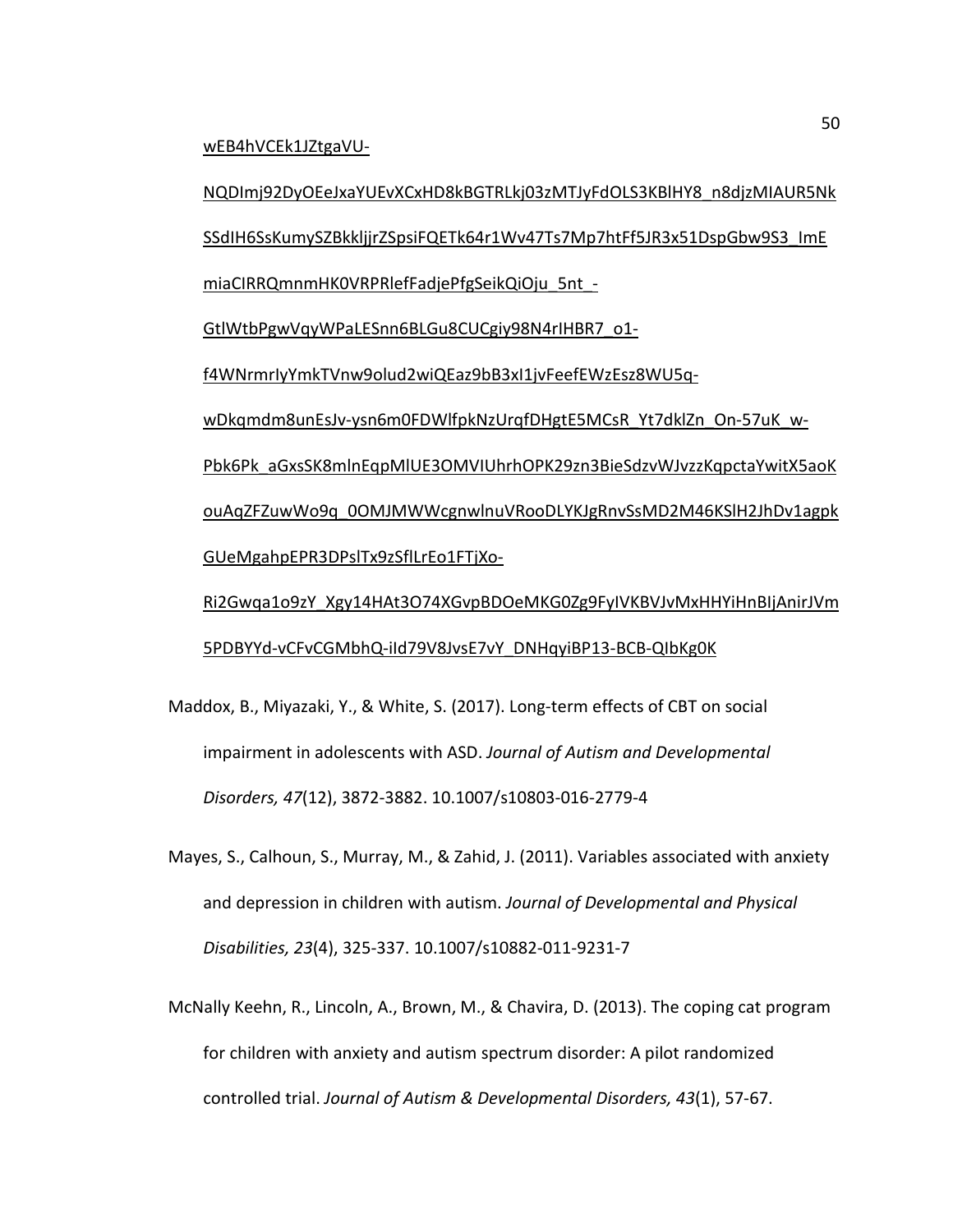10.1007/s10803-012-1541-9 Retrieved

from [http://ezproxy.bethel.edu/login?url=http://search.ebscohost.com/login.aspx?](http://ezproxy.bethel.edu/login?url=http://search.ebscohost.com/login.aspx?direct=true&db=ccm&AN=104405351&site=ehost-live&scope=site) [direct=true&db=ccm&AN=104405351&site=ehost-live&scope=site](http://ezproxy.bethel.edu/login?url=http://search.ebscohost.com/login.aspx?direct=true&db=ccm&AN=104405351&site=ehost-live&scope=site)

Murphy, S. M., Chowdhury, U., White, S. W., Reynolds, L., Donald, L., Gahan, H., . . . Press, D. A. (2017). Cognitive behaviour therapy versus a counselling intervention for anxiety in young people with high-functioning autism spectrum disorders: A pilot randomised controlled trial. *Journal of Autism and Developmental Disorders, 47*(11), 3446-3457. 10.1007/s10803-017-3252-8 [doi]

Reaven, J., Moody, E. J., Grofer Klinger, L., Keefer, A., Duncan, A., O'kelley, S., . . . Blakeley-Smith, A. (2018). Training clinicians to deliver group CBT to manage anxiety in youth with ASD: Results of a multisite trial. *Journal of Consulting and Clinical Psychology, 86*(3), 205-217. 10.1037/ccp0000285

Rodgers, J., Glod, M., Connolly, B., & McConachie, H. (2012). The relationship between anxiety and repetitive behaviours in autism spectrum disorder. *Journal of Autism & Developmental Disorders, 42*(11), 2404-2409. 10.1007/s10803-012-1531-y Retrieved

from [http://ezproxy.bethel.edu/login?url=http://search.ebscohost.com/login.aspx?](http://ezproxy.bethel.edu/login?url=http://search.ebscohost.com/login.aspx?direct=true&db=ccm&AN=104427277&site=ehost-live&scope=site) [direct=true&db=ccm&AN=104427277&site=ehost-live&scope=site](http://ezproxy.bethel.edu/login?url=http://search.ebscohost.com/login.aspx?direct=true&db=ccm&AN=104427277&site=ehost-live&scope=site)

Rodgers, J., Riby, D., Janes, E., Connolly, B., & McConachie, H. (2012). Anxiety and repetitive behaviours in autism spectrum disorders and williams syndrome: A cross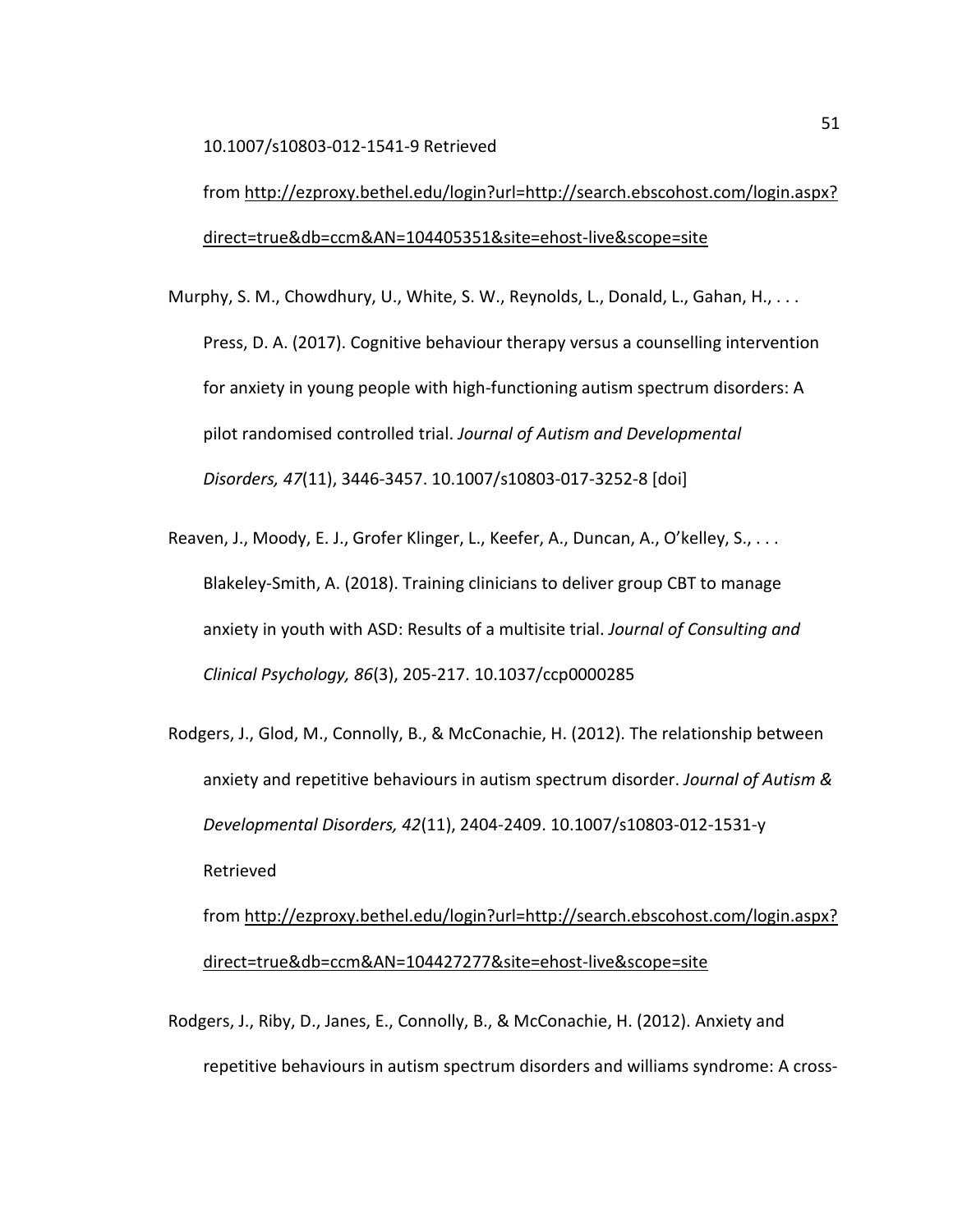syndrome comparison. *Journal of Autism & Developmental Disorders, 42*(2), 175- 180. 10.1007/s10803-011-1225-x Retrieved

from [http://ezproxy.bethel.edu/login?url=http://search.ebscohost.com/login.aspx?](http://ezproxy.bethel.edu/login?url=http://search.ebscohost.com/login.aspx?direct=true&db=ccm&AN=104634073&site=ehost-live&scope=site) [direct=true&db=ccm&AN=104634073&site=ehost-live&scope=site](http://ezproxy.bethel.edu/login?url=http://search.ebscohost.com/login.aspx?direct=true&db=ccm&AN=104634073&site=ehost-live&scope=site)

Settipani, C. A., Puleo, C. M., Conner, B. T., & Kendall, P. C. (2012). *Characteristics and anxiety symptom presentation associated with autism spectrum traits in youth with anxiety disorders*//dx.doi.org.ezproxy.bethel.edu/10.1016/j.janxdis.2012.01.010 Retrieved

from [http://www.sciencedirect.com.ezproxy.bethel.edu/science/article/pii/S08876](http://www.sciencedirect.com.ezproxy.bethel.edu/science/article/pii/S0887618512000229) [18512000229](http://www.sciencedirect.com.ezproxy.bethel.edu/science/article/pii/S0887618512000229)

- Sharma, S. R., Gonda, X., & Tarazi, F. I. (2018). Autism spectrum disorder: Classification, diagnosis and therapy. *Pharmacology & Therapeutics,* S0163-7258(18)30087-1 [pii]
- Sizoo, B. B., & Kuiper, E. (2017). Cognitive behavioural therapy and mindfulness based stress reduction may be equally effective in reducing anxiety and depression in adults with autism spectrum disorders. *Research in Developmental Disabilities, 64*, 47-55. S0891-4222(17)30082-3 [pii]
- Steensel, F., Dirksen, C., & Bgels, S. (2013). A cost of illness study of children with highfunctioning autism spectrum disorders and comorbid anxiety disorders as compared to clinically anxious and typically developing children. *Journal of Autism and Developmental Disorders, 43*(12), 2878-2890. 10.1007/s10803-013-1835-6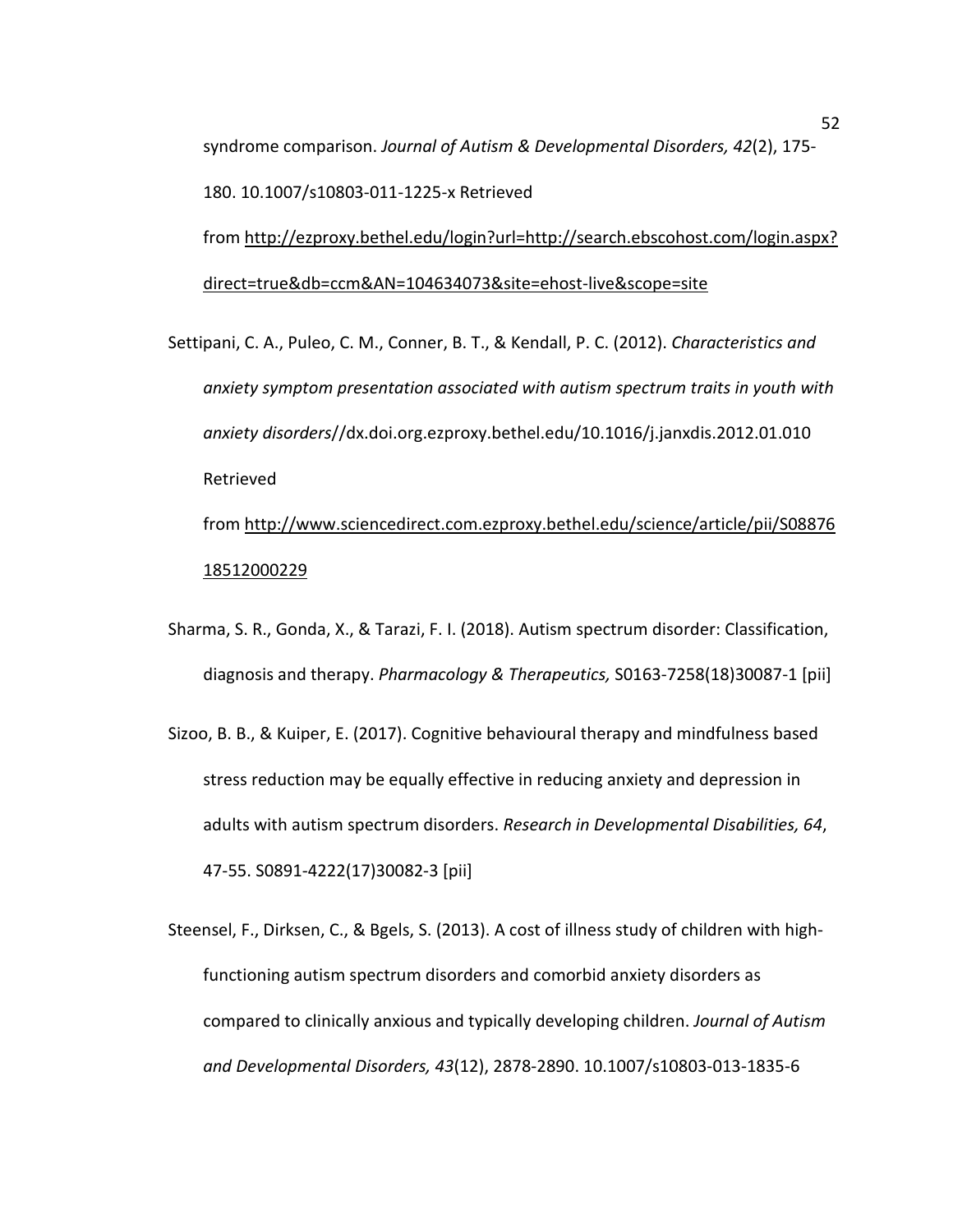- Sung, M., Ooi, Y. P., Goh, T. J., Pathy, P., Fung, D. S., Ang, R. P., . . . Lam, C. M. (2011). Effects of cognitive-behavioral therapy on anxiety in children with autism spectrum disorders: A randomized controlled trial.*Child Psychiatry and Human Development, 42*(6), 634-649. 10.1007/s10578-011-0238-1 [doi]
- Ung, D., Selles, R., Small, B., & Storch, E. (2015). A systematic review and meta-analysis of cognitive-behavioral therapy for anxiety in youth with high-functioning autism spectrum disorders. *Child Psychiatry & Human Development, 46*(4), 533-547. 10.1007/s10578-014-0494-y
- van Steensel, F J A, & Bogels, S. M. (2015). Cbt for anxiety disorders in children with and without autism spectrum disorders. *Journal of Consulting and Clinical Psychology, 83*(3), 512-523. 10.1037/a0039108 Retrieved from [http://ezproxy.bethel.edu/login?url=http://search.ebscohost.com/login.aspx?](http://ezproxy.bethel.edu/login?url=http://search.ebscohost.com/login.aspx?direct=true&db=pdh&AN=2015-17270-001&site=ehost-live&scope=site) [direct=true&db=pdh&AN=2015-17270-001&site=ehost-live&scope=site](http://ezproxy.bethel.edu/login?url=http://search.ebscohost.com/login.aspx?direct=true&db=pdh&AN=2015-17270-001&site=ehost-live&scope=site)
- van Steensel, F J A, Zegers, V. M., & Bogels, S. M. (2017). Predictors of treatment effectiveness for youth with ASD and comorbid anxiety disorders: It all depends on the family? *Journal of Autism and Developmental Disorders, 47*(3), 636-645. 10.1007/s10803-016-2956-5 [doi]
- White, S., Bray, B., & Ollendick, T. (2012). Examining shared and unique aspects of social anxiety disorder and autism spectrum disorder using factor analysis. *Journal of Autism & Developmental Disorders, 42*(5), 874-884. 10.1007/s10803-011-1325-7